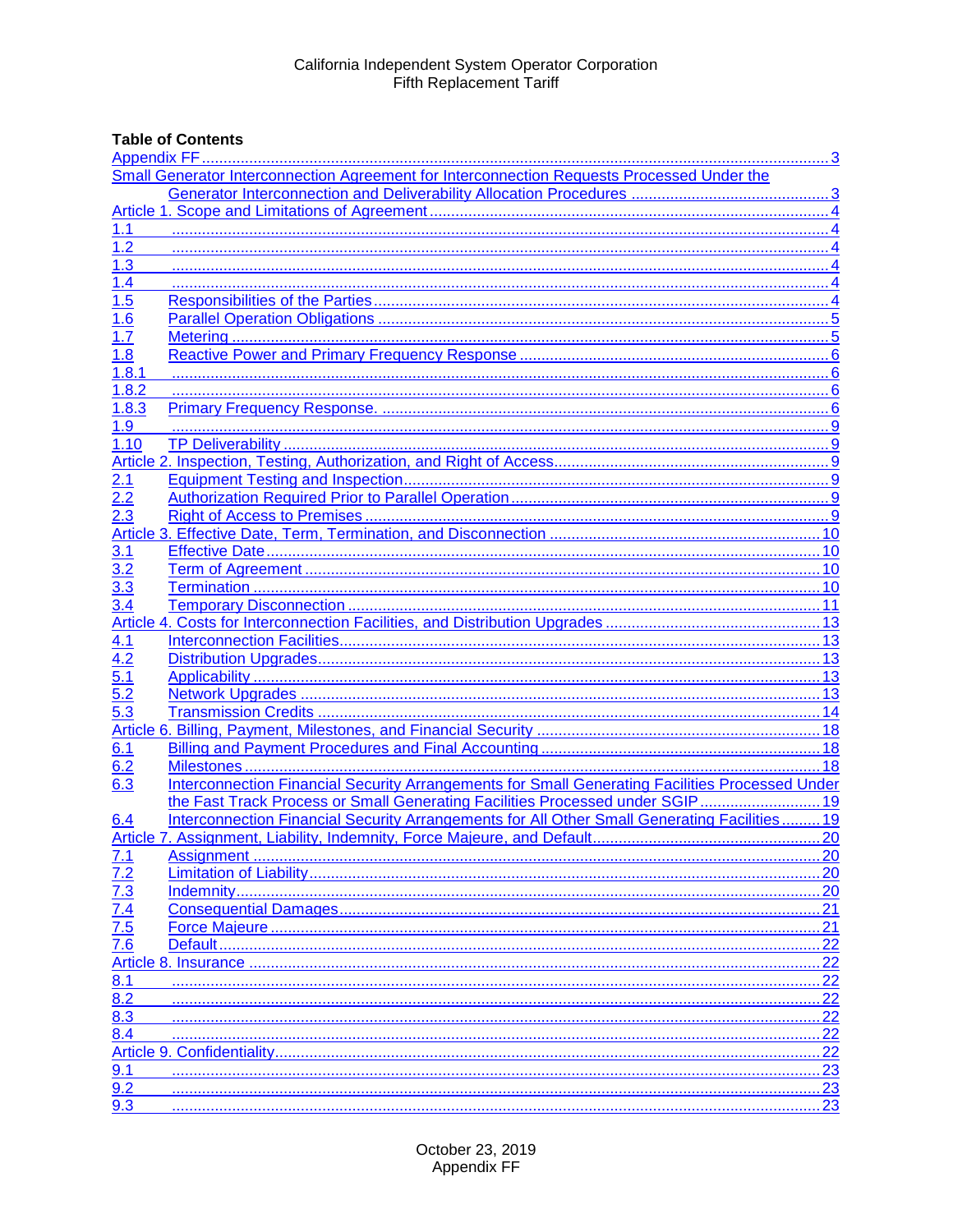| 10.1                                                                                               |     |  |
|----------------------------------------------------------------------------------------------------|-----|--|
| 10.2                                                                                               |     |  |
| 10.3                                                                                               |     |  |
| 10.4                                                                                               | .24 |  |
| 10.5                                                                                               | 24  |  |
| 10.6                                                                                               |     |  |
| 24                                                                                                 |     |  |
| 11.1                                                                                               |     |  |
| 11.2                                                                                               |     |  |
|                                                                                                    |     |  |
| 12.1                                                                                               |     |  |
| 12.2                                                                                               |     |  |
| 12.3                                                                                               |     |  |
| 12.4                                                                                               |     |  |
| 12.5                                                                                               |     |  |
| 12.6                                                                                               |     |  |
| 12.7                                                                                               |     |  |
| 12.8                                                                                               |     |  |
| 12.9                                                                                               |     |  |
| 12.10                                                                                              |     |  |
| 12.11                                                                                              |     |  |
| 12.12                                                                                              |     |  |
| 12.13                                                                                              |     |  |
|                                                                                                    |     |  |
| 13.1                                                                                               |     |  |
| 13.2                                                                                               |     |  |
| 13.3                                                                                               |     |  |
| 13.4                                                                                               |     |  |
| 13.5                                                                                               |     |  |
|                                                                                                    |     |  |
|                                                                                                    |     |  |
| 36                                                                                                 |     |  |
| Attachment 3 One-line Diagram Depicting the Small Generating Facility, Interconnection Facilities, |     |  |
|                                                                                                    |     |  |
|                                                                                                    |     |  |
| Attachment 5 Additional Operating Requirements for the CAISO Controlled Grid and Affected Systems  |     |  |
|                                                                                                    |     |  |
| Attachment 6 Participating TO's Description of its Upgrades and Best Estimate of Upgrade Costs 40  |     |  |
| Attachment 7 Interconnection Requirements for an Asynchronous Small Generating Facility 41         |     |  |
|                                                                                                    |     |  |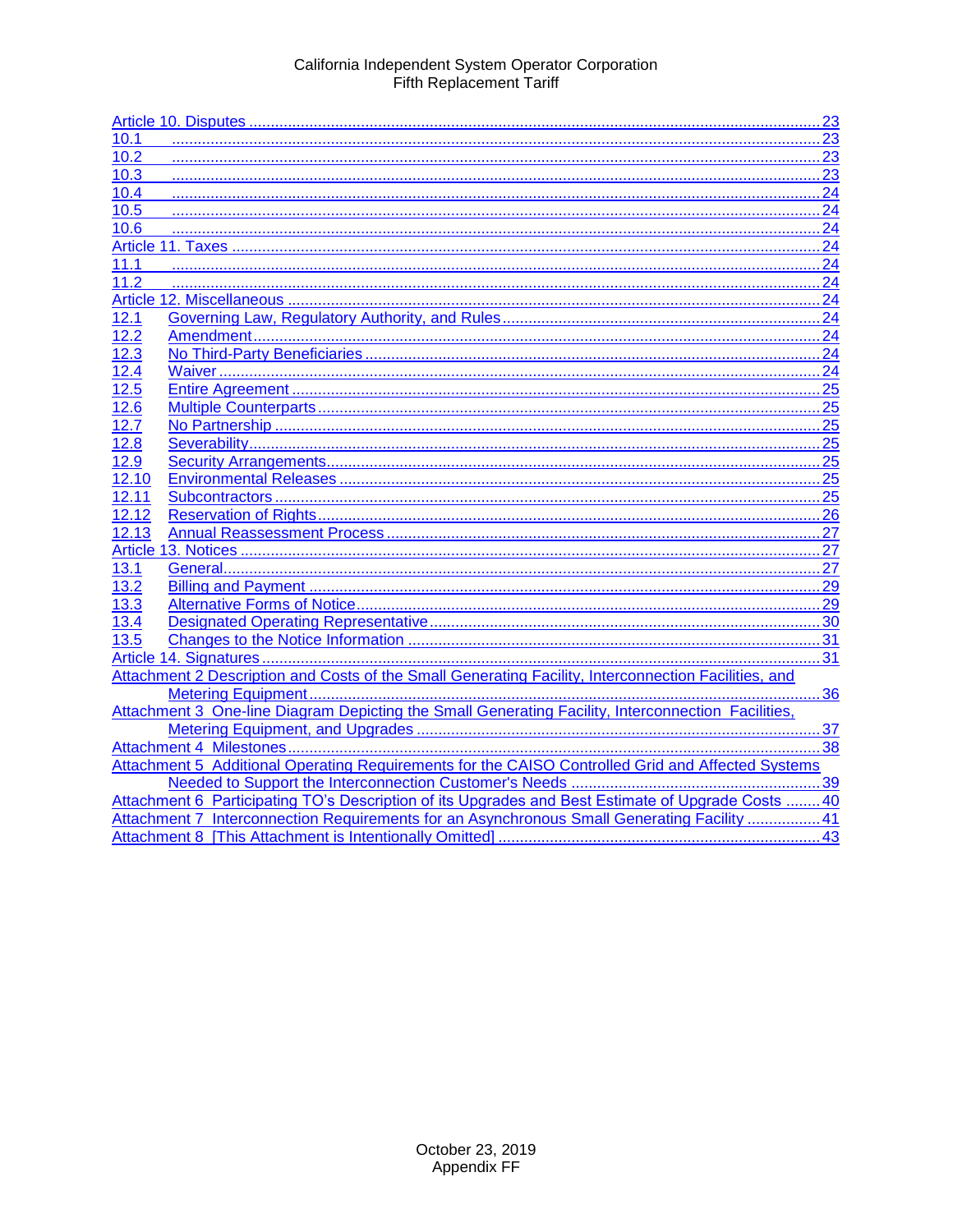# **Appendix FF**

#### <span id="page-2-1"></span><span id="page-2-0"></span>**Small Generator Interconnection Agreement for Interconnection Requests Processed Under the Generator Interconnection and Deliverability Allocation Procedures (Appendix DD to the CAISO Tariff)**

| day of<br>$\overline{\phantom{a}}$ , 20 $\overline{\phantom{a}}$ , by                                        |  | This Small Generator Interconnection Agreement ("Agreement") is made and entered into this ________         |
|--------------------------------------------------------------------------------------------------------------|--|-------------------------------------------------------------------------------------------------------------|
|                                                                                                              |  | public benefit corporation organized and existing under the laws of the State of California ("CAISO") and _ |
| each hereinafter sometimes referred to individually as "Party" or referred to collectively as the "Parties." |  |                                                                                                             |
| <b>Participating TO Information</b>                                                                          |  |                                                                                                             |
|                                                                                                              |  |                                                                                                             |
|                                                                                                              |  |                                                                                                             |
|                                                                                                              |  |                                                                                                             |
|                                                                                                              |  |                                                                                                             |
|                                                                                                              |  |                                                                                                             |
|                                                                                                              |  |                                                                                                             |
|                                                                                                              |  |                                                                                                             |
| <b>CAISO Information</b>                                                                                     |  |                                                                                                             |
| Attention: <u>Attention</u>                                                                                  |  |                                                                                                             |
| 250 Outcropping Way                                                                                          |  |                                                                                                             |
| Folsom, CA 95630                                                                                             |  |                                                                                                             |
| Phone: _______________________                                                                               |  |                                                                                                             |
|                                                                                                              |  |                                                                                                             |
|                                                                                                              |  |                                                                                                             |
| <b>Interconnection Customer Information</b>                                                                  |  |                                                                                                             |
|                                                                                                              |  |                                                                                                             |
|                                                                                                              |  |                                                                                                             |
|                                                                                                              |  |                                                                                                             |
| Phone: _______________________                                                                               |  |                                                                                                             |
|                                                                                                              |  |                                                                                                             |
|                                                                                                              |  |                                                                                                             |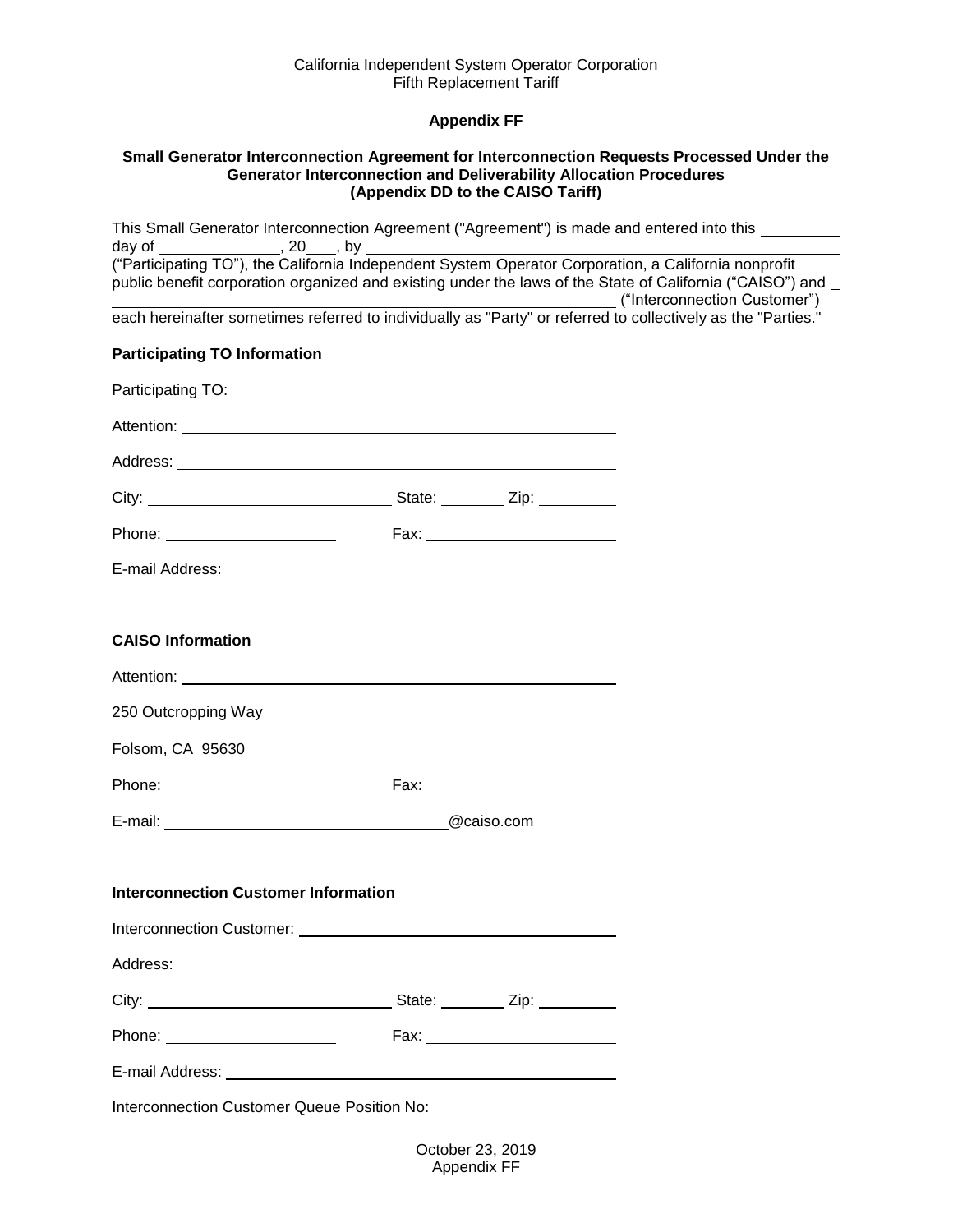In consideration of the mutual covenants set forth herein, the Parties agree as follows:

#### <span id="page-3-0"></span>**Article 1. Scope and Limitations of Agreement**

- <span id="page-3-1"></span>**1.1** This Agreement shall be used for all Small Generating Facility Interconnection Requests submitted under the Generator Interconnection and Transmission Allocation Procedures (GIDAP) set forth in Appendix DD except for those submitted under the 10 kW Inverter Process contained in GIDAP Appendix 7. For those Interconnection Requests, GIDAP Appendix 7 contains the terms and conditions which serve as the Interconnection Agreement.
- <span id="page-3-2"></span>**1.2** This Agreement governs the terms and conditions under which the Interconnection Customer's Small Generating Facility will interconnect with, and operate in parallel with, the Participating TO's Transmission System.
- <span id="page-3-3"></span>**1.3** This Agreement does not constitute an agreement to purchase or deliver the Interconnection Customer's power. The purchase or delivery of power and other services that the Interconnection Customer may require will be covered under separate agreements, if any. The Interconnection Customer will be responsible for separately making all necessary arrangements (including scheduling) for delivery of electricity in accordance with the CAISO Tariff.
- <span id="page-3-4"></span>**1.4** Nothing in this Agreement is intended to affect any other agreement between or among the Parties.

# <span id="page-3-5"></span>**1.5 Responsibilities of the Parties**

- **1.5.1** The Parties shall perform all obligations of this Agreement in accordance with all Applicable Laws and Regulations, Operating Requirements, and Good Utility Practice. The Parties shall use the Large Generator Interconnection Agreement (CAISO Tariff Appendix CC) to interpret the responsibilities of the Parties under this Agreement.
- **1.5.2** The Interconnection Customer shall construct, interconnect, operate and maintain its Small Generating Facility and construct, operate, and maintain its Interconnection Facilities in accordance with the applicable manufacturer's recommended maintenance schedule, and in accordance with this Agreement, and with Good Utility Practice.
- **1.5.3** The Participating TO shall construct, operate, and maintain its Interconnection Facilities and Upgrades in accordance with this Agreement, and with Good Utility Practice. The CAISO and the Participating TO shall cause the Participating TO's Transmission System to be operated and controlled in a safe and reliable manner and in accordance with this Agreement.
- **1.5.4** The Interconnection Customer agrees to construct its facilities or systems in accordance with applicable specifications that meet or exceed those provided by the National Electrical Safety Code, the American National Standards Institute, IEEE, Underwriter's Laboratory, and Operating Requirements in effect at the time of construction and other applicable national and state codes and standards. The Interconnection Customer agrees to design, install, maintain, and operate its Small Generating Facility so as to reasonably minimize the likelihood of a disturbance adversely affecting or impairing the system or equipment of the Participating TO and any Affected Systems. The Interconnection Customer shall comply with the Participating TO's Interconnection Handbook. In the event of a conflict between the terms of this Agreement and the terms of the Participating TO's Interconnection Handbook, the terms in this Agreement shall govern.
- **1.5.5** Each Party shall operate, maintain, repair, and inspect, and shall be fully responsible for the facilities that it now or subsequently may own unless otherwise specified in the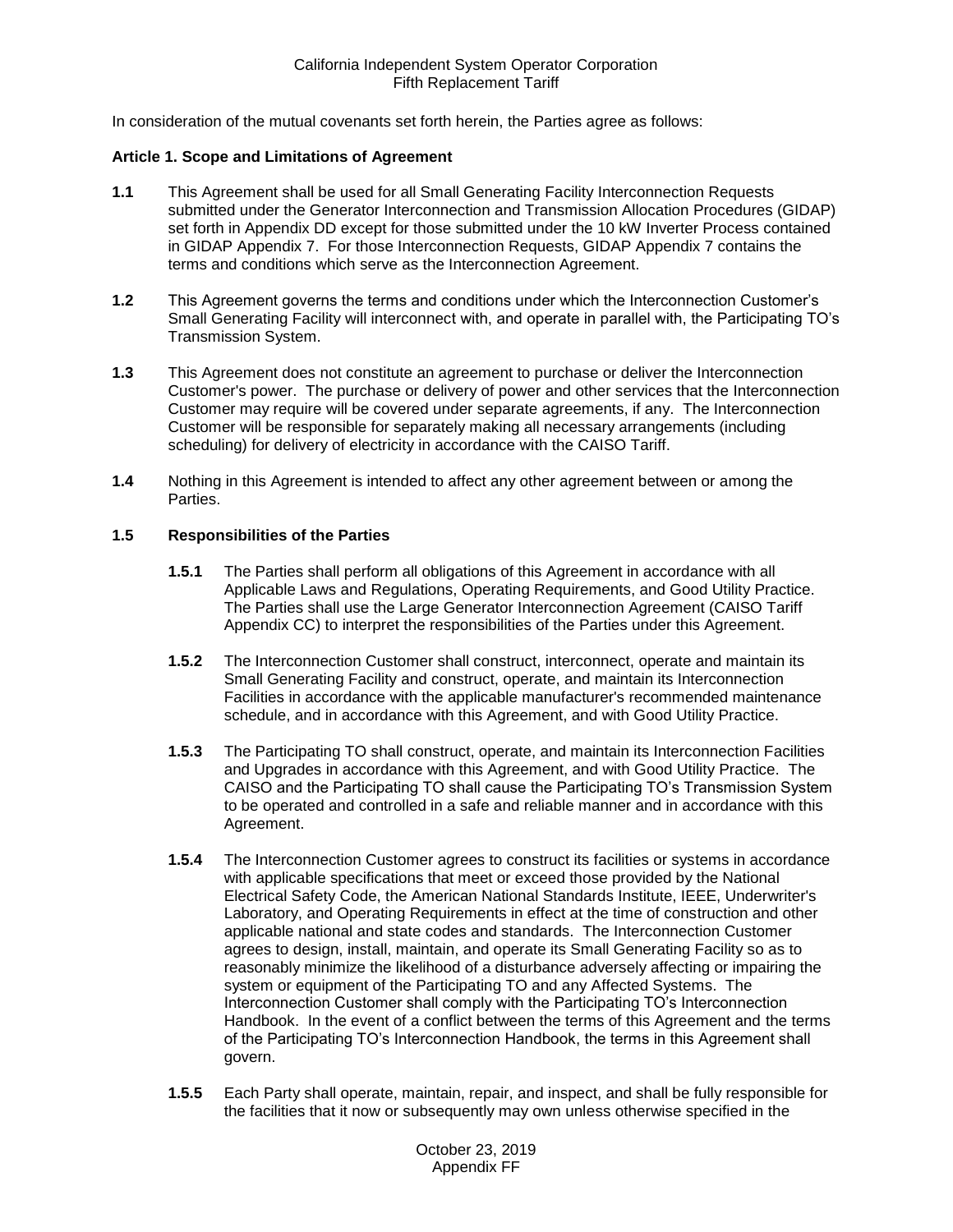Attachments to this Agreement. Each Party shall be responsible for the safe installation, maintenance, repair and condition of their respective lines and appurtenances on their respective sides of the Point of Change of Ownership. The Participating TO and the Interconnection Customer, as appropriate, shall provide Interconnection Facilities that adequately protect the CAISO Controlled Grid, the Participating TO's electric system, the Participating TO's personnel, and other persons from damage and injury. The allocation of responsibility for the design, installation, operation, maintenance and ownership of Interconnection Facilities shall be delineated in the Attachments to this Agreement.

- **1.5.6** The Participating TO and the CAISO shall coordinate with Affected Systems to support the interconnection.
- **1.5.7** For Interconnection Customers that execute or request the un-executed filing of an SGIA on or after October 5, 2016, the Interconnection Customer shall ensure "frequency ridethrough" capability and "voltage ride-through" capability of its Small Generating Facility.

**Frequency Conditions.** The CAISO Controlled Grid is designed to automatically activate a load-shed program as required by the Applicable Reliability Standards and the Applicable Reliability Council in the event of an under-frequency system disturbance. The Interconnection Customer shall implement under-frequency and over-frequency protection set points for the Small Generating Facility as required by Applicable Reliability Standards and the Applicable Reliability Council to ensure "ride-through" capability. Small Generating Facility response to frequency deviations of pre-determined magnitudes, both under-frequency and over-frequency deviations, shall be studied and coordinated with the Participating TO and CAISO in accordance with Good Utility Practice. The term "ride-through" as used herein shall mean the ability of a Generating Facility to stay connected to and synchronized with the CAISO Controlled Grid during system disturbances within a range of under-frequency and over-frequency conditions, in accordance with Good Utility Practice. Asynchronous Generating Facilities are subject to the frequency ride-through requirements set forth in Attachment 7.

**Voltage Conditions.** The Interconnection Customer shall ensure "voltage ride-through" capability of its Small Generating Facility. The Interconnection Customer shall enable these capabilities such that its Small Generating Facility shall not disconnect automatically or instantaneously from the system or equipment of the CAISO and any Affected Systems for an under-voltage or over-voltage condition, as tested pursuant to section 2.1 of this Agreement. The defined conditions shall be in accordance with Good Utility Practice and consistent with any standards and guidelines that are applied to other generating facilities in the Balancing Authority Area on a comparable basis. Asynchronous Generating Facilities are subject to the voltage ride-through requirements set forth in Attachment 7.

#### <span id="page-4-0"></span>**1.6 Parallel Operation Obligations**

Once the Small Generating Facility has been authorized to commence parallel operation, the Interconnection Customer shall abide by all rules and procedures pertaining to the parallel operation of the Small Generating Facility in the CAISO Balancing Authority Area, including, but not limited to; 1) the rules and procedures concerning the operation of generation set forth in the CAISO Tariff for the CAISO Controlled Grid and; 2) the Operating Requirements set forth in Attachment 5 of this Agreement.

# <span id="page-4-1"></span>**1.7 Metering**

The Interconnection Customer shall be responsible for the reasonable and necessary cost for the purchase, installation, operation, maintenance, testing, repair, and replacement of metering and data acquisition equipment specified in Attachments 2 and 3 of this Agreement. The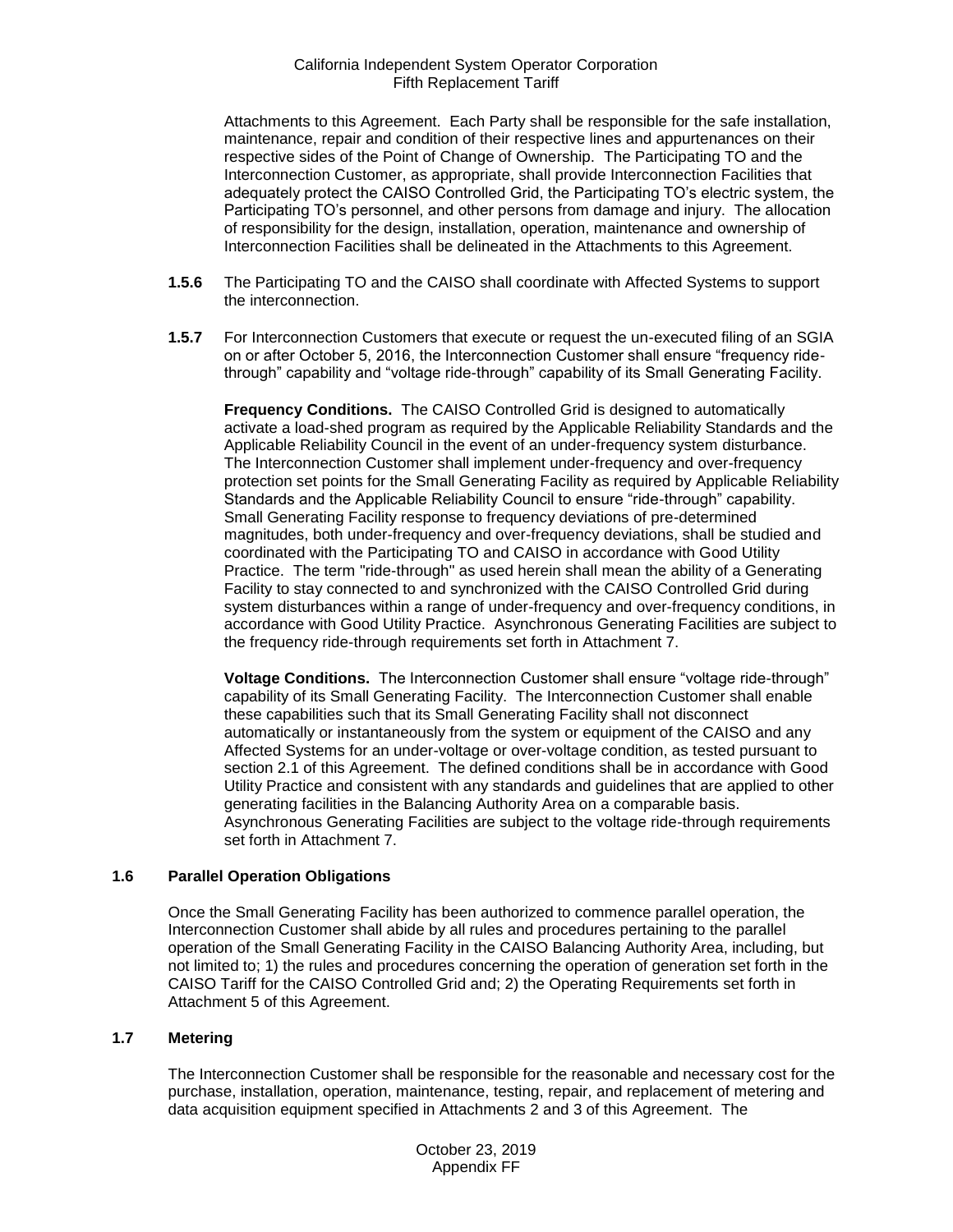Interconnection Customer's metering (and data acquisition, as required) equipment shall conform to applicable industry rules and Operating Requirements.

# <span id="page-5-1"></span><span id="page-5-0"></span>**1.8 Reactive Power and Primary Frequency Response**

**1.8.1** For synchronous Generating Facilities, the Interconnection Customer shall design its Small Generating Facility to maintain a composite power delivery at continuous rated power output at the terminals of each generating unit at a power factor within the range of 0.95 leading to 0.90 lagging, unless the CAISO has established different requirements that apply to all similarly situated generators in the CAISO Balancing Authority Area on a comparable basis. The requirements of this paragraph shall not apply to Asynchronous Generating Facilities and the requirements of Attachment 7 shall apply instead except in the following cases: (a) an Interconnection Customer posts Interconnection Financial Security for an Asynchronous Generating Facility pursuant to Appendix DD of the CAISO Tariff Section 11.2.2 on or after September 21, 2016; or (b) and Interconnection Customer that submits an Interconnection Request for an Asynchronous Generating Facility under the Fast Track Process pursuant to Appendix DD of the CAISO Tariff on or after September 16, 2016.

When an Interconnection Customer posts Interconnection Financial Security for an Asynchronous Generating Facility pursuant to Appendix DD of the CAISO Tariff Section 11.2.2 on or after September 21, 2016, the Interconnection Customer will design the Small Generating Facility to maintain a composite power delivery at continuous rated power output at the high-side of the generator substation at a power factor within the range of 0.95 leading to 0.95 lagging, unless the CAISO has established a different power factor range that applies to all Asynchronous Generating Facilities on a comparable basis. This power factor range standard shall be dynamic and can be met using, for example, power electronics designed to supply this level of reactive capability (taking into account any limitations due to voltage level, real power output, etc.) or fixed and switched capacitors and reactors, or a combination of the two.

When an Interconnection Customer submits an Interconnection Request for an Asynchronous Generating Facility under the Fast Track Process pursuant to Appendix DD of the CAISO Tariff on or after September 21, 2016, the Interconnection Customer will design the Small Generating Facility to maintain a composite power delivery at continuous rated power output at the high-side of the generator substation at a power factor within the range of 0.95 leading to 0.95 lagging, unless the CAISO has established a different power factor range that applies to all Asynchronous Generating Facilities on a comparable basis. This power factor range standard shall be dynamic and can be met using, for example, power electronics designed to supply this level of reactive capability (taking into account any limitations due to voltage level, real power output, etc.) or fixed and switched capacitors and reactors, or a combination of the two.

- <span id="page-5-2"></span>**1.8.2** Payment to the Interconnection Customer for reactive power that the Small Generating Facility provides or absorbs when the CAISO requests the Interconnection Customer to operate its Small Generating Facility outside the range specified in Article 1.8.1 will be made by the CAISO in accordance with the applicable provisions of the CAISO Tariff.
- <span id="page-5-3"></span>**1.8.3 Primary Frequency Response.** Interconnection Customer shall ensure the primary frequency response capability of its Small Generating Facility by installing, maintaining, and operating a functioning governor or equivalent controls. The term "functioning governor or equivalent controls" as used herein shall mean the required hardware and/or software that provides frequency responsive real power control with the ability to sense changes in system frequency and autonomously adjust the Small Generating Facility's real power output in accordance with the droop and deadband parameters and in the direction needed to correct frequency deviations. Interconnection Customer is required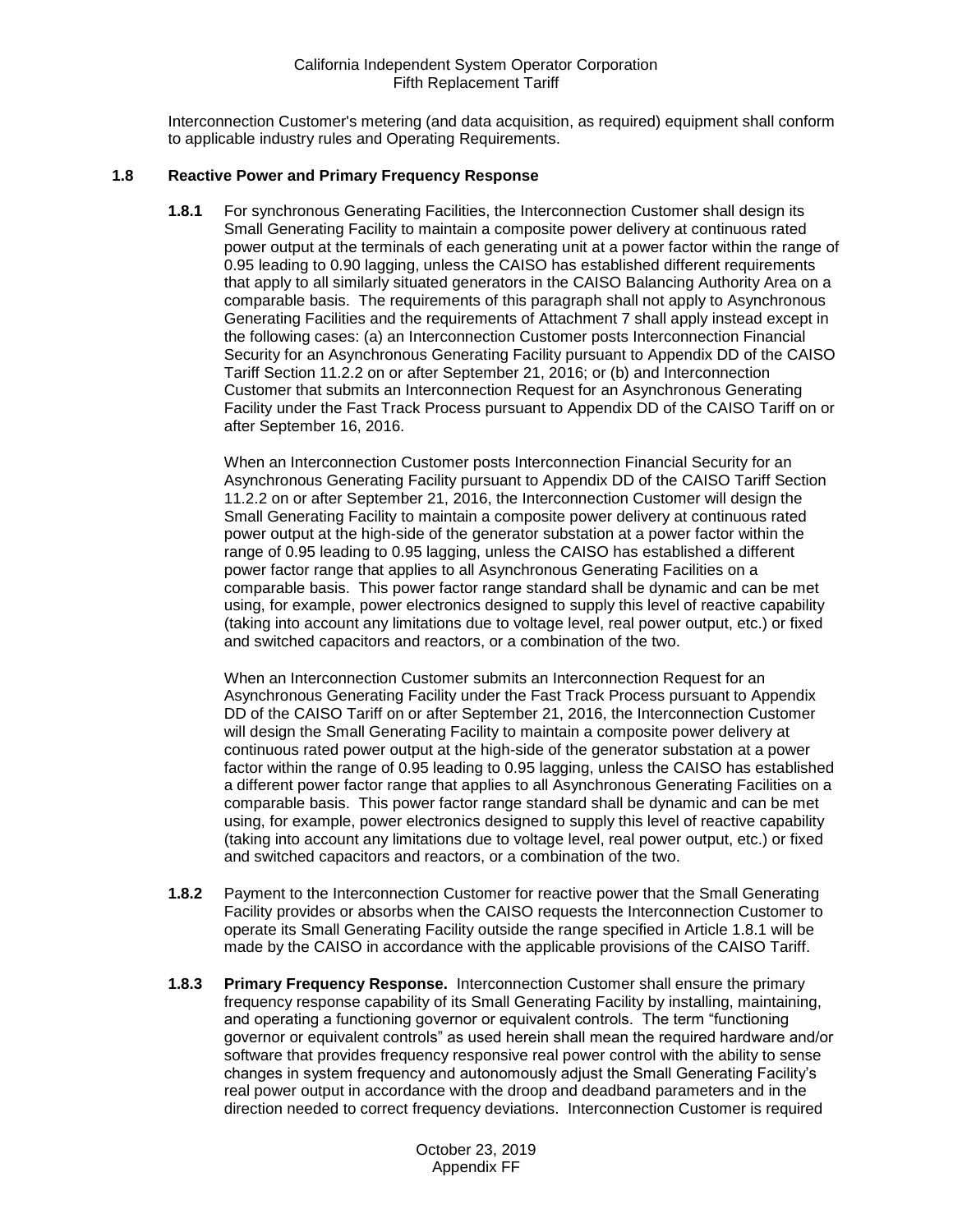to install a governor or equivalent controls with the capability of operating: (1) with a maximum 5 percent droop and  $\pm 0.036$  Hz deadband; or (2) in accordance with the relevant droop, deadband, and timely and sustained response settings from Applicable Reliability Standards providing for equivalent or more stringent parameters. The droop characteristic shall be: (1) based on the nameplate capacity of the Small Generating Facility, and shall be linear in the range of frequencies between 59 to 61 Hz that are outside of the deadband parameter; or (2) based on Applicable Reliability Standards providing for an equivalent or more stringent parameter. The deadband parameter shall be: the range of frequencies above and below nominal (60 Hz) in which the governor or equivalent controls is not expected to adjust the Small Generating Facility's real power output in response to frequency deviations. The deadband shall be implemented: (1) without a step to the droop curve, that is, once the frequency deviation exceeds the deadband parameter, the expected change in the Small Generating Facility's real power output in response to frequency deviations shall start from zero and then increase (for under-frequency deviations) or decrease (for over-frequency deviations) linearly in proportion to the magnitude of the frequency deviation; or (2) in accordance with Applicable Reliability Standards providing for an equivalent or more stringent parameter. Interconnection Customer shall notify the CAISO that the primary frequency response capability of the Small Generating Facility has been tested and confirmed during commissioning. Once Interconnection Customer has synchronized the Small Generating Facility with the CAISO Controlled Grid, Interconnection Customer shall operate the Small Generating Facility consistent with the provisions specified in Sections 1.8.3.1 and 1.8..2 of this SGIA. The primary frequency response requirements contained herein shall apply to both synchronous and non-synchronous Small Generating Facilities.

- **1.8.3.1 Governor or Equivalent Controls.** Whenever the Small Generating Facility is operated in parallel with the CAISO Controlled Grid, Interconnection Customer shall operate the Small Generating Facility with its governor or equivalent controls in service and responsive to frequency. Interconnection Customer shall, in coordination with the CAISO, set the deadband parameter to: (1) a maximum of  $\pm 0.036$  Hz and set the droop parameter to a maximum of 5 percent; or (2) implement the relevant droop and deadband settings from Applicable Reliability Standards that provides for equivalent or more stringent parameters. Interconnection Customer shall be required to provide the status and settings of the governor or equivalent controls to the CAISO upon request. If Interconnection Customer needs to operate the Small Generating Facility with its governor or equivalent controls not in service, Interconnection Customer shall immediately notify the CAISO, and provide the following information: (1) the operating status of the governor or equivalent controls (i.e., whether it is currently out of service or when it will be taken out of service); (2) the reasons for removing the governor or equivalent controls from service; and (3) a reasonable estimate of when the governor or equivalent controls will be returned to service. Interconnection Customer shall make Reasonable Efforts to return its governor or equivalent controls into service as soon as practicable. Interconnection Customer shall make Reasonable Efforts to keep outages of the Small Generating Facility's governor or equivalent controls to a minimum whenever the Small Generating Facility is operated in parallel with the CAISO Controlled Grid.
- **1.8.3.2 Timely and Sustained Response.** Interconnection Customer shall ensure that the Small Generating Facility's real power response to sustained frequency deviations outside of the deadband setting is automatically provided and shall begin immediately after frequency deviates outside of the deadband, and to the extent the Small Generating Facility has operating capability in the direction needed to correct the frequency deviation. Interconnection Customer shall not block or otherwise inhibit the ability of the governor or equivalent controls to respond and shall ensure that the response is not inhibited, except under certain

October 23, 2019 Appendix FF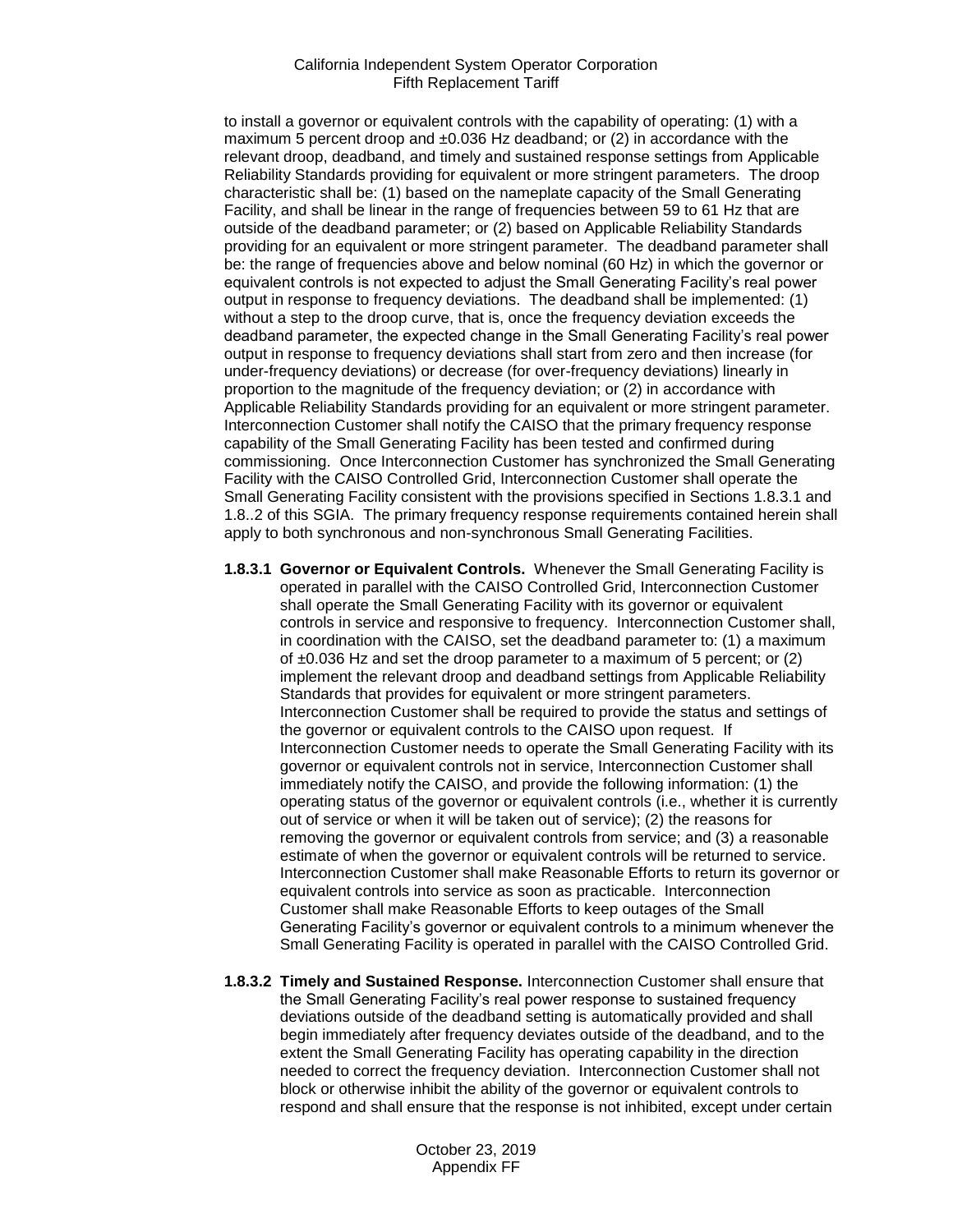operational constraints including, but not limited to, ambient temperature limitations, physical energy limitations, outages of mechanical equipment, or regulatory requirements. The Small Generating Facility shall sustain the real power response at least until system frequency returns to a value within the deadband setting of the governor or equivalent controls. A FERC-approved Applicable Reliability Standard with equivalent or more stringent requirements shall supersede the above requirements.

- **1.8.3.3 Exemptions.** Small Generating Facilities that are regulated by the Nuclear Regulatory Commission shall be exempt from Sections 1.8.3, 1.8.3.1, and 1.8.3.2 of this SGIA. Small Generating Facilities that are behind-the-meter generation that is sized-to-load (i.e., the thermal load and the generation are near-balanced in real-time operation and the generation is primarily controlled to maintain the unique thermal, chemical, or mechanical output necessary for the operating requirements of its host facility) shall be required to install primary frequency response capability in accordance with the droop and deadband capability requirements specified in Section 1.8.3, but shall be otherwise exempt from the operating requirements in Sections 1.8.3, 1.8.3.1, 1.8.3.2, and 1.8.3.4 of this SGIA.
- **1.8.3.4 Electric Storage Resources.** Interconnection Customer interconnecting an electric storage resource shall establish an operating range in Attachment 5 of this SGIA that specifies a minimum state of charge and a maximum state of charge between which the electric storage resource will be required to provide primary frequency response consistent with the conditions set forth in Sections 1.8.3, 1.8.3.1, 1.8.3.2, and 1.8.3.3 of this SGIA. Attachment 5 shall specify whether the operating range is static or dynamic, and shall consider: (1) the expected magnitude of frequency deviations in the interconnection; (2) the expected duration that system frequency will remain outside of the deadband parameter in the interconnection; (3) the expected incidence of frequency deviations outside of the deadband parameter in the interconnection; (4) the physical capabilities of the electric storage resource; (5) operational limitations of the electric storage resource due to manufacturer specifications; and (6) any other relevant factors agreed to by the CAISO and Interconnection Customer, and in consultation with the relevant transmission owner or balancing authority as appropriate. If the operating range is dynamic, then Attachment 5 must establish how frequently the operating range will be reevaluated and the factors that may be considered during its reevaluation.

Interconnection Customer's electric storage resource is required to provide timely and sustained primary frequency response consistent with Section 1.8.3.2 of this SGIA when it is online and dispatched to inject electricity to the CAISO Controlled Grid and/or receive electricity from the Participating TO's Transmission System or the CAISO Controlled Grid. This excludes circumstances when the electric storage resource is not dispatched to inject electricity to the CAISO Controlled Grid and/or dispatched to receive electricity from the Participating TO's Transmission System or the CAISO Controlled Grid. If Interconnection Customer's electric storage resource is charging at the time of a frequency deviation outside of its deadband parameter, it is to increase (for over-frequency deviations) or decrease (for under-frequency deviations) the rate at which it is charging in accordance with its droop parameter. Interconnection Customer's electric storage resource is not required to change from charging to discharging, or vice versa, unless the response necessitated by the droop and deadband settings requires it to do so and it is technically capable of making such a transition.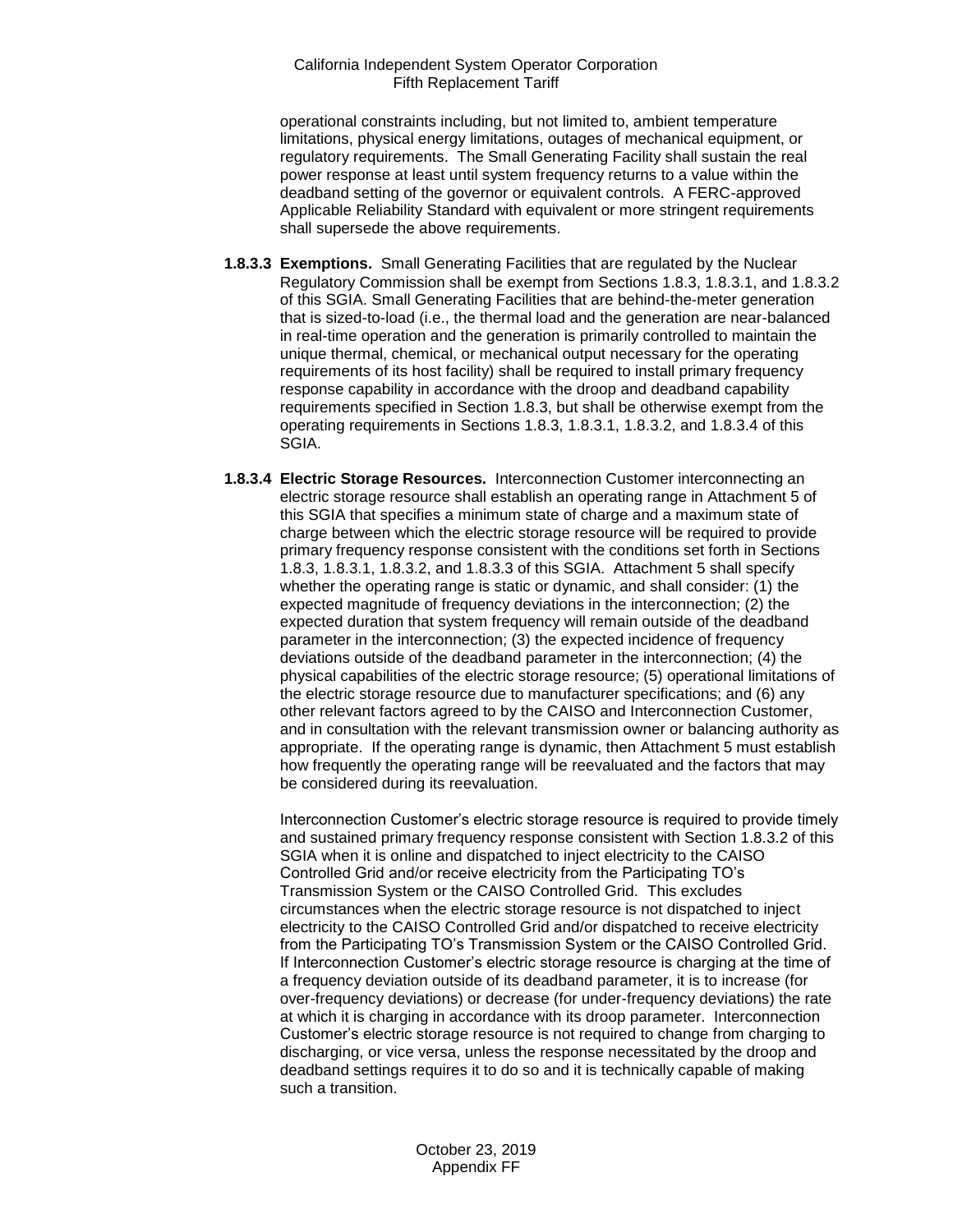<span id="page-8-0"></span>**1.9** Capitalized terms used herein shall have the meanings specified in the Glossary of Terms in Attachment 1 or the body of this Agreement.

### <span id="page-8-1"></span>**1.10 TP Deliverability**

To the extent that an Interconnection Customer is eligible for and has been allocated TP Deliverability pursuant to Section 8.9 of the GIDAP, the Interconnection Customer's right to retain such allocated TP Deliverability shall be contingent upon satisfying the obligations set forth in Section 8.9.3 of the GIDAP.

## <span id="page-8-2"></span>**Article 2. Inspection, Testing, Authorization, and Right of Access**

### <span id="page-8-3"></span>**2.1 Equipment Testing and Inspection**

- **2.1.1** The Interconnection Customer shall test and inspect its Small Generating Facility and Interconnection Facilities prior to interconnection. The Interconnection Customer shall notify the Participating TO and the CAISO of such activities no fewer than five (5) Business Days (or as may be agreed to by the Parties) prior to such testing and inspection. Testing and inspection shall occur on a Business Day. The Participating TO and the CAISO may, at their own expense, send qualified personnel to the Small Generating Facility site to inspect the interconnection and observe the testing. The Interconnection Customer shall provide the Participating TO and the CAISO a written test report when such testing and inspection is completed.
- **2.1.2** The Participating TO and the CAISO shall provide the Interconnection Customer written acknowledgment that they have received the Interconnection Customer's written test report. Such written acknowledgment shall not be deemed to be or construed as any representation, assurance, guarantee, or warranty by the Participating TO or the CAISO of the safety, durability, suitability, or reliability of the Small Generating Facility or any associated control, protective, and safety devices owned or controlled by the Interconnection Customer or the quality of power produced by the Small Generating Facility.

# <span id="page-8-4"></span>**2.2 Authorization Required Prior to Parallel Operation**

- **2.2.1** The Participating TO and the CAISO shall use Reasonable Efforts to list applicable parallel operation requirements in Attachment 5 of this Agreement. Additionally, the Participating TO and the CAISO shall notify the Interconnection Customer of any changes to these requirements as soon as they are known. The Participating TO and the CAISO shall make Reasonable Efforts to cooperate with the Interconnection Customer in meeting requirements necessary for the Interconnection Customer to commence parallel operations by the in-service date.
- **2.2.2** The Interconnection Customer shall not operate its Small Generating Facility in parallel with the Participating TO's Transmission System without prior written authorization of the Participating TO. The Participating TO will provide such authorization to the Interconnection Customer and the CAISO once the Participating TO receives notification that the Interconnection Customer has complied with all applicable parallel operation requirements. Such authorization shall not be unreasonably withheld, conditioned, or delayed.

#### <span id="page-8-5"></span>**2.3 Right of Access to Premises**

**2.3.1** Upon reasonable notice, the Participating TO and the CAISO may send a qualified person to the premises of the Interconnection Customer at or immediately before the time the Small Generating Facility first produces energy to inspect the interconnection, and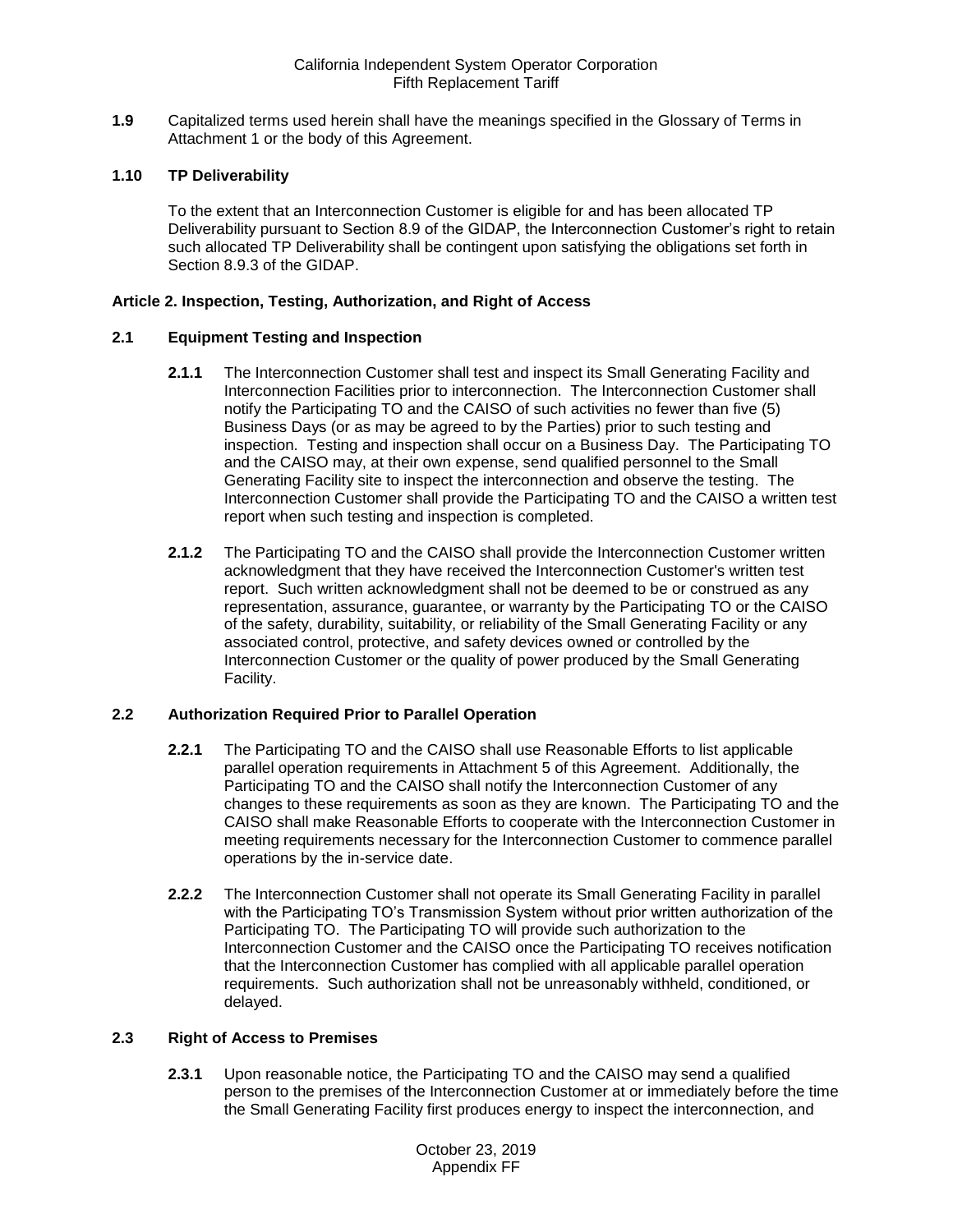observe the commissioning of the Small Generating Facility (including any required testing), startup, and operation for a period of up to three (3) Business Days after initial start-up of the unit. In addition, the Interconnection Customer shall notify the Participating TO and the CAISO at least five (5) Business Days prior to conducting any on-site verification testing of the Small Generating Facility.

- **2.3.2** Following the initial inspection process described above, at reasonable hours, and upon reasonable notice, or at any time without notice in the event of an emergency or hazardous condition, the Participating TO and the CAISO shall have access to the Interconnection Customer's premises for any reasonable purpose in connection with the performance of the obligations imposed on it by this Agreement or if necessary to meet its legal obligation to provide service to its customers.
- **2.3.3** Each Party shall be responsible for its own costs associated with following this article.

### <span id="page-9-0"></span>**Article 3. Effective Date, Term, Termination, and Disconnection**

### <span id="page-9-1"></span>**3.1 Effective Date**

This Agreement shall become effective upon execution by the Parties subject to acceptance by FERC (if applicable), or if filed unexecuted, upon the date specified by the FERC. The Participating TO and the CAISO shall promptly file this Agreement with the FERC upon execution, if required.

### <span id="page-9-2"></span>**3.2 Term of Agreement**

This Agreement shall become effective on the Effective Date and shall remain in effect for a period of \_\_\_\_ years from the Effective Date (term specified in individual agreements to be ten (10) years or such other longer period as the Interconnection Customer may request) and shall be automatically renewed for each successive one-year period thereafter, unless terminated earlier in accordance with Article 3.3 of this Agreement.

#### <span id="page-9-3"></span>**3.3 Termination**

No termination shall become effective until the Parties have complied with all Applicable Laws and Regulations applicable to such termination, including the filing with FERC of a notice of termination of this Agreement (if required), which notice has been accepted for filing by FERC.

- **3.3.1** The Interconnection Customer may terminate this Agreement at any time by giving the Participating TO and the CAISO twenty (20) Business Days written notice.
- **3.3.2** Any Party may terminate this Agreement after Default pursuant to Article 7.6.
- **3.3.3** Upon termination of this Agreement, the Small Generating Facility will be disconnected from the CAISO Controlled Grid. All costs required to effectuate such disconnection shall be borne by the terminating Party, unless such termination resulted from the nonterminating Party's Default of this Agreement or such non-terminating Party otherwise is responsible for these costs under this Agreement.
- **3.3.4** The termination of this Agreement shall not relieve any Party of its liabilities and obligations, owed or continuing at the time of termination.
- **3.3.5** The provisions of this article shall survive termination or expiration of this Agreement.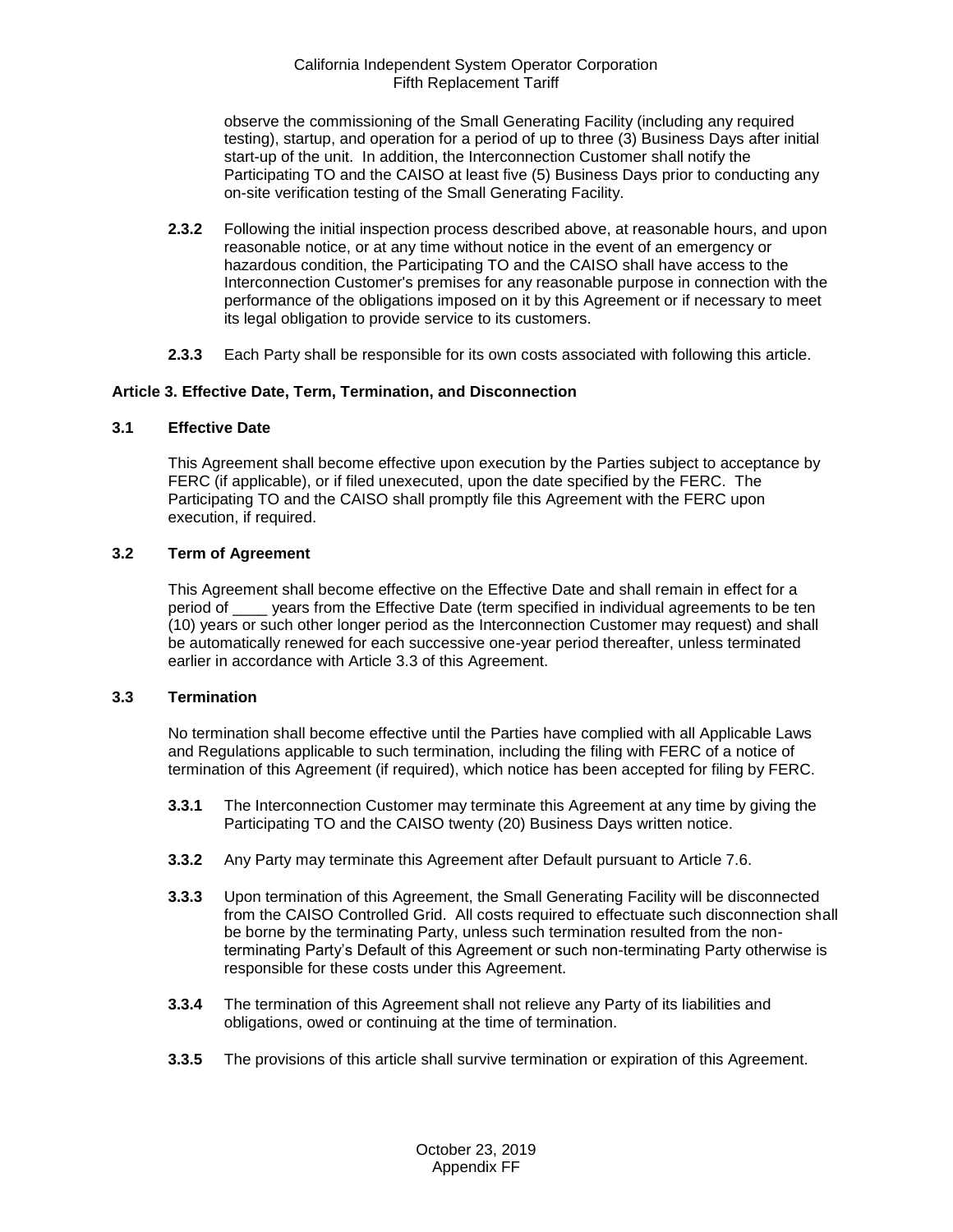# <span id="page-10-0"></span>**3.4 Temporary Disconnection**

Temporary disconnection of the Small Generating Facility or associated Interconnection Facilities shall continue only for so long as reasonably necessary under Good Utility Practice.

# **3.4.1 Emergency Conditions**

**"Emergency Condition"** shall mean a condition or situation: (1) that in the judgment of the Party making the claim is imminently likely to endanger life or property; (2) that, in the case of the CAISO, is imminently likely (as determined in a non-discriminatory manner) to cause a material adverse effect on the security of, or damage to, the CAISO Controlled Grid or the electric systems of others to which the CAISO Controlled Grid is directly connected; (3) that, in the case of the Participating TO, is imminently likely (as determined in a non-discriminatory manner) to cause a material adverse effect on the security of, or damage to, the Participating TO's Transmission System, the Participating TO's Interconnection Facilities, Distribution System, or the electric systems of others to which the Participating TO's electric system is directly connected; or (4) that, in the case of the Interconnection Customer, is imminently likely (as determined in a nondiscriminatory manner) to cause a material adverse effect on the security of, or damage to, the Small Generating Facility or the Interconnection Customer's Interconnection Facilities. Under Emergency Conditions, the CAISO or the Participating TO may immediately suspend interconnection service and temporarily disconnect the Small Generating Facility. The Participating TO or the CAISO shall notify the Interconnection Customer promptly when it becomes aware of an Emergency Condition that may reasonably be expected to affect the Interconnection Customer's operation of the Small Generating Facility or the Interconnection Customer's Interconnection Facilities. The Interconnection Customer shall notify the Participating TO and the CAISO promptly when it becomes aware of an Emergency Condition that may reasonably be expected to affect the CAISO Controlled Grid, the Participating TO's Interconnection Facilities, or any Affected Systems. To the extent information is known, the notification shall describe the Emergency Condition, the extent of the damage or deficiency, the expected effect on the operation of the Interconnection Customer's or Participating TO's facilities and operations, its anticipated duration, and the necessary corrective action.

# **3.4.2 Routine Maintenance, Construction, and Repair**

The Participating TO or the CAISO may interrupt interconnection service or curtail the output of the Small Generating Facility and temporarily disconnect the Small Generating Facility from the CAISO Controlled Grid when necessary for routine maintenance, construction, and repairs on the CAISO Controlled Grid or the Participating TO's electric system. The Party scheduling the interruption shall provide the Interconnection Customer with (5) five Business Days notice prior to such interruption. The Party scheduling the interruption shall use Reasonable Efforts to coordinate such reduction or temporary disconnection with the Interconnection Customer.

The Interconnection Customer shall update its planned maintenance schedules in accordance with the CAISO Tariff. The CAISO may request the Interconnection Customer to reschedule its maintenance as necessary to maintain the reliability of the CAISO Controlled Grid in accordance with the CAISO Tariff. Such planned maintenance schedules and updates and changes to such schedules shall be provided by the Interconnection Customer to the Participating TO concurrently with their submittal to the CAISO.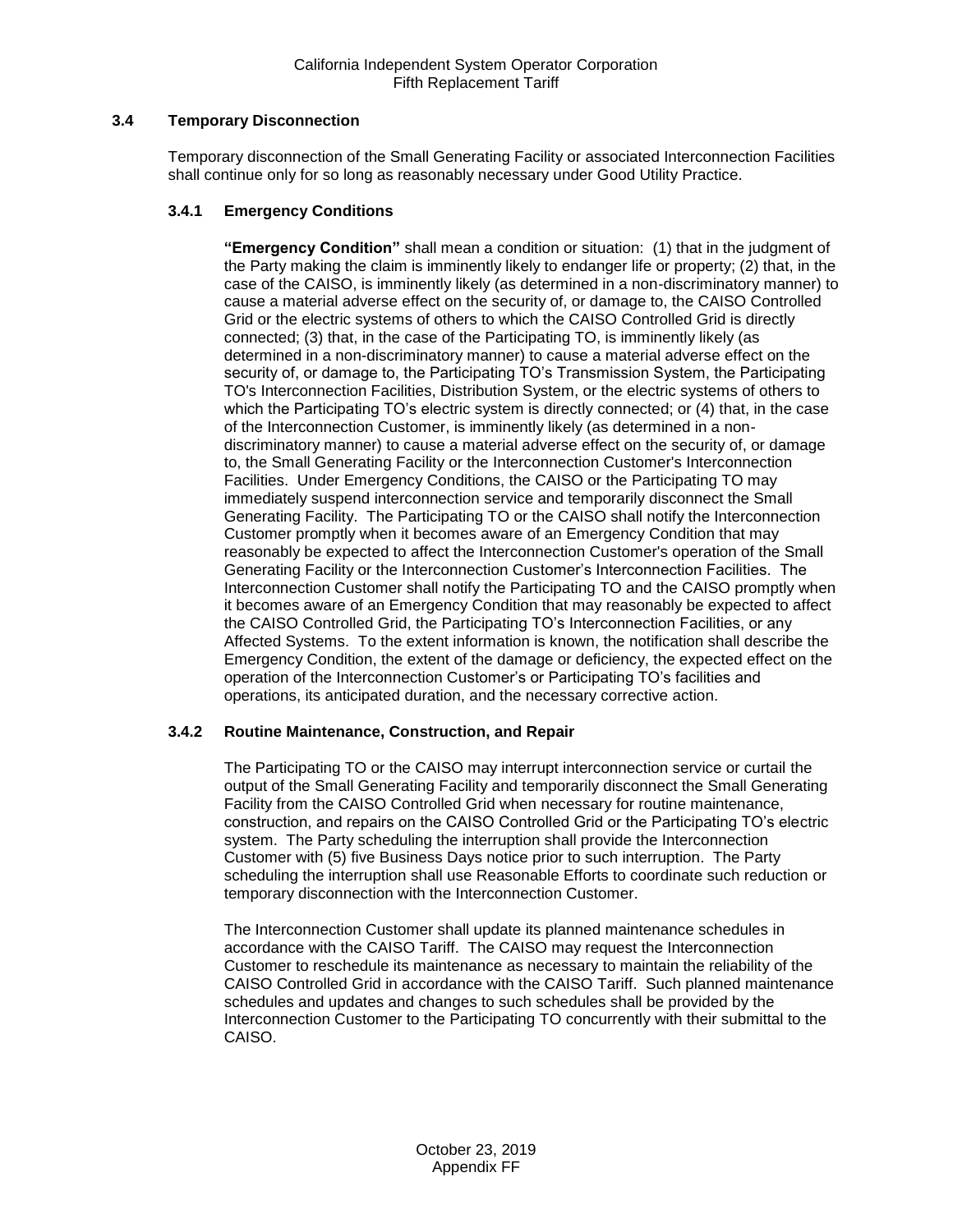# **3.4.3 Forced Outages**

During any forced outage, the Participating TO or the CAISO may suspend interconnection service to effect immediate repairs on the CAISO Controlled Grid or the Participating TO's electric system. The Participating TO or the CAISO shall use Reasonable Efforts to provide the Interconnection Customer with prior notice. If prior notice is not given, the Participating TO or the CAISO shall, upon request, provide the Interconnection Customer written documentation after the fact explaining the circumstances of the disconnection. The Interconnection Customer shall notify CAISO, as soon as practicable, of all forced outages or reductions of the Small Generating Facility in accordance with the CAISO Tariff.

# **3.4.4 Adverse Operating Effects**

The Participating TO or the CAISO shall notify the Interconnection Customer as soon as practicable if, based on Good Utility Practice, operation of the Small Generating Facility may cause disruption or deterioration of service to other customers served from the same electric system, or if operating the Small Generating Facility could cause damage to the CAISO Controlled Grid, the Participating TO's Transmission System or Affected Systems. Supporting documentation used to reach the decision to disconnect shall be provided to the Interconnection Customer upon request. If, after notice, the Interconnection Customer fails to remedy the adverse operating effect within a reasonable time, the Participating TO or the CAISO may disconnect the Small Generating Facility. The Participating TO or the CAISO shall provide the Interconnection Customer with (5) five Business Day notice of such disconnection, unless the provisions of Article 3.4.1 apply.

### **3.4.5 Modification of the Small Generating Facility**

Prior to making any modifications to the Small Generating Facility before it has achieved its Commercial Operation Date, the Interconnection Customer must first request that the CAISO evaluate whether such modification is a Material Modification and receive written authorization from the Participating TO and the CAISO. Such authorization shall not be unreasonably withheld. Modifications shall be done in accordance with Good Utility Practice. The CAISO may engage the services of the applicable Participating TO to assess the modification. Costs incurred by the Participating TO and CAISO (if any) shall be borne by the party making the request under Section 6.7.2 of Appendix DD, and such costs shall be included in any CAISO invoice for modification assessment activities. If the Interconnection Customer has achieved its Commercial Operation Date, the CAISO and Participating TO(s) will review the requested modification pursuant to Sections 25 and 25.1(c) of the CAISO Tariff. If the Interconnection Customer makes modifications without the Participating TO's and the CAISO's prior written authorization, the Participating TO or the CAISO shall have the right to temporarily disconnect the Small Generating Facility. Any change to the Point of Interconnection, except those deemed acceptable under this article of the GIDAP SGIA or so allowed elsewhere, shall constitute a Material Modification. The Interconnection Customer may then withdraw the proposed modification or proceed with a new Interconnection Request for such modification.

Notwithstanding Section 7.5 of Appendix DD, at any time after achieving its Commercial Operation Date, the Interconnection Customer may reduce the megawatt generating capacities of its Generating Facilities, subject to Section 25.1(c) of the CAISO Tariff. Section 7.5.44 of Appendix DD will still apply to such requests to reduce capacity.

#### **3.4.6 Reconnection**

The Parties shall cooperate with each other to restore the Small Generating Facility, Interconnection Facilities, the Participating TO's electric system, and the CAISO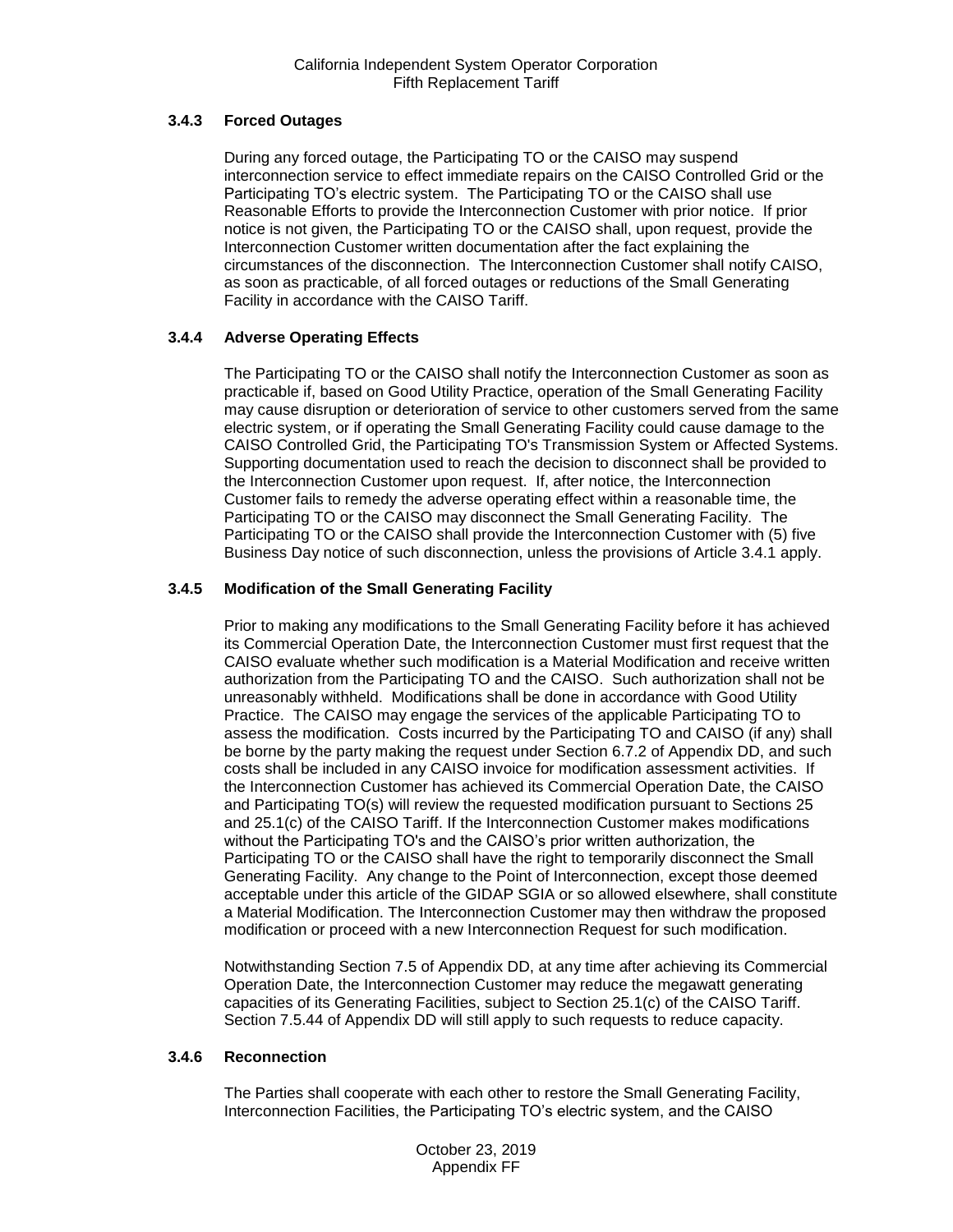Controlled Grid to their normal operating state as soon as reasonably practicable following a temporary disconnection.

#### <span id="page-12-0"></span>**Article 4. Costs for Interconnection Facilities, and Distribution Upgrades**

#### <span id="page-12-1"></span>**4.1 Interconnection Facilities**

- **4.1.1** The Interconnection Customer shall pay for the cost of the Interconnection Facilities itemized in Attachment 2 of this Agreement. The Participating TO shall provide a best estimate cost, including overheads, for the purchase and construction of its Interconnection Facilities and provide a detailed itemization of such costs. Costs associated with Interconnection Facilities may be shared with other entities that may benefit from such facilities by agreement of the Interconnection Customer, such other entities, the CAISO, and the Participating TO.
- **4.1.2** The Interconnection Customer shall be responsible for its share of all reasonable expenses, including overheads, associated with (1) owning, operating, maintaining, repairing, and replacing its own Interconnection Facilities, and (2) operating, maintaining, repairing, and replacing the Participating TO's Interconnection Facilities.

### <span id="page-12-2"></span>**4.2 Distribution Upgrades**

The Participating TO shall design, procure, construct, install, and own the Distribution Upgrades described in Attachment 6 of this Agreement. If the Participating TO and the Interconnection Customer agree, the Interconnection Customer may construct Distribution Upgrades that are located on land owned by the Interconnection Customer. The actual cost of the Distribution Upgrades, including overheads, shall be directly assigned to the Interconnection Customer.

# **Article 5. Cost Responsibility For Network Upgrades**

# <span id="page-12-3"></span>**5.1 Applicability**

No portion of this Article 5 shall apply unless the interconnection of the Small Generating Facility requires Network Upgrades.

# <span id="page-12-4"></span>**5.2 Network Upgrades**

The Participating TO shall design, procure, construct, install, and own the Network Upgrades described in Attachment 6 of this Agreement, except for Merchant Network Upgrades. If the Participating TO and the Interconnection Customer agree, the Interconnection Customer may construct Network Upgrades that are located on land owned by the Interconnection Customer. The actual cost of the Network Upgrades, including overheads, shall be borne initially by the Interconnection Customer. For costs associated with Area Delivery Network Upgrades, any cost estimates will be advisory in nature and will not be considered as definitive or as establishing a cap on the Maximum Cost Exposure of the Interconnection Customer for Area Delivery Network Upgrades.

#### **5.2.1 Merchant Network Upgrades**

If the Interconnection Customer is an Option (B) Interconnection Customer, the Interconnection Customer may elect to have a party other than the applicable Participating TO construct some or all of the LDNU and ADNU that the Interconnection Customer has the obligation to fund and that are not subject to reimbursement. Such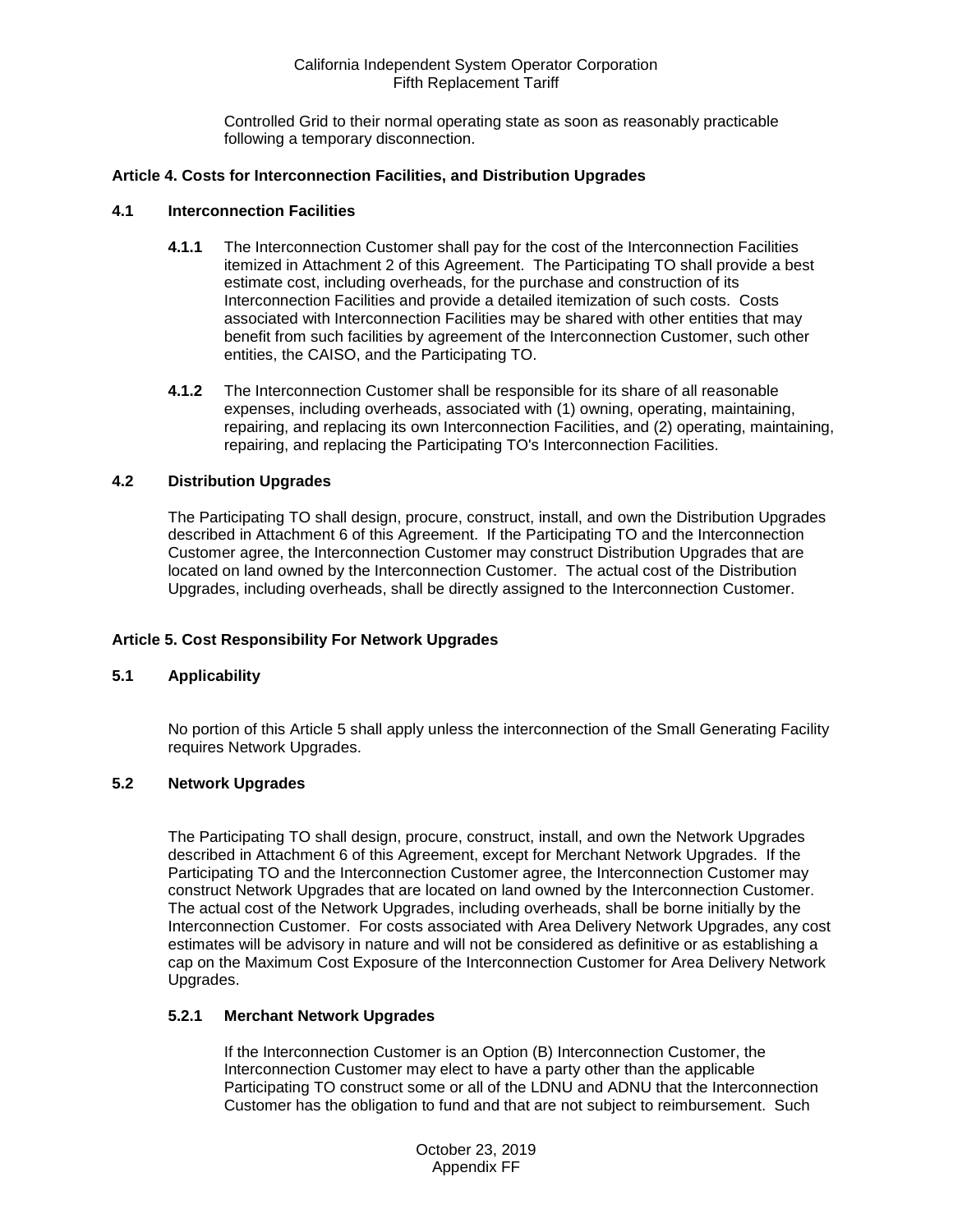LDNU and ADNU will be constructed and incorporated into the CAISO Controlled Grid pursuant to the provisions for Merchant Transmission Facilities in CAISO Tariff Sections 24.4.6.1 and 36.11.

# <span id="page-13-0"></span>**5.3 Transmission Credits**

No later than thirty (30) calendar days prior to the Commercial Operation Date, the Interconnection Customer may make a one-time election by written notice to the CAISO and the Participating TO to (a) receive Congestion Revenue Rights as defined in and as available under the CAISO Tariff at the time of the election in accordance with the CAISO Tariff, in lieu of a repayment of the cost of Network Upgrades in accordance with Article 5.3.1, and/or (b) decline all or a part of a refund of the cost of Network Upgrades entitled to the Interconnection Customer in accordance with Article 5.3.1.

### **5.3.1 Repayment of Amounts Advanced for Network Upgrades**

### **5.3.1.1 Repayment of Amounts Advanced Regarding Non-Phased Generating Facilities**

An Interconnection Customer with a non-Phased Generating Facility in Queue Cluster 5 or earlier, or an Interconnection Customer in the Independent Study Process or the Fast Track Process that has been tendered a Generator Interconnection Agreement before December 19, 2014, shall be entitled to a repayment for the Interconnection Customer's contribution to the cost of Network Upgrades commencing upon the Commercial Operation Date of its Generating Facility.

An Interconnection Customer with a non-Phased Generating Facility in Queue Cluster 6 or later, or an Interconnection Customer in the Independent Study Process or the Fast Track Process that has not been tendered an Interconnection Agreement before December 19, 2014, shall be entitled to repayment for the Interconnection Customer's contribution to the cost of Network Upgrades placed in service on or before the Commercial Operation Date of its Small Generating Facility, commencing upon the Commercial Operation Date of the Small Generating Facility. Repayment for the Interconnection Customer's contribution to the cost of Network Upgrades placed into service after the Commercial Operation Date of its Small Generating Facility shall, for each of these Network Upgrades, commence no later than the later of: (i) the first month of the calendar year following the year in which the Network Upgrade is placed into service or (ii) 90 days after the Network Upgrade is placed into service.

An Interconnection Customer subject to this Article 5.3.1.1 shall be entitled to repayment for its contribution to the cost of Network Upgrades as follows:

(a) For Reliability Network Upgrades, the Interconnection Customer shall be entitled to a repayment of the amount paid by the Interconnection Customer for Reliability Network Upgrades up to a maximum amount established in Section 14.3.2.1 of the GIDAP. For purposes of this determination, generating capacity will be based on the capacity of the Interconnection Customer's Generating Facility at the time it achieves Commercial Operation. To the extent that such repayment does not cover all of the costs of the Interconnection Customer's Reliability Network Upgrades, the Interconnection Customer shall receive Merchant Transmission CRRs for that portion of its Reliability Network Upgrades that are not covered by cash repayment.

> October 23, 2019 Appendix FF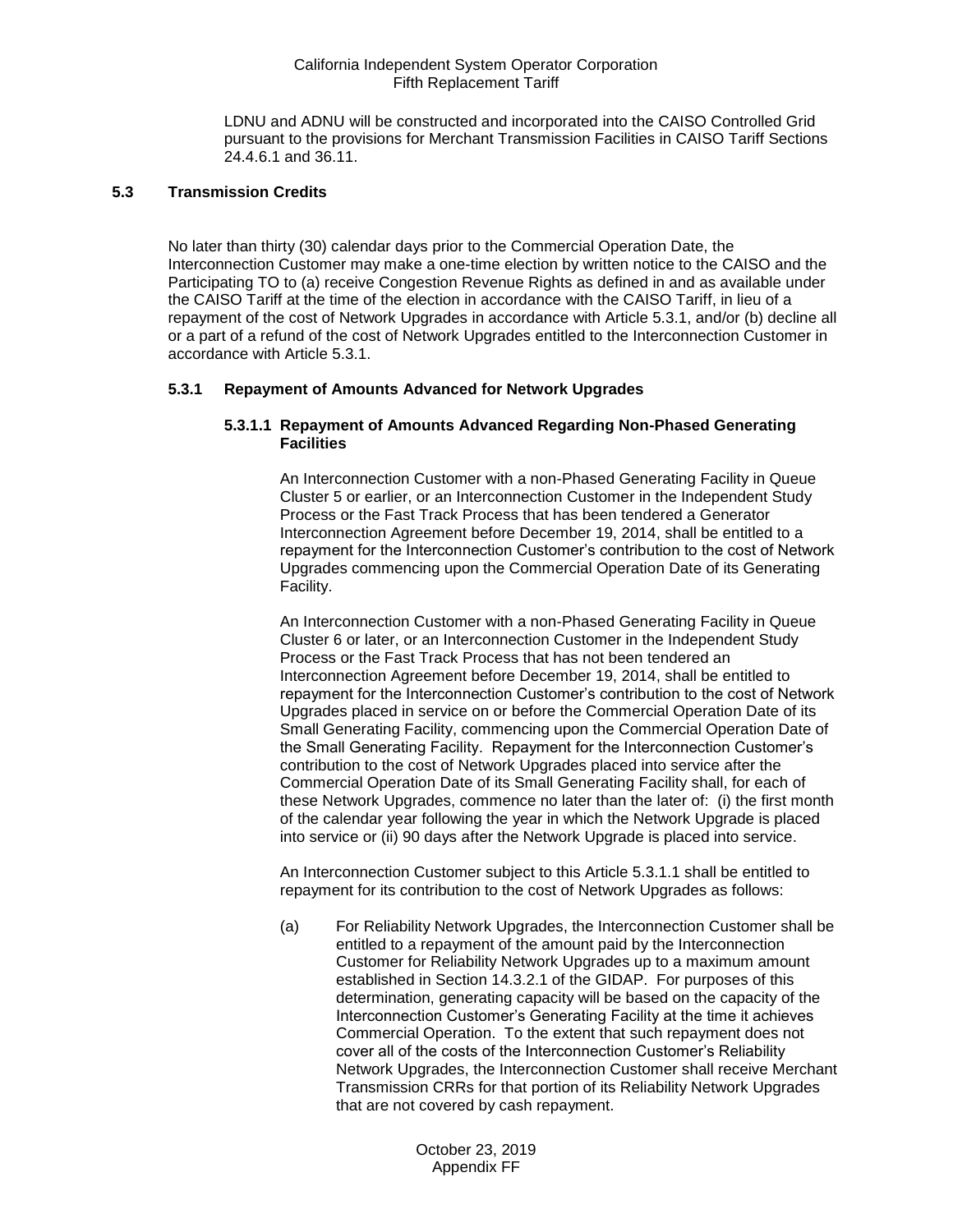- (b) For Local Delivery Network Upgrades:
	- i. If the Interconnection Customer is an Option (B) Interconnection Customer and has been allocated and continues to be eligible to receive TP Deliverability pursuant to the GIDAP, the Interconnection Customer shall be entitled to repayment of a portion of the total amount paid to the Participating TO for the cost of Local Delivery Network Upgrades for which it is responsible. The repayment amount shall be determined by dividing the amount of TP Deliverability received by the amount of deliverability requested by the Interconnection Customer, and multiplying that percentage by the total amount paid to the Participating TO by the Interconnection Customer for Local Delivery Network Upgrades.
	- ii. If the Interconnection Customer is an Option (B) Interconnection Customer and has not been allocated any TP Deliverability, the Interconnection Customer shall not be entitled to repayment for the cost of Local Delivery Network Upgrades.
	- iii. If the Interconnection Customer is an Option (A) Interconnection Customer, the Interconnection Customer shall be entitled to a repayment equal to the total amount paid to the Participating TO for the costs of Local Delivery Network Upgrades for which it is responsible.
- (c) For Area Delivery Network Upgrades, the Interconnection Customer shall not be entitled to repayment for the costs of Area Delivery Network Upgrades.
- (d) If an Option (B) Interconnection Customer elects and is eligible to construct and own Merchant Network Upgrades as set forth in Article 5.2.1 of this SGIA, then the Interconnection Customer shall not be entitled to any repayment pursuant to this SGIA.

Unless an Interconnection Customer has provided written notice to the CAISO that it is declining all or part of such repayment, such amounts shall include any tax gross-up or other tax-related payments associated with Network Upgrades not refunded to the Interconnection Customer, and shall be paid to the Interconnection Customer by the Participating TO on a dollar-for-dollar basis either through (1) direct payments made on a levelized basis over the five-year period commencing on the applicable date as provided for in this Article 5.3.1.1; or (2) any alternative payment schedule that is mutually agreeable to the Interconnection Customer and Participating TO, provided that such amount is paid within five (5) years of the applicable commencement date. Notwithstanding the foregoing, if this Agreement terminates within five (5) years of the applicable commencement date, the Participating TO's obligation to pay refunds to the Interconnection Customer shall cease as of the date of termination.

(e) Where the Interconnection Customer finances the construction of Network Upgrades for more than one Participating TO, the cost allocation, Interconnection Financial Security, and repayment will be conducted pursuant to Section 14.4.1 of the GIDAP, and set forth in this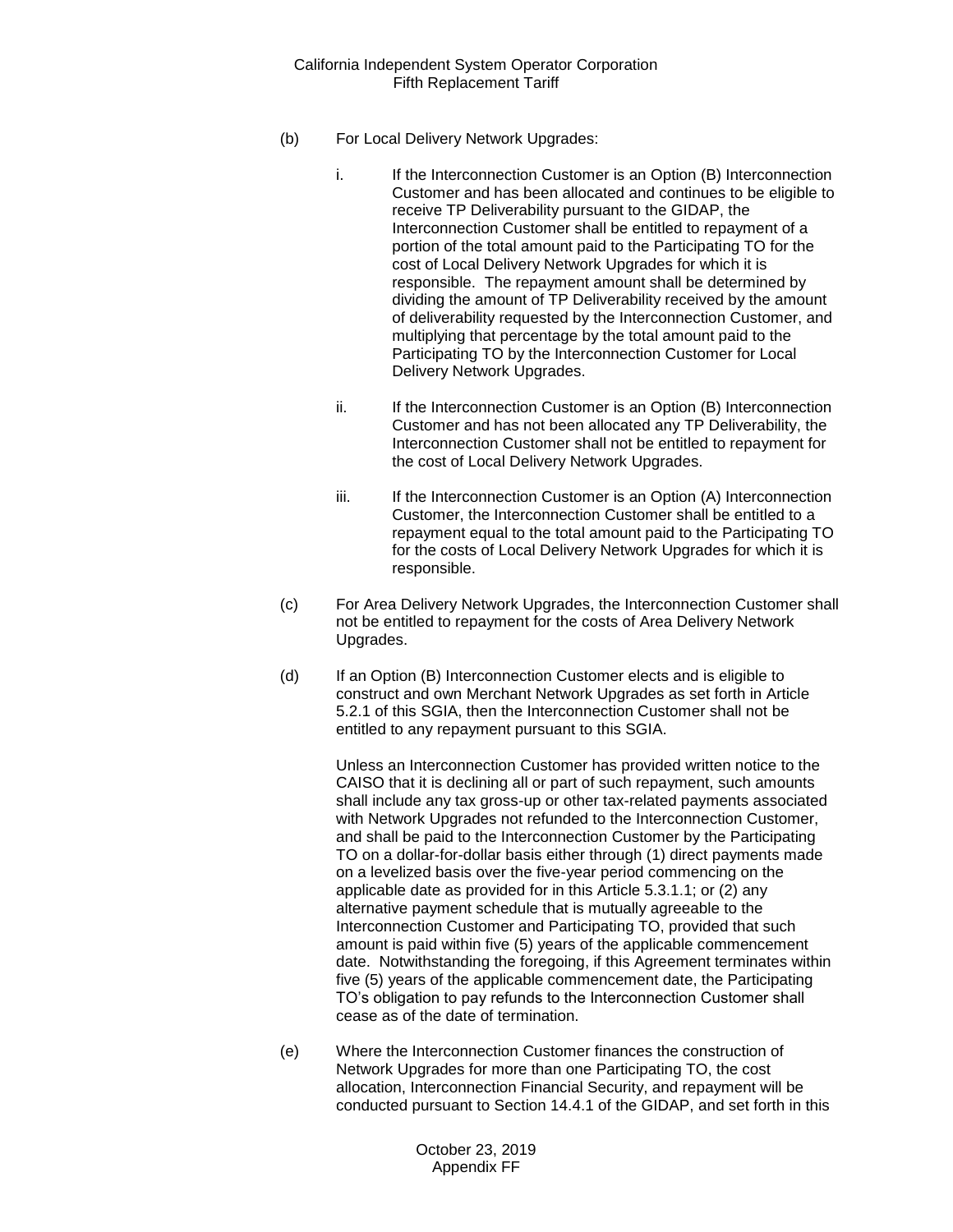SGIA,

#### **5.3.1.2 Repayment of Amounts Advanced Regarding Phased Generating Facilities**

Upon the Commercial Operation Date of each phase of a Phased Generating Facility, the Interconnection Customer shall be entitled to a repayment equal to the amount paid to the Participating TO for the cost of Network Upgrades for that completed phase for which the Interconnection Customer is responsible, subject to the limitations specified in Article 5.3.1.1, if the following conditions are satisfied as described below:

- (a) The Small Generating Facility is capable of being constructed in phases;
- (b) The Small Generating Facility is specified in the SGIA as being constructed in phases;
- (c) The completed phase corresponds to one of the phases specified in the SGIA;
- (d) The Interconnection Customer has tendered notice pursuant to the SGIA that the phase has achieved Commercial Operation;
- (e) All parties to the SGIA have agreed that the completed phase meets the requirements set forth in the SGIA and any other operating, metering, and interconnection requirements to permit generation output of the entire capacity of the completed phase as specified in the SGIA;
- (f) The Network Upgrades necessary for the completed phase to meet the desired level of deliverability are in service; and
- (g) The Interconnection Customer has posted one hundred (100) percent of the Interconnection Financial Security required for the Network Upgrades for all the phases of the Small Generating Facility.

Following satisfaction of these conditions (a) through (g), an Interconnection Customer in a Queue Cluster earlier than Queue Cluster 5, or an Interconnection Customer in the Independent Study Process or the Fast Track Process that has been tendered a Generator Interconnection Agreement before December 19, 2014, shall be entitled to receive a partial repayment of its financed cost responsibility, to the extent that it is otherwise eligible for such repayment pursuant to Article 5.3.1.1, in an amount equal to the percentage of the Small Generating Facility declared to be in Commercial Operation multiplied by the cost of the Network Upgrades associated with the completed phase. The Interconnection Customer shall be entitled to repayment in this manner for each completed phase until the entire Small Generating Facility is completed.

Following satisfaction of these conditions (a) through (e) and (g), an Interconnection Customer in Queue Cluster 6 or a later Queue Cluster, or an Interconnection Customer in the Independent Study Process or the Fast Track Process that has not been tendered a Generator Interconnection Agreement before December 19, 2014, shall be entitled to receive a repayment of its financed cost responsibility for the Network Upgrades associated with the completed phase that have been placed in service. The Interconnection Customer shall be entitled to repayment in this manner for each completed phase until the entire Small Generating Facility is completed. With respect to any Network Upgrades necessary for a completed phase to meet its desired level of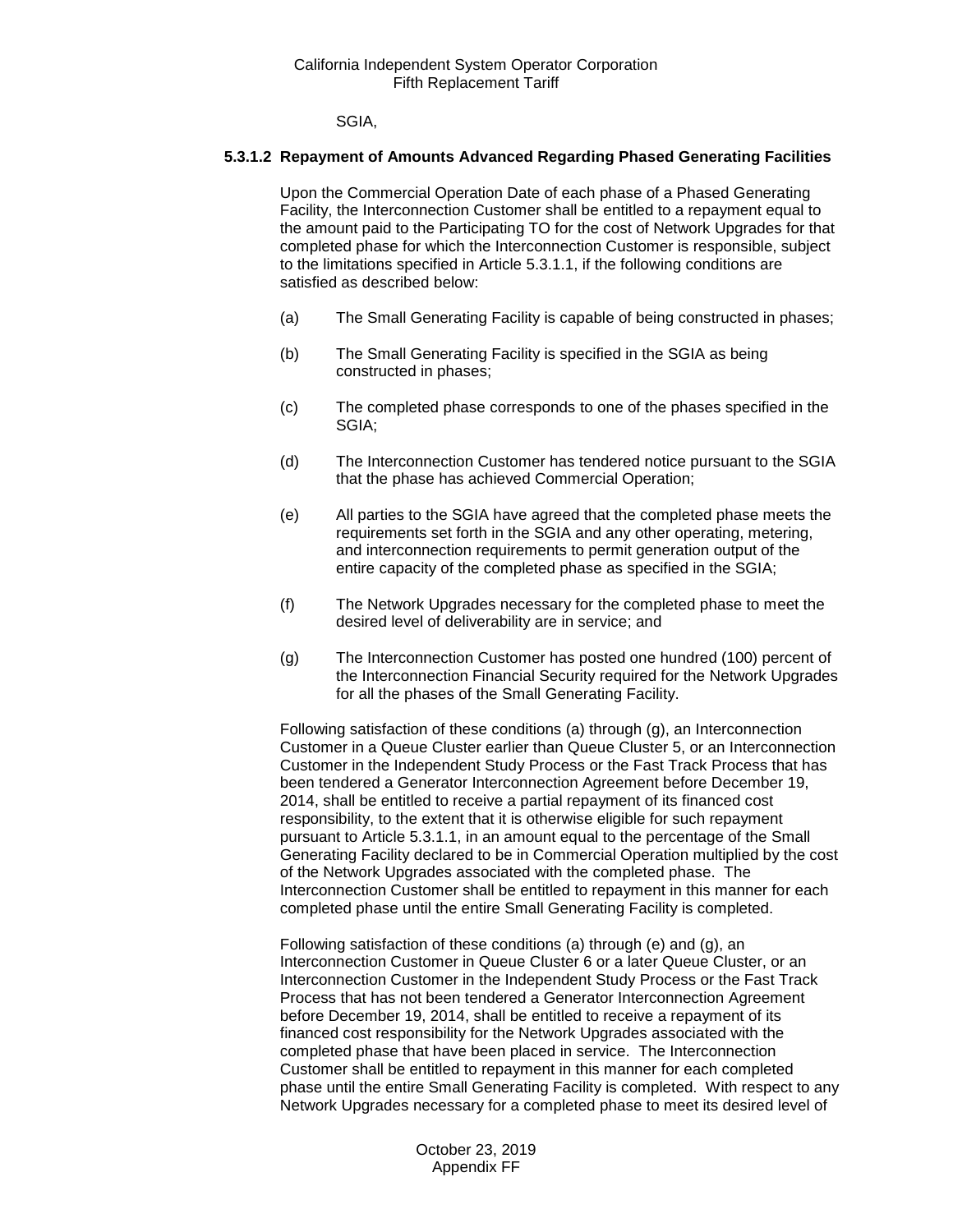deliverability that are not in service by the time the phase achieves Commercial Operation, repayment for each such Network Upgrade will commence no later than the later of: (i) the first month of the calendar year following the year in which the Network Upgrade is placed into service or (ii) 90 days after the Network Upgrade is placed into service.

If the SGIA includes a partial termination provision and the partial termination right has been exercised with regard to a phase that has not been built, then the Interconnection Customer's eligibility for repayment under this Article 5.3.1.2 as to the remaining phases shall not be diminished. If the Interconnection Customer completes one or more phases and then defaults on the SGIA, the Participating TO and the CAISO shall be entitled to offset any losses or damages resulting from the default against any repayments made for Network Upgrades related to the completed phases, provided that the Party seeking to exercise the offset has complied with any requirements which may be required to apply the stream of payments utilized to make the repayment to the Interconnection Customer as an offset.

Any repayment amount provided pursuant to this Article 5.3.1.2 shall include any tax gross-up or other tax-related payments associated with Network Upgrades not refunded to the Interconnection Customer, and shall be paid to the Interconnection Customer by the Participating TO on a dollar-for-dollar basis either through (1) direct payments made on a levelized basis over the five-year period commencing on the applicable date as provided for in this Article 5.3.1.2; or (2) any alternative payment schedule that is mutually agreeable to the Interconnection Customer and Participating TO, provided that such amount is paid within five (5) years of the applicable commencement date. Notwithstanding the foregoing, if this Agreement terminates within five (5) years of the applicable commencement date, the Participating TO's obligation to pay refunds to the Interconnection Customer shall cease as of the date of termination.

# **5.3.1.3 Interest Payments and Assignment Rights**

Any repayment shall include interest calculated in accordance with the methodology set forth in FERC's regulations at 18 C.F.R. §35.19a(a)(2)(iii) from the date of any payment for Network Upgrades through the date on which the Interconnection Customer receives a repayment of such payment. Interest shall continue to accrue on the repayment obligation so long as this Agreement is in effect. The Interconnection Customer may assign such repayment rights to any person.

# **5.3.1.4 Failure to Achieve Commercial Operation**

If the Small Generating Facility fails to achieve commercial operation, but it or another generating facility is later constructed and makes use of the Network Upgrades, the Participating TO shall at that time reimburse Interconnection Customer for the amounts advanced for the Network Upgrades. Before any such reimbursement can occur, the Interconnection Customer, or the entity that ultimately constructs the generating facility, if different, is responsible for identifying the entity to which reimbursement must be made.

#### **5.3.2 Special Provisions for Affected Systems**

The Interconnection Customer shall enter into an agreement with the owner of the Affected System and/or other affected owners of portions of the CAISO Controlled Grid, as applicable, in accordance with the GIDAP. Such agreement shall specify the terms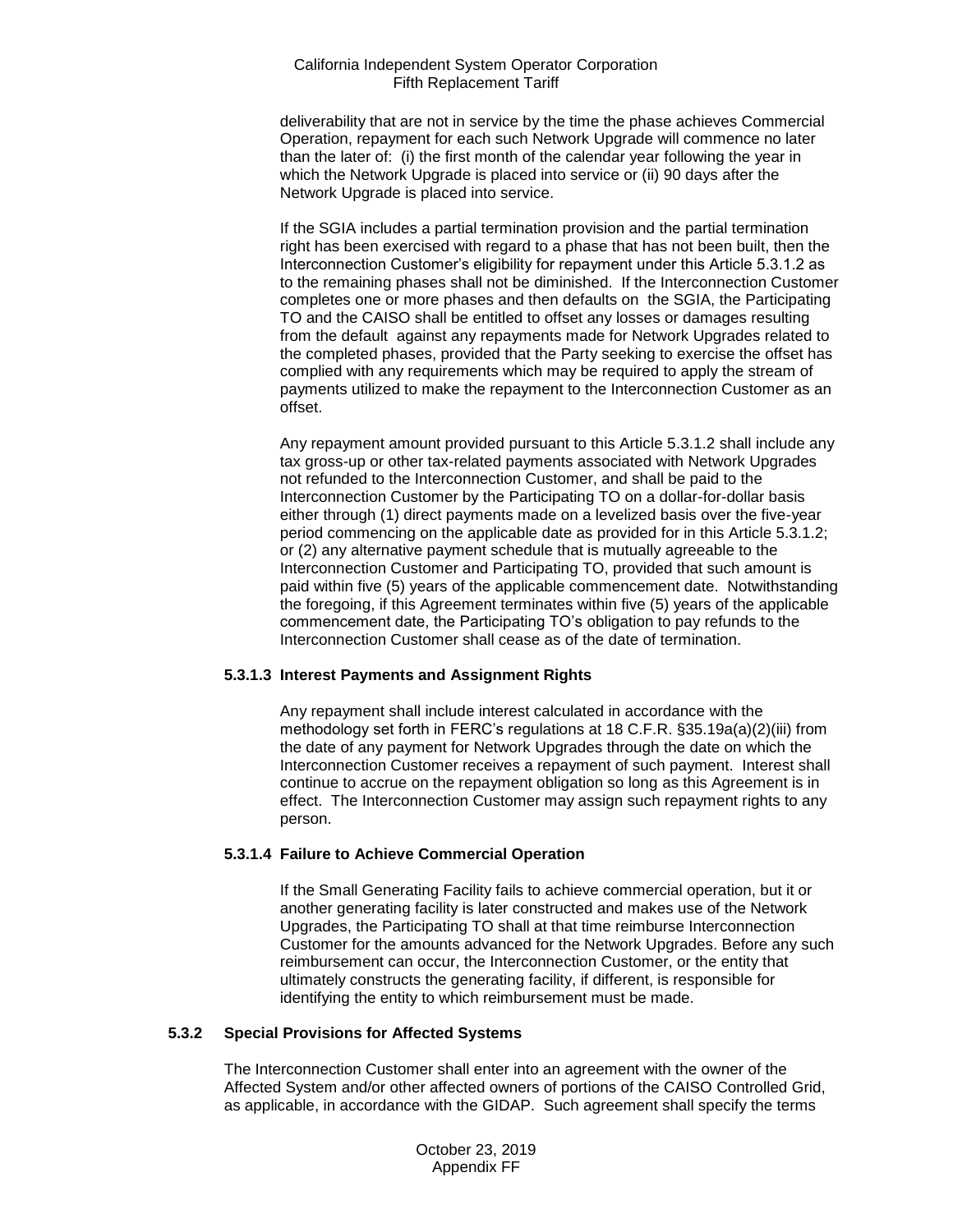governing payments to be made by the Interconnection Customer to the owner of the Affected System and/or other affected owners of portions of the CAISO Controlled Grid. In no event shall the Participating TO be responsible for the repayment for any facilities that are not part of the Participating TO's Transmission System.

# **5.3.3 Rights Under Other Agreements**

Notwithstanding any other provision of this Agreement, nothing herein shall be construed as relinquishing or foreclosing any rights, including but not limited to firm transmission rights, capacity rights, transmission congestion rights, or transmission credits, that the Interconnection Customer shall be entitled to, now or in the future, under any other agreement or tariff as a result of, or otherwise associated with, the transmission capacity, if any, created by the Network Upgrades, including the right to obtain cash reimbursements or transmission credits for transmission service that is not associated with the Small Generating Facility.

### **5.3.4 Compensation for Customer-Funded Upgrades Utilized by Subsequent Interconnection Customers.**

If the Interconnection Customer funds Network Upgrades for which it is not eligible for repayment, the Interconnection Customer will be entitled to direct compensation by any Interconnection Customers in later Queue Clusters that utilize such Network Upgrades. Such compensation will be determined based on the distribution flow factors of the Generating Facilities that will be using the Network Upgrades.

# <span id="page-17-0"></span>**Article 6. Billing, Payment, Milestones, and Financial Security**

# <span id="page-17-1"></span>**6.1 Billing and Payment Procedures and Final Accounting**

- **6.1.1** The Participating TO shall bill the Interconnection Customer for the design, engineering, construction, and procurement costs of Interconnection Facilities and Upgrades contemplated by this Agreement on a monthly basis, or as otherwise agreed by the Parties. The Interconnection Customer shall pay each bill within thirty (30) calendar days of receipt, or as otherwise agreed to by the Parties. Notwithstanding the foregoing, any invoices between the CAISO and another Party shall be submitted and paid in accordance with the CAISO Tariff.
- **6.1.2** Within six (6) months of completing the construction and installation of the Participating TO's Interconnection Facilities and/or Upgrades described in the Attachments to this Agreement, the Participating TO shall provide the Interconnection Customer with a final accounting report of any difference between (1) the Interconnection Customer's cost responsibility for the actual cost of such facilities or Upgrades, and (2) the Interconnection Customer's previous aggregate payments to the Participating TO for such facilities or Upgrades. If the Interconnection Customer's cost responsibility exceeds its previous aggregate payments, the Participating TO shall invoice the Interconnection Customer for the amount due and the Interconnection Customer shall make payment to the Participating TO within thirty (30) calendar days. If the Interconnection Customer's previous aggregate payments exceed its cost responsibility under this Agreement, the Participating TO shall refund to the Interconnection Customer an amount equal to the difference within thirty (30) calendar days of the final accounting report.

# <span id="page-17-2"></span>**6.2 Milestones**

The Parties shall agree on milestones for which each Party is responsible and list them in Attachment 4 of this Agreement. A Party's obligations under this provision may be extended by agreement. If a Party anticipates that it will be unable to meet a milestone for any reason other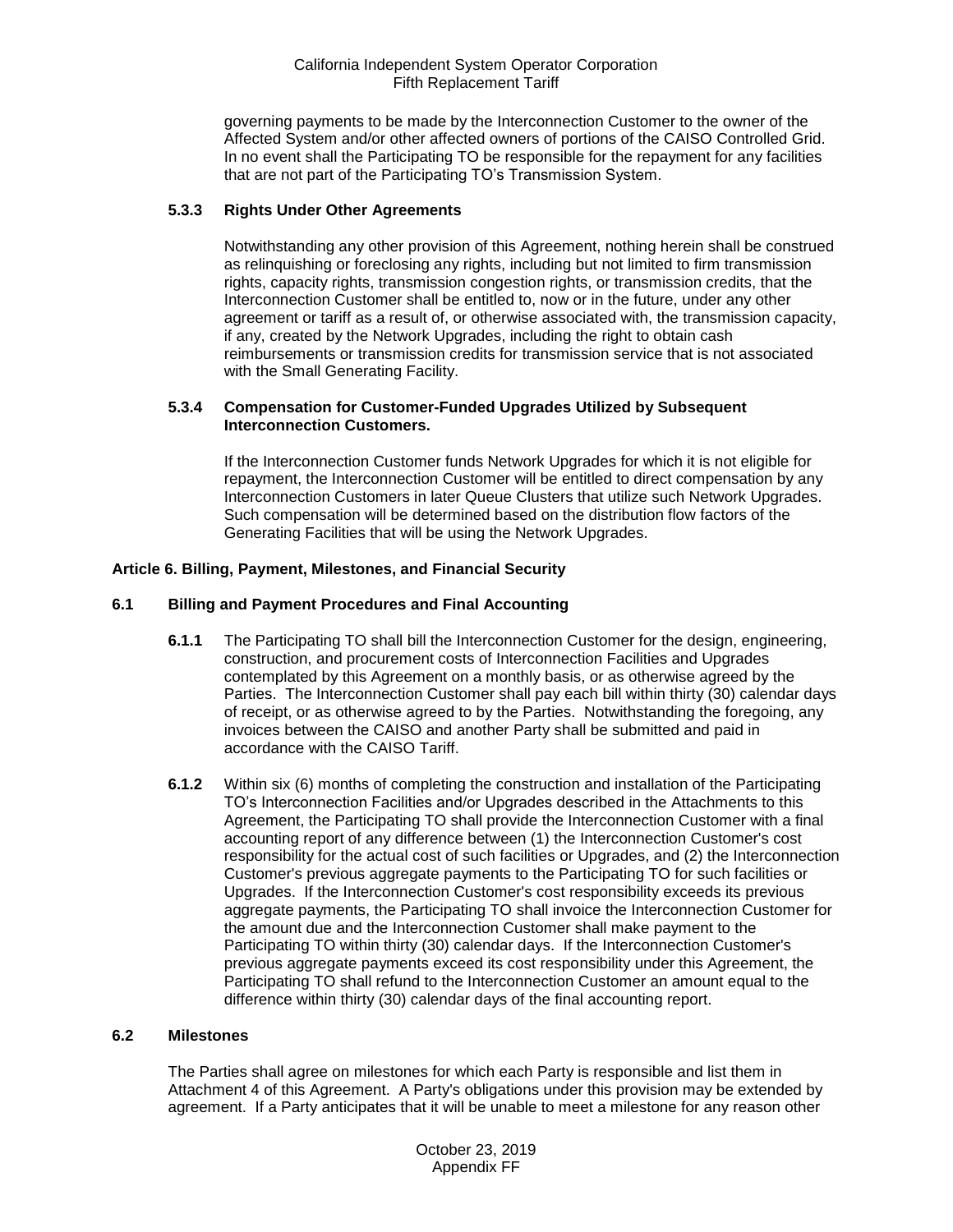than a Force Majeure Event, as defined in Article 7.5.1, it shall immediately notify the other Parties of the reason(s) for not meeting the milestone and (1) propose the earliest reasonable alternate date by which it can attain this and future milestones, and (2) request appropriate amendments to Attachment 4. The Parties affected by the failure to meet a milestone shall not unreasonably withhold agreement to such an amendment unless (1) they will suffer significant uncompensated economic or operational harm from the delay, (2) attainment of the same milestone has previously been delayed, or (3) they have reason to believe that the delay in meeting the milestone is intentional or unwarranted notwithstanding the circumstances explained by the Party proposing the amendment.

#### <span id="page-18-0"></span>**6.3 Interconnection Financial Security Arrangements for Small Generating Facilities Processed Under the Fast Track Process or Small Generating Facilities Processed under SGIP**

The terms and conditions of this Article 6.3 shall apply only to Small Generating Facilities that are no larger than 5 MW that are processed under the Fast Track Process under the GIDAP, CAISO Tariff Appendix DD.

*In such case, the terms of Article 6.4 below do not apply to this Agreement.*

*For easy reference, the Parties shall check the Box below when this Article 6.3 applies:* 

# **[ ] THIS ARTICLE 6.3 APPLIES**

- **6.3.1** At least twenty (20) Business Days prior to the commencement of the design, procurement, installation, or construction of a discrete portion of the Participating TO's Interconnection Facilities and Upgrades, the Interconnection Customer shall provide the Participating TO, at the Interconnection Customer's option, a guarantee, a surety bond, letter of credit or other form of security that is reasonably acceptable to the Participating TO and is consistent with the Uniform Commercial Code of the jurisdiction where the Point of Interconnection is located. Such security for payment shall be in an amount sufficient to cover the costs for constructing, designing, procuring, and installing the applicable portion of the Participating TO's Interconnection Facilities and Upgrades and shall be reduced on a dollar-for-dollar basis for payments made to the Participating TO under this Agreement during its term.
- **6.3.2** If a guarantee is provided, the guarantee must be made by an entity that meets the creditworthiness requirements of the Participating TO, and contain terms and conditions that guarantee payment of any amount that may be due from the Interconnection Customer, up to an agreed-to maximum amount.
- **6.3.3** If a letter of credit or surety bond is provided, the letter of credit or surety bond must be issued by a financial institution or insurer reasonably acceptable to the Participating TO and must specify a reasonable expiration date.

# <span id="page-18-1"></span>**6.4 Interconnection Financial Security Arrangements for All Other Small Generating Facilities**

The terms of this Article 6.4 apply to Small Generating Facilities that have been processed under either the Cluster Study Process or the Independent Study Track Process of the GIDAP set forth in CAISO Tariff Appendix DD. In such case, the provisions of Article 6.3 do not apply to this Agreement.

*In such case, the terms of Article 6.3 above do not apply to this Agreement.*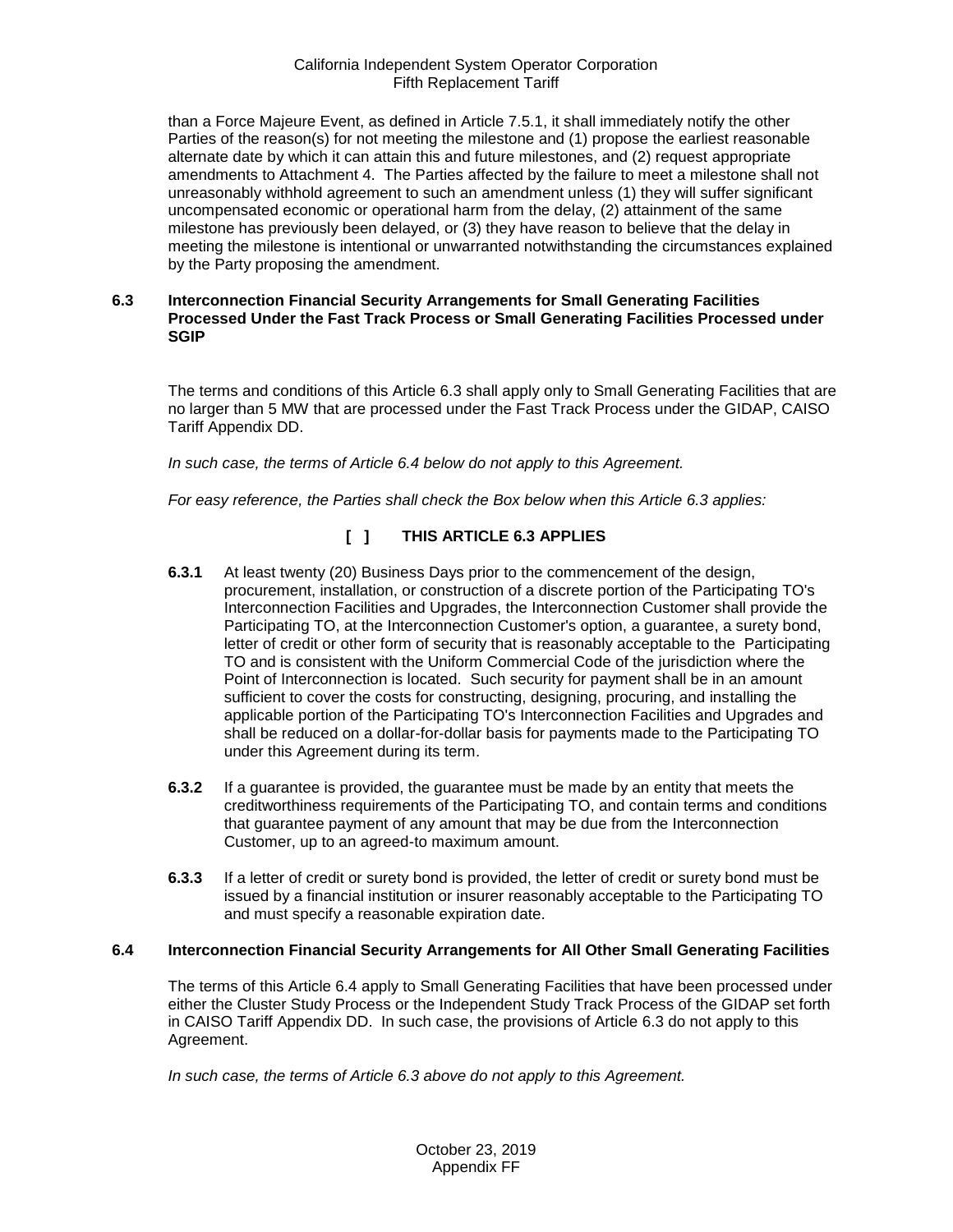For easy reference, the Parties shall check the Box below when this Article 6.4 applies:

# **[ ] THIS ARTICLE 6.4 APPLIES**

- **6.4.1** The Interconnection Customer is obligated to provide all necessary Interconnection Financial Security required under Section 9 of the GIDAP in a manner acceptable under Section 9 of the GIDAP. Failure by the Interconnection Customer to timely satisfy the GIDAP's requirements for the provision of Interconnection Financial Security shall be deemed a breach of this Agreement and a condition of Default of this Agreement.
- **6.4.2** Notwithstanding any other provision in this Agreement for notice of Default and opportunity to cure such Default, the CAISO or the Participating TO shall provide Interconnection Customer with written notice of any Default due to timely failure to post Interconnection Financial Security, and the Interconnection Customer shall have five (5) Business Days from the date of such notice to cure such Default by posting the required Interconnection Financial Security. If the Interconnection Customer fails to cure the Default, then this Agreement shall be deemed terminated.

## <span id="page-19-0"></span>**Article 7. Assignment, Liability, Indemnity, Force Majeure, and Default**

#### <span id="page-19-1"></span>**7.1 Assignment**

This Agreement may be assigned by any Party upon fifteen (15) Business Days prior written notice and opportunity to object by the other Parties; provided that:

- **7.1.1** Any Party may assign this Agreement without the consent of the other Parties to any affiliate of the assigning Party with an equal or greater credit rating and with the legal authority and operational ability to satisfy the obligations of the assigning Party under this Agreement, provided that the Interconnection Customer promptly notifies the Participating TO and the CAISO of any such assignment;
- **7.1.2** The Interconnection Customer shall have the right to assign this Agreement, without the consent of the Participating TO or the CAISO, for collateral security purposes to aid in providing financing for the Small Generating Facility, provided that the Interconnection Customer will promptly notify the Participating TO and the CAISO of any such assignment.
- **7.1.3** Any attempted assignment that violates this article is void and ineffective. Assignment shall not relieve a Party of its obligations, nor shall a Party's obligations be enlarged, in whole or in part, by reason thereof. An assignee is responsible for meeting the same financial, credit, and insurance obligations as the Interconnection Customer. Where required, consent to assignment will not be unreasonably withheld, conditioned or delayed.

### <span id="page-19-2"></span>**7.2 Limitation of Liability**

Each Party's liability to the other Parties for any loss, cost, claim, injury, liability, or expense, including reasonable attorney's fees, relating to or arising from any act or omission in its performance of this Agreement, shall be limited to the amount of direct damage actually incurred. In no event shall any Party be liable to the other Parties for any indirect, special, consequential, or punitive damages, except as authorized by this Agreement.

#### <span id="page-19-3"></span>**7.3 Indemnity**

**7.3.1** This provision protects each Party from liability incurred to third parties as a result of carrying out the provisions of this Agreement. Liability under this provision is exempt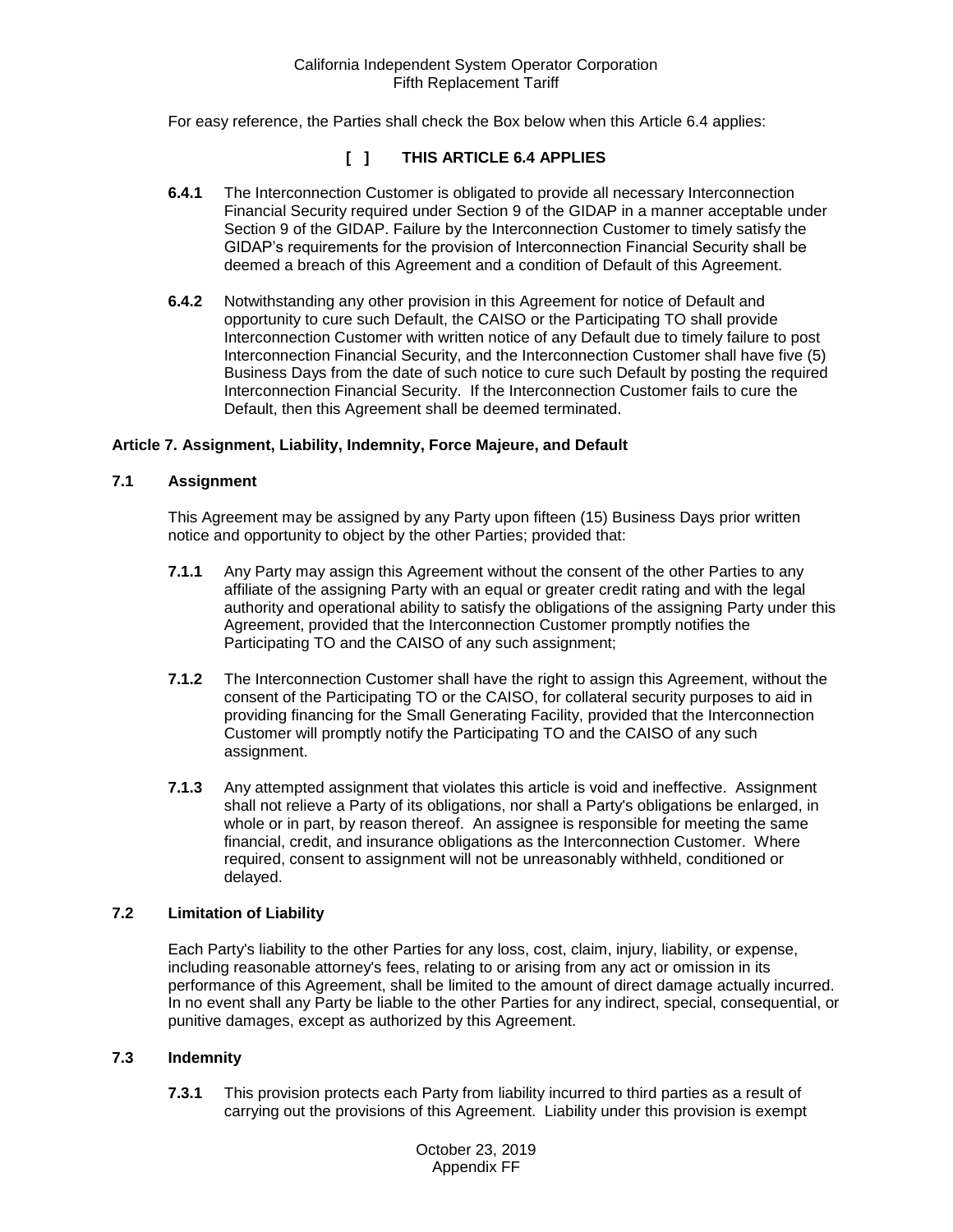from the general limitations on liability found in Article 7.2.

- **7.3.2** The Parties shall at all times indemnify, defend, and hold the other Parties harmless from, any and all damages, losses, claims, including claims and actions relating to injury to or death of any person or damage to property, demand, suits, recoveries, costs and expenses, court costs, attorney fees, and all other obligations by or to third parties, arising out of or resulting from another Party's action or failure to meet its obligations under this Agreement on behalf of the indemnifying Party, except in cases of gross negligence or intentional wrongdoing by the indemnified Party.
- **7.3.3** If an indemnified Party is entitled to indemnification under this article as a result of a claim by a third party, and the indemnifying Party fails, after notice and reasonable opportunity to proceed under this article, to assume the defense of such claim, such indemnified Party may at the expense of the indemnifying Party contest, settle or consent to the entry of any judgment with respect to, or pay in full, such claim.
- **7.3.4** If an indemnifying Party is obligated to indemnify and hold any indemnified Party harmless under this article, the amount owing to the indemnified Party shall be the amount of such indemnified Party's actual loss, net of any insurance or other recovery.
- **7.3.5** Promptly after receipt by an indemnified Party of any claim or notice of the commencement of any action or administrative or legal proceeding or investigation as to which the indemnity provided for in this article may apply, the indemnified Party shall notify the indemnifying Party of such fact. Any failure of or delay in such notification shall not affect a Party's indemnification obligation unless such failure or delay is materially prejudicial to the indemnifying Party.

# <span id="page-20-0"></span>**7.4 Consequential Damages**

Other than as expressly provided for in this Agreement, no Party shall be liable under any provision of this Agreement for any losses, damages, costs or expenses for any special, indirect, incidental, consequential, or punitive damages, including but not limited to loss of profit or revenue, loss of the use of equipment, cost of capital, cost of temporary equipment or services, whether based in whole or in part in contract, in tort, including negligence, strict liability, or any other theory of liability; provided, however, that damages for which a Party may be liable to another Party under another agreement will not be considered to be special, indirect, incidental, or consequential damages hereunder.

# <span id="page-20-1"></span>**7.5 Force Majeure**

- **7.5.1** As used in this article, a Force Majeure Event shall mean "any act of God, labor disturbance, act of the public enemy, war, insurrection, riot, fire, storm or flood, explosion, breakage or accident to machinery or equipment, any order, regulation or restriction imposed by governmental, military or lawfully established civilian authorities, or any other cause beyond a Party's control. A Force Majeure Event does not include an act of negligence or intentional wrongdoing by the Party claiming Force Majeure."
- **7.5.2** If a Force Majeure Event prevents a Party from fulfilling any obligations under this Agreement, the Party affected by the Force Majeure Event (Affected Party) shall promptly notify the other Parties, either in writing or via the telephone, of the existence of the Force Majeure Event. The notification must specify in reasonable detail the circumstances of the Force Majeure Event, its expected duration, and the steps that the Affected Party is taking to mitigate the effects of the event on its performance. The Affected Party shall keep the other Parties informed on a continuing basis of developments relating to the Force Majeure Event until the event ends. The Affected Party will be entitled to suspend or modify its performance of obligations under this Agreement (other than the obligation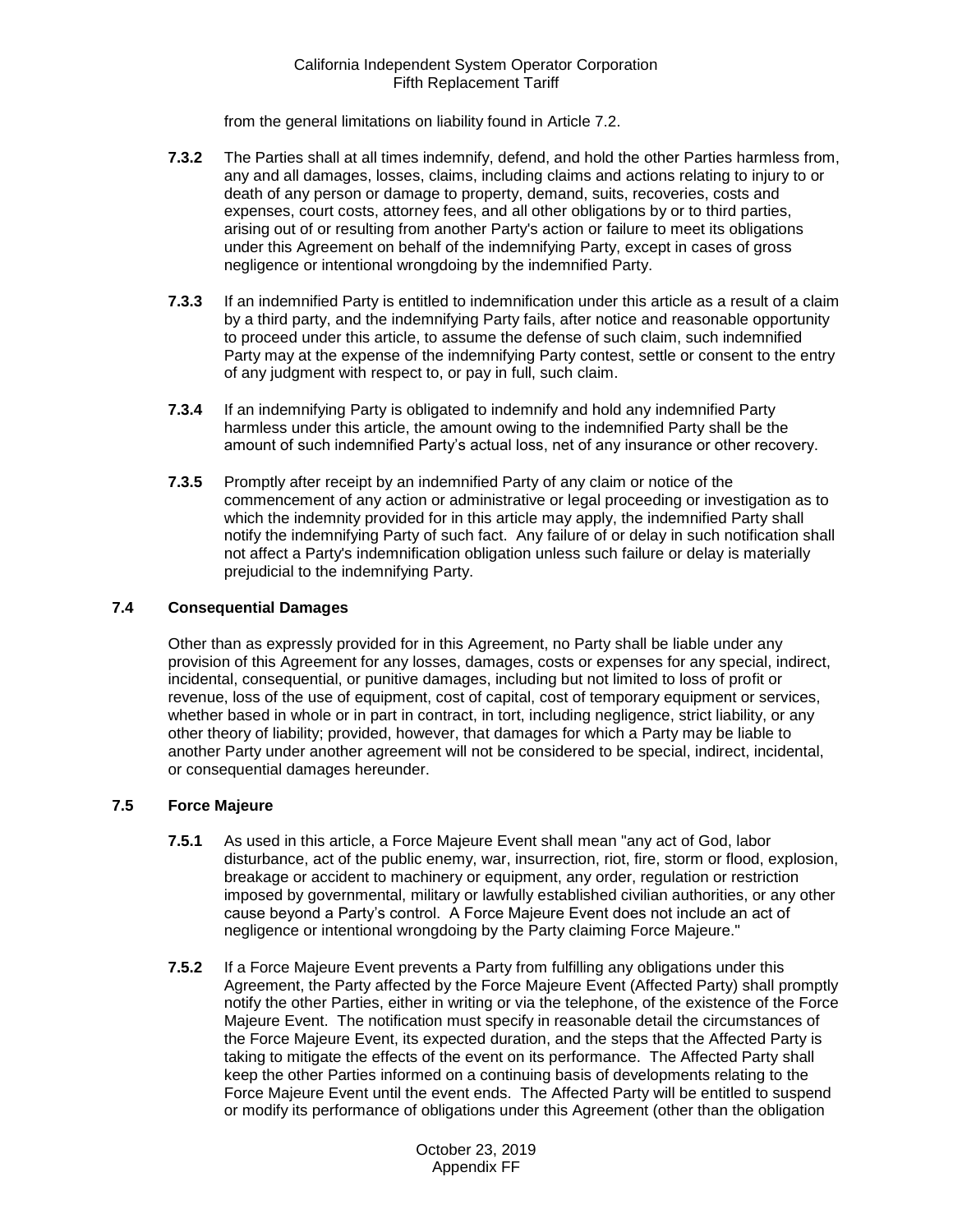to make payments) only to the extent that the effect of the Force Majeure Event cannot be mitigated by the use of Reasonable Efforts. The Affected Party will use Reasonable Efforts to resume its performance as soon as possible.

### <span id="page-21-0"></span>**7.6 Default**

- **7.6.1** No Default shall exist where such failure to discharge an obligation (other than the payment of money) is the result of a Force Majeure Event as defined in this Agreement or the result of an act or omission of another Party. Upon a Default, the affected nondefaulting Party(ies) shall give written notice of such Default to the defaulting Party. Except as provided in Article 7.6.2 and in Article 6.4.2, the defaulting Party shall have sixty (60) calendar days from receipt of the Default notice within which to cure such Default; provided however, if such Default is not capable of cure within 60 calendar days, the defaulting Party shall commence such cure within 20 calendar days after notice and continuously and diligently complete such cure within six months from receipt of the Default notice; and, if cured within such time, the Default specified in such notice shall cease to exist.
- **7.6.2** If a Default is not cured as provided in this article, or if a Default is not capable of being cured within the period provided for herein, the affected non-defaulting Party(ies) shall have the right to terminate this Agreement by written notice at any time until cure occurs, and be relieved of any further obligation hereunder and, whether or not such Party(ies) terminates this Agreement, to recover from the defaulting Party all amounts due hereunder, plus all other damages and remedies to which it is entitled at law or in equity. The provisions of this article will survive termination of this Agreement.

#### <span id="page-21-1"></span>**Article 8. Insurance**

- <span id="page-21-2"></span>**8.1** The Interconnection Customer shall, at its own expense, maintain in force general liability insurance without any exclusion for liabilities related to the interconnection undertaken pursuant to this Agreement. The amount of such insurance shall be sufficient to insure against all reasonably foreseeable direct liabilities given the size and nature of the generating equipment being interconnected, the interconnection itself, and the characteristics of the system to which the interconnection is made. The Interconnection Customer shall obtain additional insurance only if necessary as a function of owning and operating a generating facility. Such insurance shall be obtained from an insurance provider authorized to do business in the State where the interconnection is located. Certification that such insurance is in effect shall be provided upon request of the Participating TO or CAISO, except that the Interconnection Customer shall show proof of insurance to the Participating TO and CAISO no later than ten Business Days prior to the anticipated Commercial Operation Date. If the Interconnection Customer is of sufficient creditworthiness, it may propose to self-insure for such liabilities, and such a proposal shall not be unreasonably rejected.
- <span id="page-21-3"></span>**8.2** The Participating TO agrees to maintain general liability insurance or self-insurance consistent with the Participating TO's commercial practice. Such insurance or self-insurance shall not exclude coverage for the Participating TO's liabilities undertaken pursuant to this Agreement.
- <span id="page-21-4"></span>**8.3** The CAISO agrees to maintain general liability insurance or self-insurance consistent with the CAISO's commercial practice. Such insurance shall not exclude coverage for the CAISO's liabilities undertaken pursuant to this Agreement.
- <span id="page-21-5"></span>**8.4** The Parties further agree to notify each other whenever an accident or incident occurs resulting in any injuries or damages that are included within the scope of coverage of such insurance, whether or not such coverage is sought.

#### <span id="page-21-6"></span>**Article 9. Confidentiality**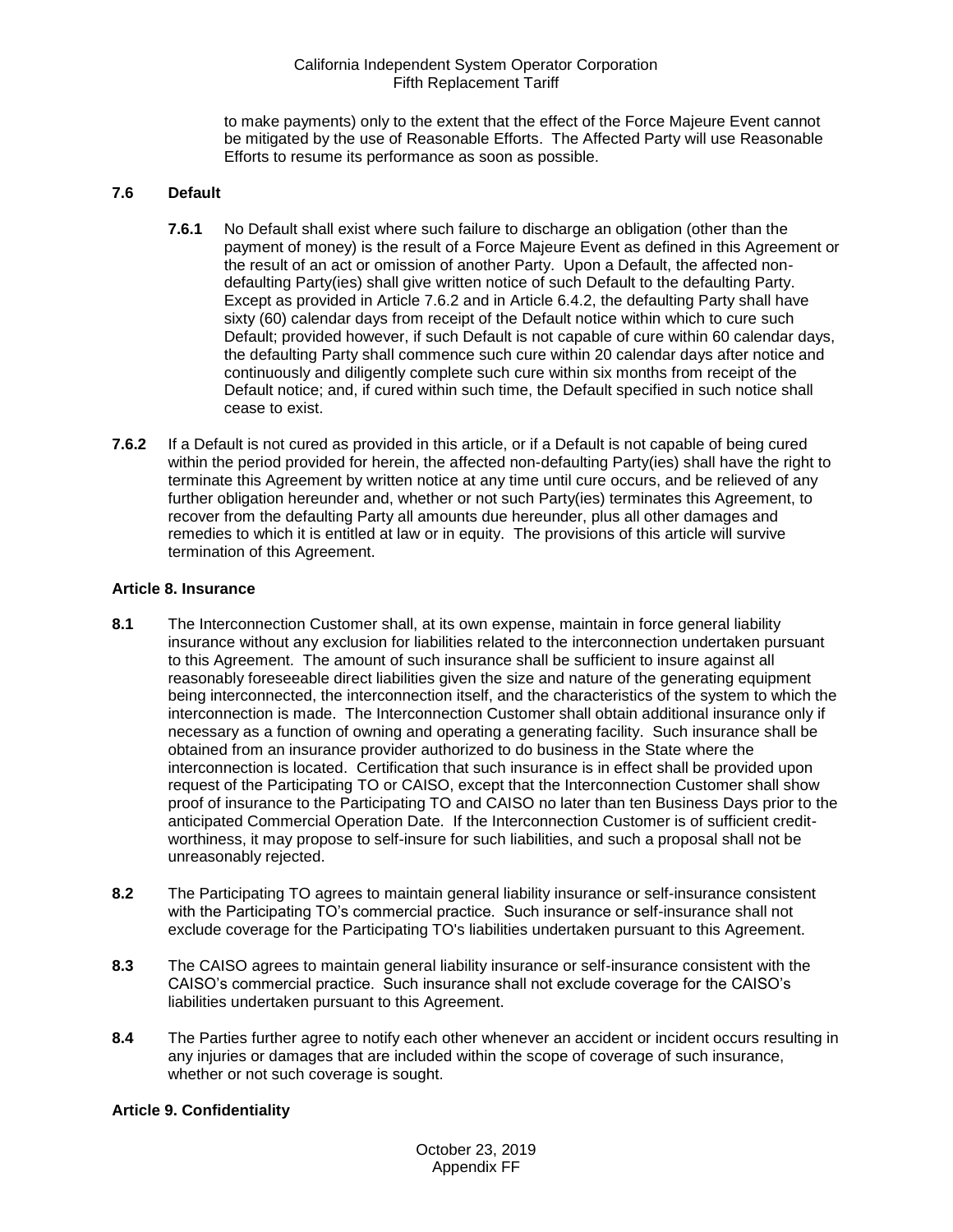- <span id="page-22-0"></span>**9.1** Confidential Information shall mean any confidential and/or proprietary information provided by one Party to another Party that is clearly marked or otherwise designated "Confidential." For purposes of this Agreement all design, operating specifications, and metering data provided by the Interconnection Customer shall be deemed Confidential Information regardless of whether it is clearly marked or otherwise designated as such.
- <span id="page-22-1"></span>**9.2** Confidential Information does not include information previously in the public domain, required to be publicly submitted or divulged by Governmental Authorities (after notice to the other Parties and after exhausting any opportunity to oppose such publication or release), or necessary to be divulged in an action to enforce this Agreement. Each Party receiving Confidential Information shall hold such information in confidence and shall not disclose it to any third party nor to the public without the prior written authorization from the Party providing that information, except to fulfill obligations under this Agreement, or to fulfill legal or regulatory requirements.
	- **9.2.1** Each Party shall employ at least the same standard of care to protect Confidential Information obtained from the other Parties as it employs to protect its own Confidential Information.
	- **9.2.2** Each Party is entitled to equitable relief, by injunction or otherwise, to enforce its rights under this provision to prevent the release of Confidential Information without bond or proof of damages, and may seek other remedies available at law or in equity for breach of this provision.
- <span id="page-22-2"></span>**9.3** Notwithstanding anything in this article to the contrary, and pursuant to 18 CFR § 1b.20, if FERC, during the course of an investigation or otherwise, requests information from one of the Parties that is otherwise required to be maintained in confidence pursuant to this Agreement, the Party shall provide the requested information to FERC, within the time provided for in the request for information. In providing the information to FERC, the Party may, consistent with 18 CFR § 388.112, request that the information be treated as confidential and non-public by FERC and that the information be withheld from public disclosure. Parties are prohibited from notifying the other Parties to this Agreement prior to the release of the Confidential Information to FERC. The Party shall notify the other Parties to this Agreement when it is notified by FERC that a request to release Confidential Information has been received by FERC, at which time any of the Parties may respond before such information would be made public, pursuant to 18 CFR § 388.112. Requests from a state regulatory body conducting a confidential investigation shall be treated in a similar manner if consistent with the applicable state rules and regulations.

# <span id="page-22-3"></span>**Article 10. Disputes**

All disputes arising out of or in connection with this Agreement whereby relief is sought by or from CAISO shall be settled in accordance with the provisions of Article 13 of the CAISO Tariff, except that references to the CAISO Tariff in such Article 13 of the CAISO Tariff shall be read as reference to this Agreement. Disputes arising out of or in connection with this Agreement not subject to provisions of Article 13 of the CAISO Tariff shall be resolved as follows:

- <span id="page-22-4"></span>**10.1** The Parties agree to attempt to resolve all disputes arising out of the interconnection process according to the provisions of this article.
- <span id="page-22-5"></span>**10.2** In the event of a dispute, either Party shall provide the other Party with a written Notice of Dispute. Such Notice shall describe in detail the nature of the dispute.
- <span id="page-22-6"></span>**10.3** If the dispute has not been resolved within two Business Days after receipt of the Notice, either Party may contact FERC's Dispute Resolution Service (DRS) for assistance in resolving the dispute.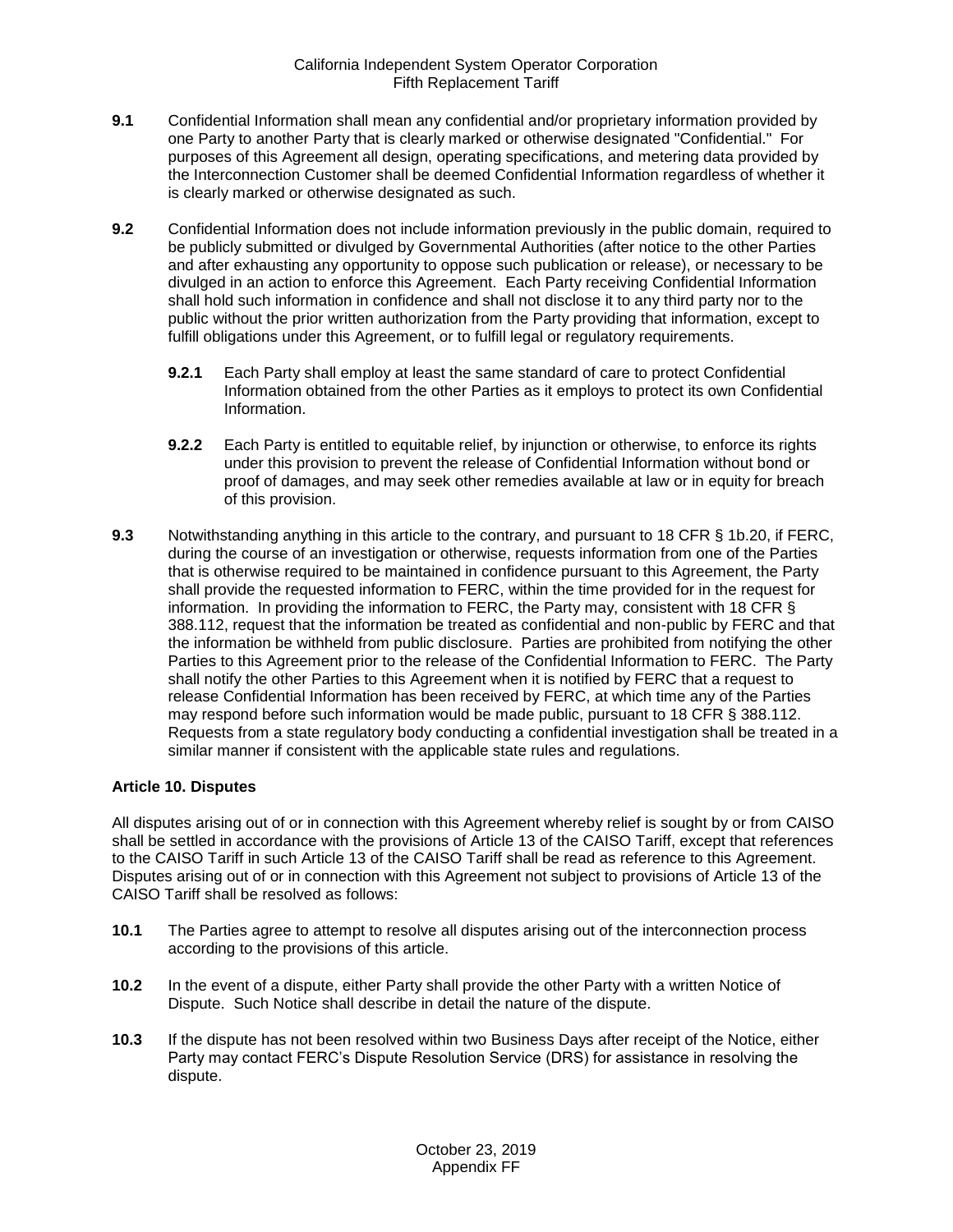- <span id="page-23-0"></span>**10.4** The DRS will assist the Parties in either resolving their dispute or in selecting an appropriate dispute resolution venue (e.g., mediation, settlement judge, early neutral evaluation, or technical expert) to assist the Parties in resolving their dispute. DRS can be reached at 1-877-337-2237 or via the internet at [http://www.ferc.gov/legal/adr.asp.](http://www.ferc.gov/legal/adr.asp)
- <span id="page-23-1"></span>**10.5** Each Party agrees to conduct all negotiations in good faith and will be responsible for one-half of any costs paid to neutral third-parties.
- <span id="page-23-2"></span>**10.6** If neither Party elects to seek assistance from the DRS, or if the attempted dispute resolution fails, then either Party may exercise whatever rights and remedies it may have in equity or law consistent with the terms of this Agreement.

### <span id="page-23-3"></span>**Article 11. Taxes**

- <span id="page-23-4"></span>**11.1** The Parties agree to follow all applicable tax laws and regulations, consistent with FERC policy and Internal Revenue Service requirements.
- <span id="page-23-5"></span>**11.2** Each Party shall cooperate with the other Parties to maintain the other Parties' tax status. Nothing in this Agreement is intended to adversely affect the Participating TO's tax exempt status with respect to the issuance of bonds including, but not limited to, local furnishing bonds.

### <span id="page-23-6"></span>**Article 12. Miscellaneous**

### <span id="page-23-7"></span>**12.1 Governing Law, Regulatory Authority, and Rules**

The validity, interpretation and enforcement of this Agreement and each of its provisions shall be governed by the laws of the state of (where the Point of Interconnection is located), without regard to its conflicts of law principles. This Agreement is subject to all Applicable Laws and Regulations. Each Party expressly reserves the right to seek changes in, appeal, or otherwise contest any laws, orders, or regulations of a Governmental Authority.

#### <span id="page-23-8"></span>**12.2 Amendment**

The Parties may amend this Agreement by a written instrument duly executed by all of the Parties, or under Article 12.12 of this Agreement.

# <span id="page-23-9"></span>**12.3 No Third-Party Beneficiaries**

This Agreement is not intended to and does not create rights, remedies, or benefits of any character whatsoever in favor of any persons, corporations, associations, or entities other than the Parties, and the obligations herein assumed are solely for the use and benefit of the Parties, their successors in interest and where permitted, their assigns.

#### <span id="page-23-10"></span>**12.4 Waiver**

- **12.4.1** The failure of a Party to this Agreement to insist, on any occasion, upon strict performance of any provision of this Agreement will not be considered a waiver of any obligation, right, or duty of, or imposed upon, such Party.
- **12.4.2** Any waiver at any time by any Party of its rights with respect to this Agreement shall not be deemed a continuing waiver or a waiver with respect to any other failure to comply with any other obligation, right, duty of this Agreement. Termination or Default of this Agreement for any reason by Interconnection Customer shall not constitute a waiver of the Interconnection Customer's legal rights to obtain an interconnection from the Participating TO. Any waiver of this Agreement shall, if requested, be provided in writing.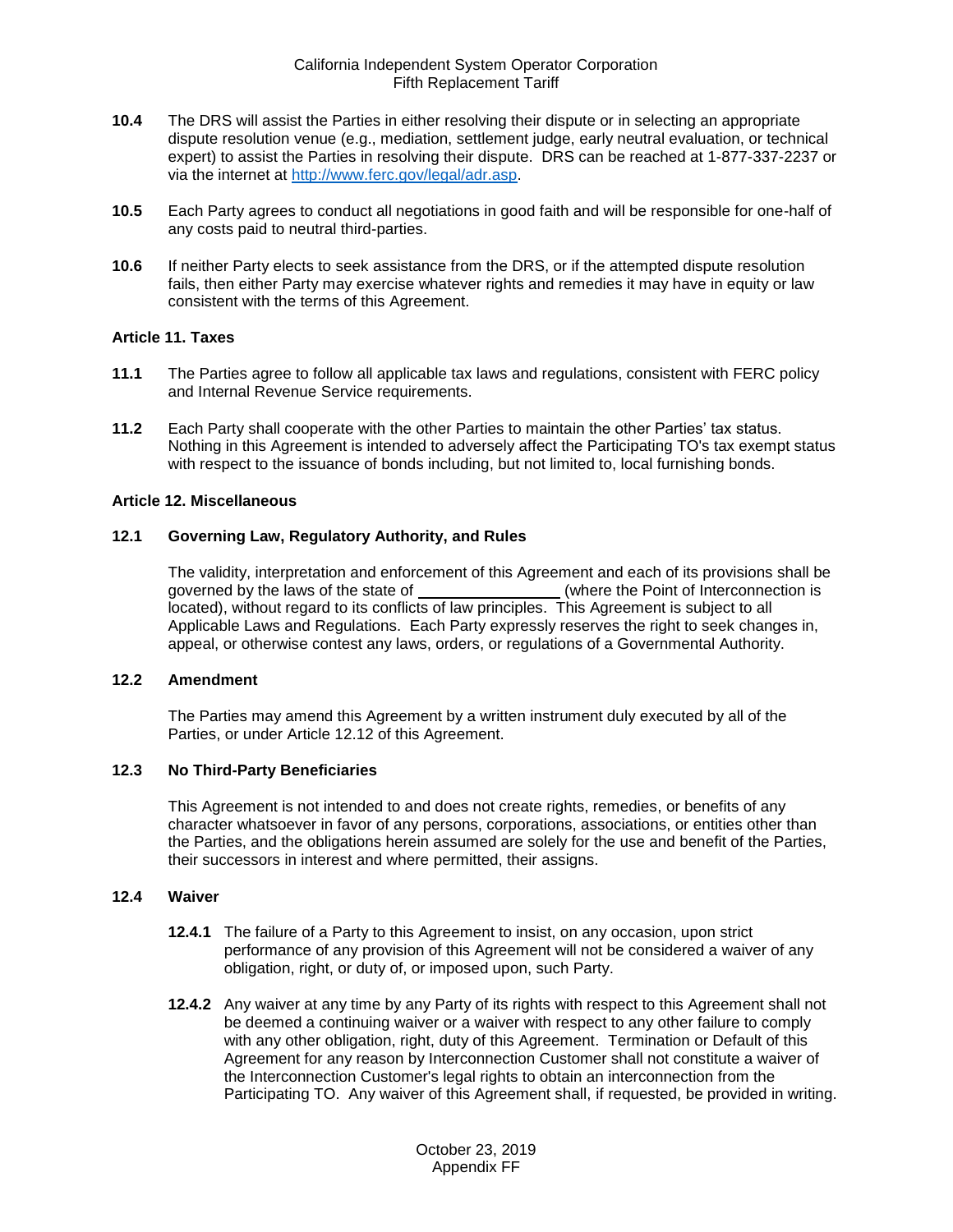### <span id="page-24-0"></span>**12.5 Entire Agreement**

This Agreement, including all Attachments, constitutes the entire agreement among the Parties with reference to the subject matter hereof, and supersedes all prior and contemporaneous understandings or agreements, oral or written, between or among the Parties with respect to the subject matter of this Agreement. There are no other agreements, representations, warranties, or covenants which constitute any part of the consideration for, or any condition to, any Party's compliance with its obligations under this Agreement.

# <span id="page-24-1"></span>**12.6 Multiple Counterparts**

This Agreement may be executed in two or more counterparts, each of which is deemed an original but all constitute one and the same instrument.

# <span id="page-24-2"></span>**12.7 No Partnership**

This Agreement shall not be interpreted or construed to create an association, joint venture, agency relationship, or partnership among the Parties or to impose any partnership obligation or partnership liability upon any Party. No Party shall have any right, power or authority to enter into any agreement or undertaking for, or act on behalf of, or to act as or be an agent or representative of, or to otherwise bind, another Party.

# <span id="page-24-3"></span>**12.8 Severability**

If any provision or portion of this Agreement shall for any reason be held or adjudged to be invalid or illegal or unenforceable by any court of competent jurisdiction or other Governmental Authority, (1) such portion or provision shall be deemed separate and independent, (2) the Parties shall negotiate in good faith to restore insofar as practicable the benefits to each Party that were affected by such ruling, and (3) the remainder of this Agreement shall remain in full force and effect.

#### <span id="page-24-4"></span>**12.9 Security Arrangements**

Infrastructure security of electric system equipment and operations and control hardware and software is essential to ensure day-to-day reliability and operational security. FERC expects all transmission providers, market participants, and interconnection customers interconnected to electric systems to comply with the recommendations offered by the President's Critical Infrastructure Protection Board and, eventually, best practice recommendations from the electric reliability authority. All public utilities are expected to meet basic standards for system infrastructure and operational security, including physical, operational, and cyber-security practices.

#### <span id="page-24-5"></span>**12.10 Environmental Releases**

Each Party shall notify the other Parties, first orally and then in writing, of the release of any hazardous substances, any asbestos or lead abatement activities, or any type of remediation activities related to the Small Generating Facility or the Interconnection Facilities, each of which may reasonably be expected to affect the other Parties. The notifying Party shall (1) provide the notice as soon as practicable, provided such Party makes a good faith effort to provide the notice no later than 24 hours after such Party becomes aware of the occurrence, and (2) promptly furnish to the other Parties copies of any publicly available reports filed with any governmental authorities addressing such events.

#### <span id="page-24-6"></span>**12.11 Subcontractors**

Nothing in this Agreement shall prevent a Party from utilizing the services of any subcontractor as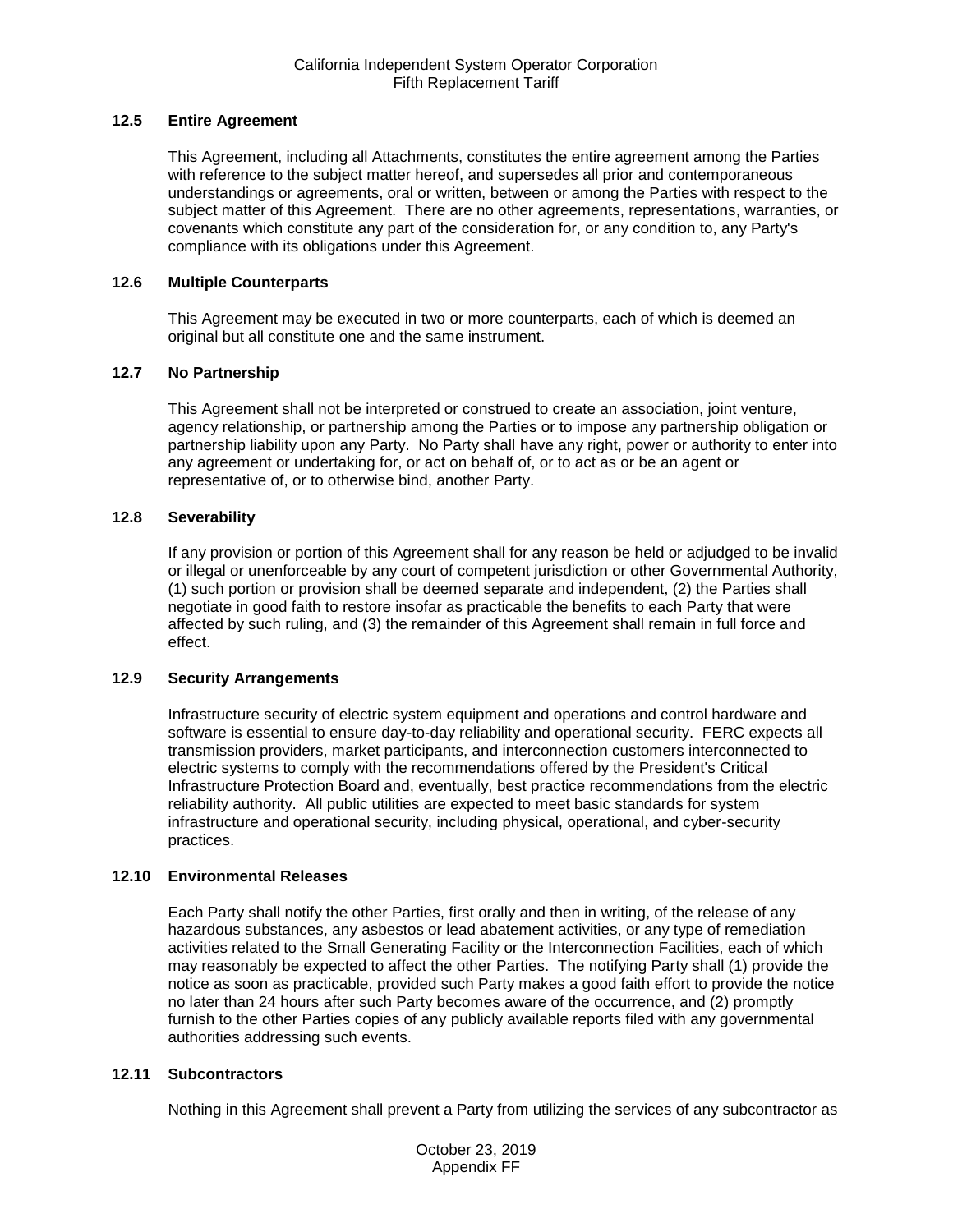it deems appropriate to perform its obligations under this Agreement; provided, however, that each Party shall require its subcontractors to comply with all applicable terms and conditions of this Agreement in providing such services and each Party shall remain primarily liable to the other Parties for the performance of such subcontractor.

- **12.11.1** The creation of any subcontract relationship shall not relieve the hiring Party of any of its obligations under this Agreement. The hiring Party shall be fully responsible to the other Parties for the acts or omissions of any subcontractor the hiring Party hires as if no subcontract had been made; provided, however, that in no event shall the Participating TO or the CAISO be liable for the actions or inactions of the Interconnection Customer or its subcontractors with respect to obligations of the Interconnection Customer under this Agreement. Any applicable obligation imposed by this Agreement upon the hiring Party shall be equally binding upon, and shall be construed as having application to, any subcontractor of such Party.
- **12.11.2** The obligations under this article will not be limited in any way by any limitation of subcontractor's insurance.

# <span id="page-25-0"></span>**12.12 Reservation of Rights**

The CAISO and Participating TO shall each have the right to make a unilateral filing with FERC to modify this Agreement pursuant to section 205 or any other applicable provision of the Federal Power Act and FERC's rules and regulations thereunder with respect to the following articles of this Agreement and with respect to any rates, terms and conditions, charges, classifications of service, rule or regulation covered by these articles:

Introductory Paragraph, 1.1, 1.2, 1.3, 1.4, 1.5.1, 1.5.2, 1.5.3, 1.5.4, 1.5.5, 1.5.6, 1.5.7, 1.6, 1.7, 1.8.1, 1.9, 2.1, 2.2.1, 2.3, 3, 4.1.1 (last sentence only), 5.1, 5.3, 6.2, 7, 8, 9, 11, 12, 13, Attachment 1, Attachment 4, Attachment 5, and Attachment 7.

The Participating TO shall have the exclusive right to make a unilateral filing with FERC to modify this Agreement pursuant to section 205 or any other applicable provision of the Federal Power Act and FERC's rules and regulations thereunder with respect to the following articles of this Agreement and with respect to any rates, terms and conditions, charges, classifications of service, rule or regulation covered by these articles:

2.2.2, 4.1.1 (all but the last sentence), 4.1.2, 4.2, 5.2, 6.1.1 (all but the last sentence), 6.1.2, 10 (all but preamble), Attachment 2, Attachment 3 and Attachment 6.

The CAISO shall have the exclusive right to make a unilateral filing with FERC to modify this Agreement pursuant to section 205 or any other applicable provision of the Federal Power Act and FERC's rules and regulations thereunder with respect to the following articles of this Agreement and with respect to any rates, terms and conditions, charges, classifications of service, rule or regulation covered by these articles:

1.8.2, 6.1.1 (last sentence only) and 10 (preamble only).

The Interconnection Customer, the CAISO, and the Participating TO shall have the right to make a unilateral filing with FERC to modify this Agreement under any applicable provision of the Federal Power Act and FERC's rules and regulations; provided that each Party shall have the right to protest any such filing by another Party and to participate fully in any proceeding before FERC in which such modifications may be considered. Nothing in this Agreement shall limit the rights of the Parties or of FERC under sections 205 or 206 of the Federal Power Act and FERC's rules and regulations, except to the extent that the Parties otherwise mutually agree as provided herein.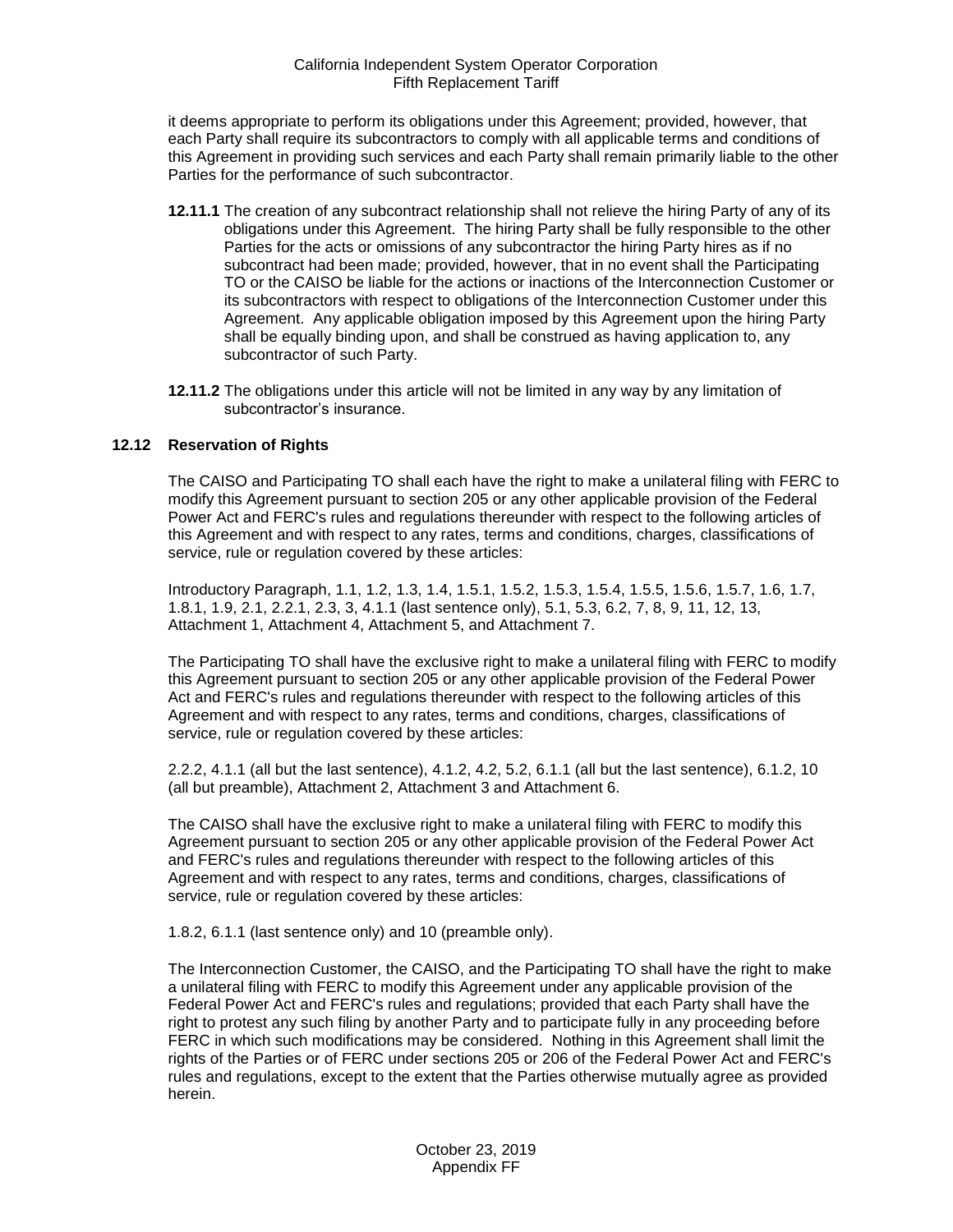# <span id="page-26-0"></span>**12.13 Annual Reassessment Process**

In accordance with Section 7.4 of the GIDAP, the CAISO will perform an annual reassessment in which it will update certain base case data prior to beginning the GIDAP Phase II Interconnection Studies. As set forth in Section 7.4 of the GIDAP, the CAISO may determine through this assessment that Delivery Network Upgrades already identified and included in executed Generator Interconnection Agreements should be modified in order to reflect the current circumstances of Interconnection Customers in the queue, including any withdrawals therefrom, and any additions and upgrades approved in the CAISO's most recent Transmission Planning Process cycle. To the extent that this determination modifies the scope or characteristics of, or the financial responsibility for, any Delivery Network Upgrades determined pursuant to this SGIA, such modification(s) will be reflected through an amendment to this SGIA.

### <span id="page-26-1"></span>**Article 13. Notices**

#### <span id="page-26-2"></span>**13.1 General**

Unless otherwise provided in this Agreement, any written notice, demand, or request required or authorized in connection with this Agreement ("Notice") shall be deemed properly given if delivered in person, delivered by recognized national courier service, or sent by first class mail, postage prepaid, to the person specified below:

If to the Interconnection Customer:

|                  | If to the Participating TO:                        |  |  |
|------------------|----------------------------------------------------|--|--|
|                  |                                                    |  |  |
|                  |                                                    |  |  |
|                  |                                                    |  |  |
|                  |                                                    |  |  |
|                  |                                                    |  |  |
| If to the CAISO: |                                                    |  |  |
|                  | California Independent System Operator Corporation |  |  |
|                  |                                                    |  |  |
|                  | 250 Outcropping Way                                |  |  |
|                  | Folsom, CA 95630                                   |  |  |
|                  |                                                    |  |  |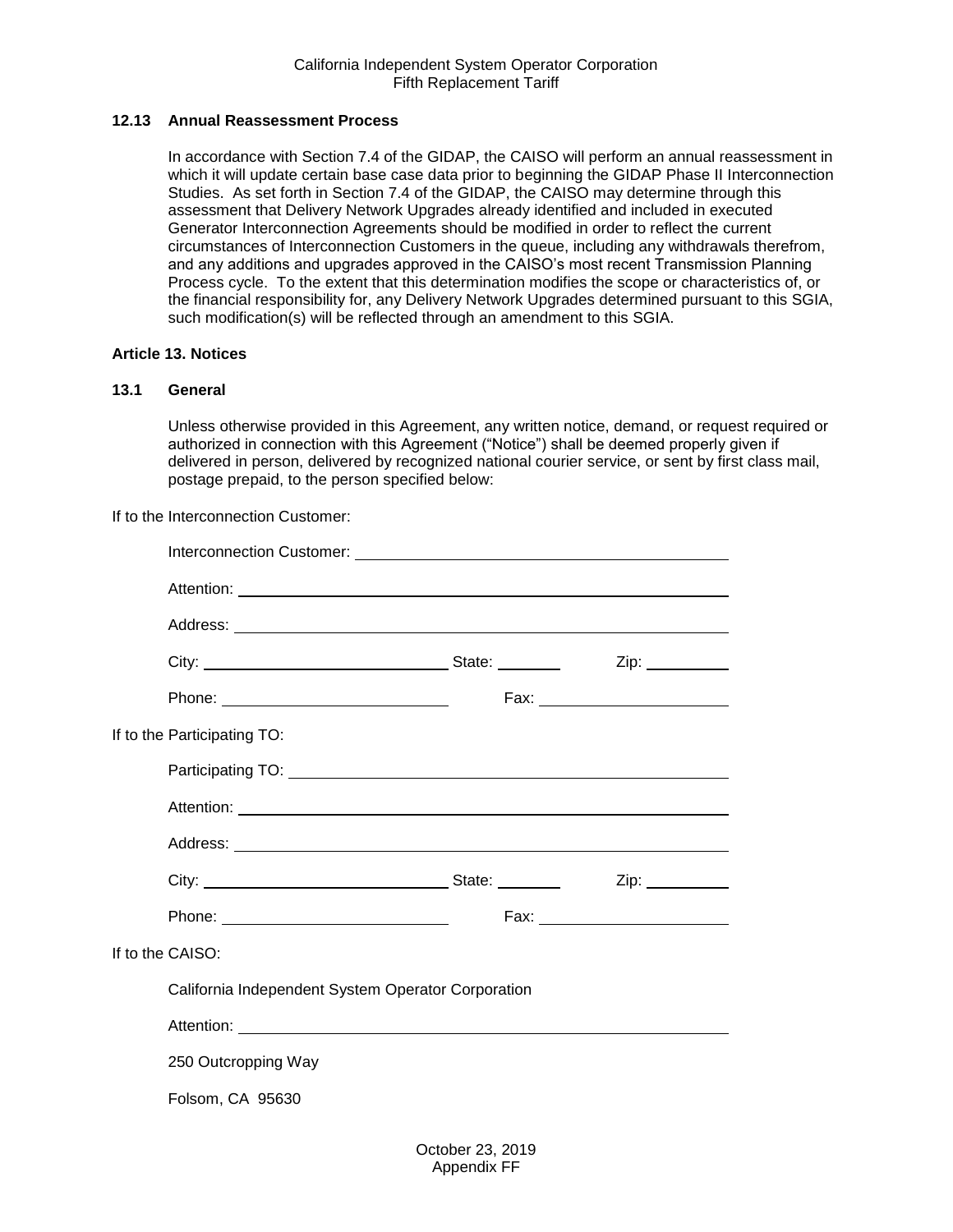Phone: 916-351-4400 Fax: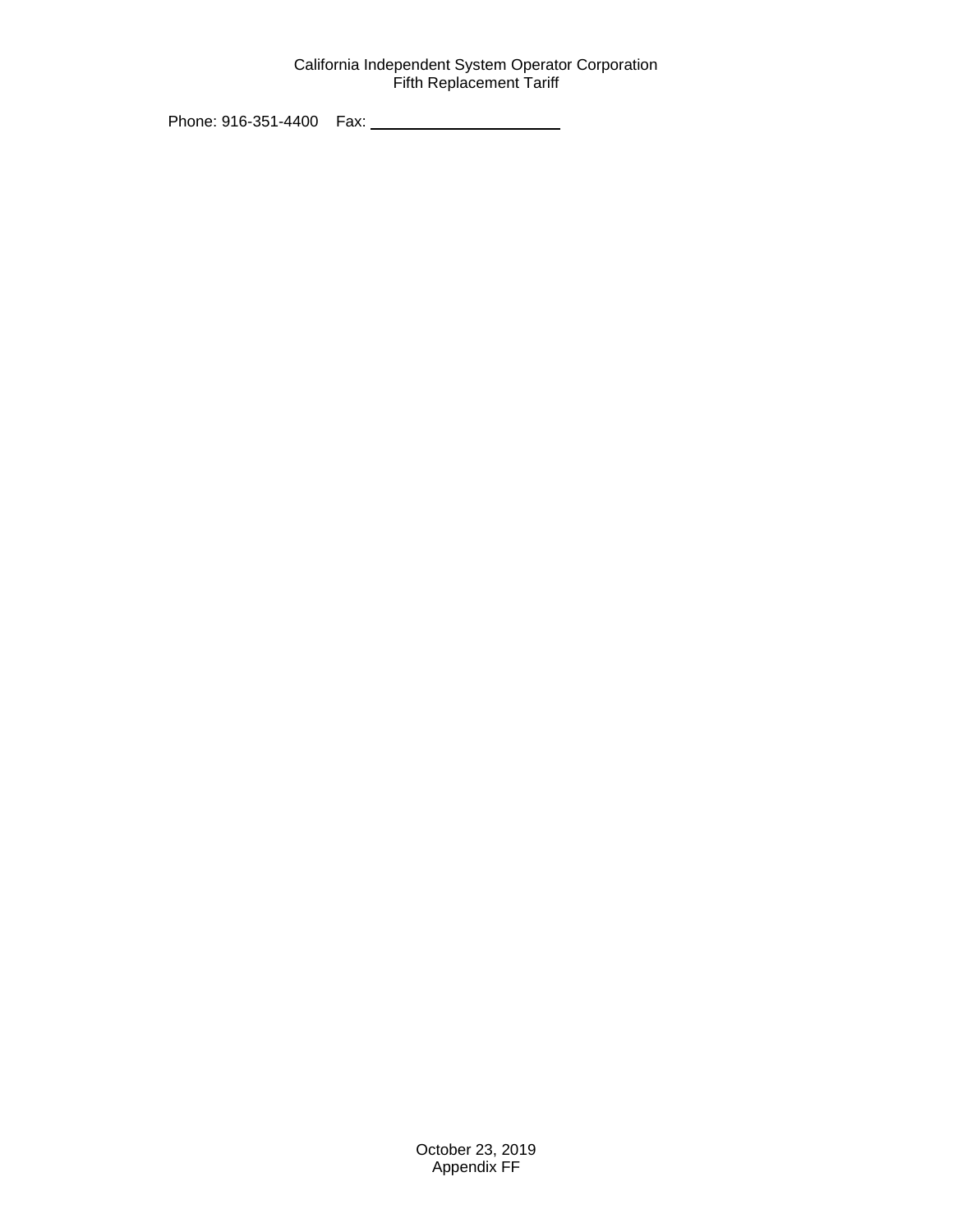# <span id="page-28-0"></span>**13.2 Billing and Payment**

Billings and payments shall be sent to the addresses set out below:

| State: ________                                                                                                                                                                                                                |      |
|--------------------------------------------------------------------------------------------------------------------------------------------------------------------------------------------------------------------------------|------|
|                                                                                                                                                                                                                                |      |
|                                                                                                                                                                                                                                |      |
|                                                                                                                                                                                                                                |      |
|                                                                                                                                                                                                                                |      |
| State: and the state of the state of the state of the state of the state of the state of the state of the state of the state of the state of the state of the state of the state of the state of the state of the state of the | Zip: |

## <span id="page-28-1"></span>**13.3 Alternative Forms of Notice**

Any notice or request required or permitted to be given by any Party to the other Parties and not required by this Agreement to be given in writing may be so given by telephone, facsimile or email to the telephone numbers and e-mail addresses set out below:

If to the Interconnection Customer:

|                                   | Fax: __________________________ |
|-----------------------------------|---------------------------------|
|                                   |                                 |
| If to the Participating TO:       |                                 |
|                                   |                                 |
|                                   |                                 |
|                                   |                                 |
|                                   |                                 |
| Phone: __________________________ |                                 |
|                                   |                                 |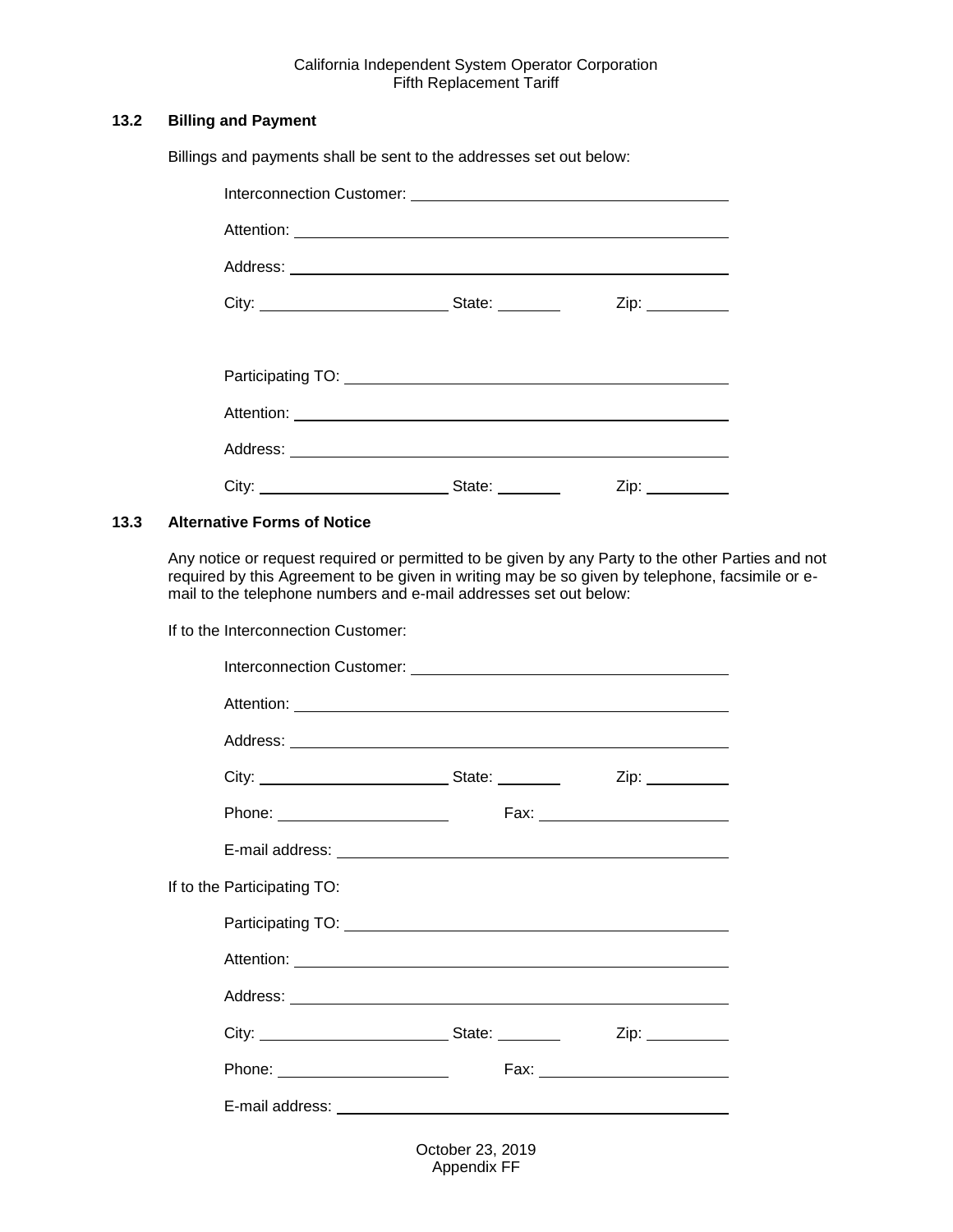If to the CAISO:

| California Independent System Operator Corporation |  |
|----------------------------------------------------|--|
| Attention:                                         |  |
| 250 Outcropping Way                                |  |
| Folsom, CA 95630                                   |  |
| Phone: 916-351-4400 Fax:                           |  |
| E-mail address:                                    |  |

# <span id="page-29-0"></span>**13.4 Designated Operating Representative**

The Parties may also designate operating representatives to conduct the communications which may be necessary or convenient for the administration of this Agreement. This person will also serve as the point of contact with respect to operations and maintenance of the Party's facilities.

Interconnection Customer's Operating Representative:

| Interconnection Customer: Network and Constanting the Constanting of the Constanting of the Constanting of the |  |  |                 |
|----------------------------------------------------------------------------------------------------------------|--|--|-----------------|
|                                                                                                                |  |  |                 |
|                                                                                                                |  |  |                 |
|                                                                                                                |  |  |                 |
|                                                                                                                |  |  |                 |
| Participating TO's Operating Representative:                                                                   |  |  |                 |
|                                                                                                                |  |  |                 |
|                                                                                                                |  |  |                 |
|                                                                                                                |  |  |                 |
|                                                                                                                |  |  | Zip: __________ |
|                                                                                                                |  |  |                 |
| <b>CAISO's Operating Representative</b>                                                                        |  |  |                 |
| California Independent System Operator Corporation                                                             |  |  |                 |
|                                                                                                                |  |  |                 |
| 250 Outcropping Way                                                                                            |  |  |                 |
| Folsom, CA 95630                                                                                               |  |  |                 |
|                                                                                                                |  |  |                 |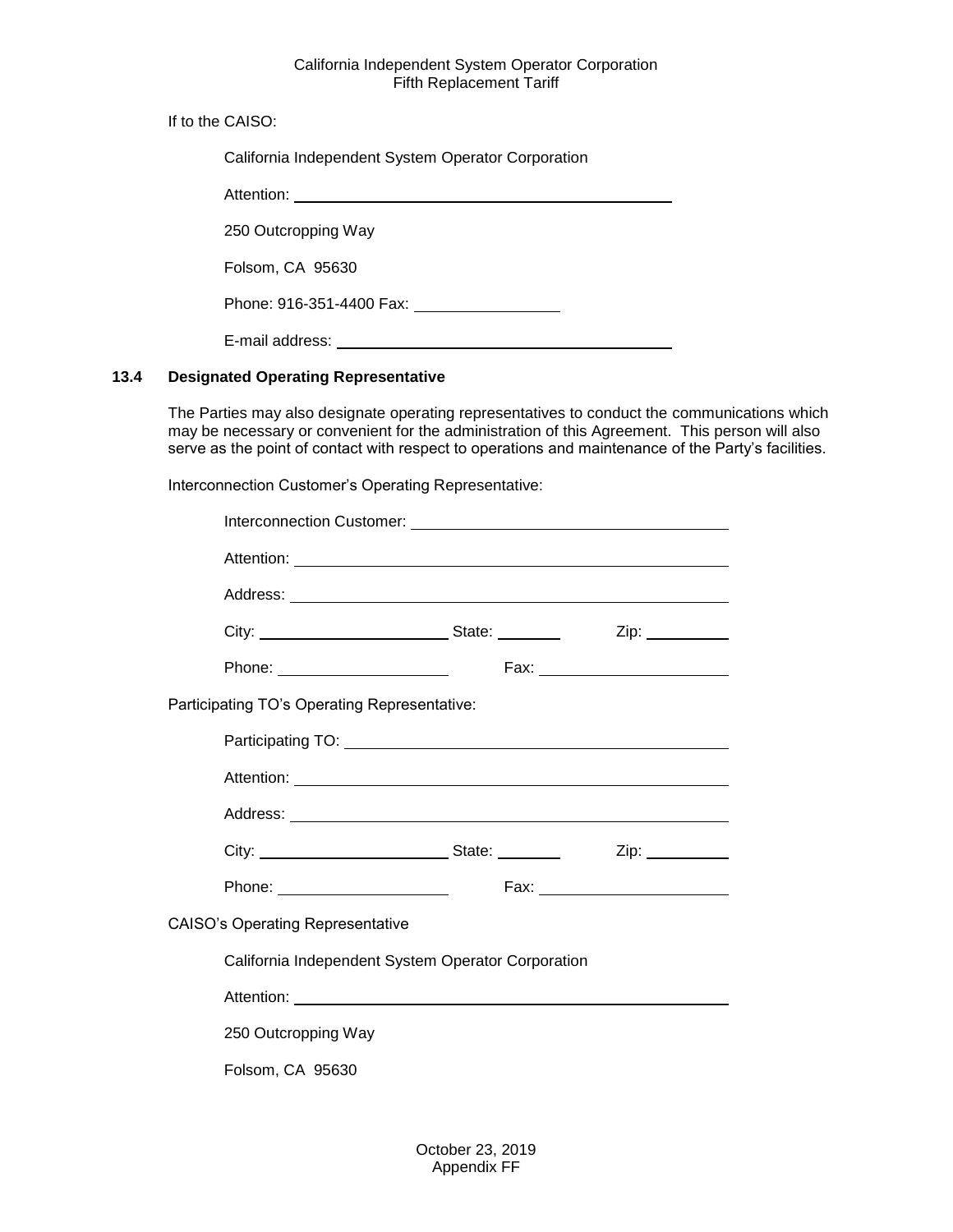# <span id="page-30-0"></span>**13.5 Changes to the Notice Information**

Any Party may change this information by giving five Business Days written notice to the other Parties prior to the effective date of the change.

#### <span id="page-30-1"></span>**Article 14. Signatures**

**IN WITNESS WHEREOF,** the Parties have caused this Agreement to be executed by their respective duly authorized representatives.

| For the California Independent System Operator Corporation                                                                                                                                                                           |
|--------------------------------------------------------------------------------------------------------------------------------------------------------------------------------------------------------------------------------------|
|                                                                                                                                                                                                                                      |
|                                                                                                                                                                                                                                      |
|                                                                                                                                                                                                                                      |
| Date: _________________________                                                                                                                                                                                                      |
|                                                                                                                                                                                                                                      |
| For the Participating TO                                                                                                                                                                                                             |
|                                                                                                                                                                                                                                      |
|                                                                                                                                                                                                                                      |
|                                                                                                                                                                                                                                      |
| Date: __________________________                                                                                                                                                                                                     |
|                                                                                                                                                                                                                                      |
| For the Interconnection Customer                                                                                                                                                                                                     |
|                                                                                                                                                                                                                                      |
|                                                                                                                                                                                                                                      |
| Title: <u>Contract of the Contract of the Contract of the Contract of the Contract of the Contract of the Contract of the Contract of the Contract of the Contract of the Contract of the Contract of the Contract of the Contra</u> |
|                                                                                                                                                                                                                                      |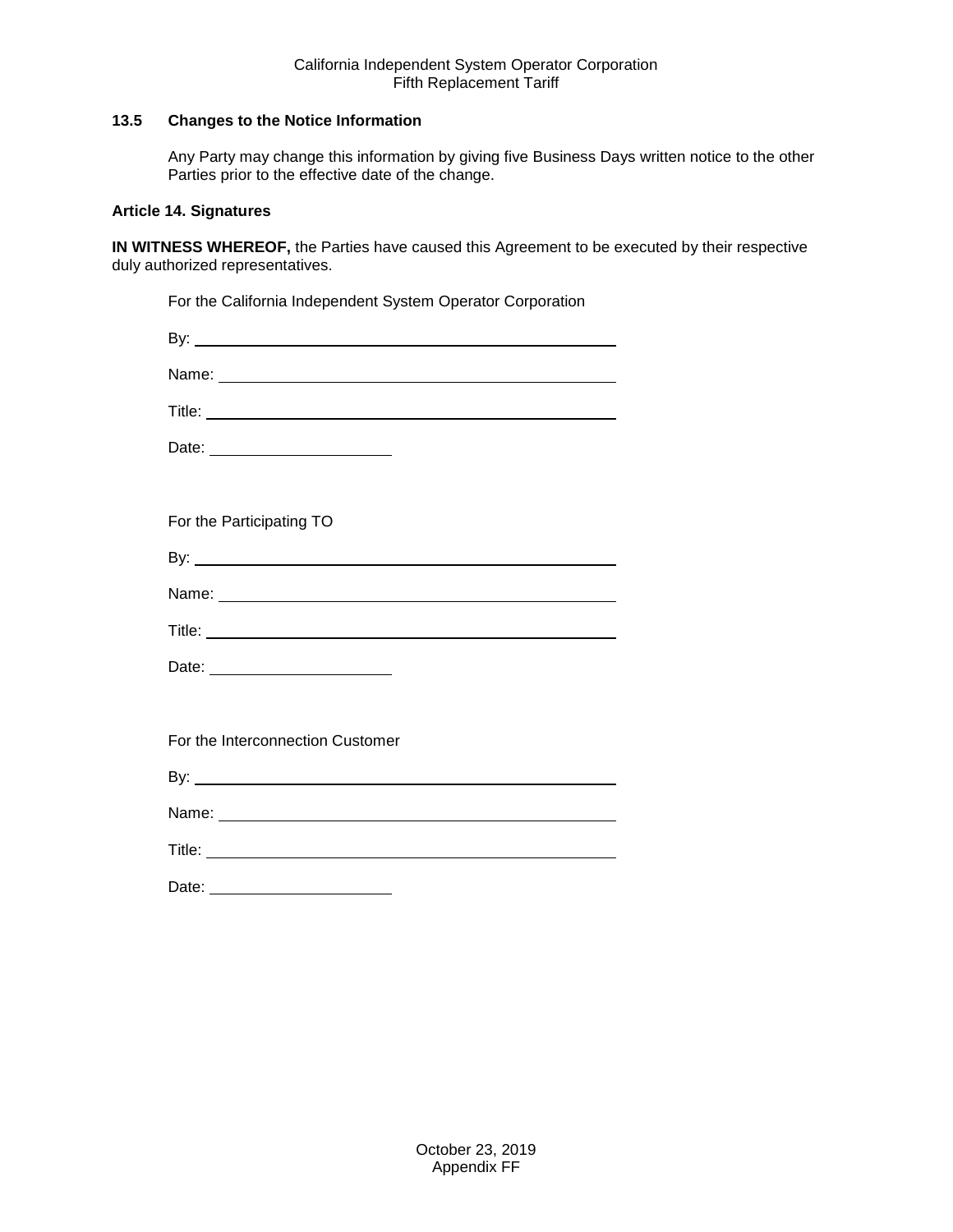# **Attachment 1**

# **Glossary of Terms**

**Affected System** - An electric system other than the CAISO Controlled Grid that may be affected by the proposed interconnection, including the Participating TO's electric system that is not part of the CAISO Controlled Grid.

**Applicable Laws and Regulations** - All duly promulgated applicable federal, state and local laws, regulations, rules, ordinances, codes, decrees, judgments, directives, or judicial or administrative orders, permits and other duly authorized actions of any Governmental Authority.

**Area Deliverability Constraint** - A previously identified transmission system operating limit, based on a CAISO interconnection study or transmission planning study and listed on the CAISO website, that would constrain the deliverability of a substantial number of generators if the CAISO were to assign full capacity or partial capacity deliverability status to additional generating facilities in one or more specified geographic or electrical areas of the CAISO Controlled Grid in a total amount that is greater than the TP Deliverability for those areas. May also be a transmission system operating limit that constrains all or most of the same generation already constrained by a previously identified Area Deliverability Constraint.

**Area Delivery Network Upgrade (ADNU)** - A transmission upgrade or addition identified by the CAISO to relieve an Area Deliverability Constraint.

**Assigned Network Upgrade (ANU)** - Reliability Network Upgrades and Local Delivery Network Upgrades currently assigned to the Interconnection Customer. Assigned Network Upgrades exclude Conditionally Assigned Network Upgrades unless they become Assigned Network Upgrades.

**Balancing Authority Area** - The collection of generation, transmission, and loads within the metered boundaries of the Balancing Authority. The Balancing Authority maintains load-resource balance within this area.

**Business Day** - Monday through Friday, excluding federal holidays and the day after Thanksgiving Day.

**CAISO Controlled Grid** - The system of transmission lines and associated facilities of the parties to a Transmission Control Agreement that have been placed under the CAISO's Operational Control.

**CAISO Tariff** - The CAISO's tariff, as filed with FERC, and as amended or supplemented from time to time, or any successor tariff.

**Commercial Operation Date** - The date on which a Small Generating Facility commenced generating electricity for sale as agreed upon by the Participating TO and the Interconnection Customer and in accordance with any implementation plan agreed to by the Participating TO and the CAISO for multiple individual generating units or project phases at a Small Generating Facility where an Interconnection Customer intends to establish separate Commercial Operation Dates for those generating units or project phases.

**Conditionally Assigned Network Upgrade (CANU)** - Reliability Network Upgrades and Local Delivery Network Upgrades currently assigned to an earlier Interconnection Customer, but which may be assigned to the Interconnection Customer.

**Current Cost Responsibility (CCR)** - The Interconnection Customer's current allocated costs for Assigned Network Upgrades, not to exceed the Maximum Cost Responsibility. This cost is used to calculate the Interconnection Customer's Interconnection Financial Security requirement.

**Default** - The failure of a breaching Party to cure its breach under this Agreement.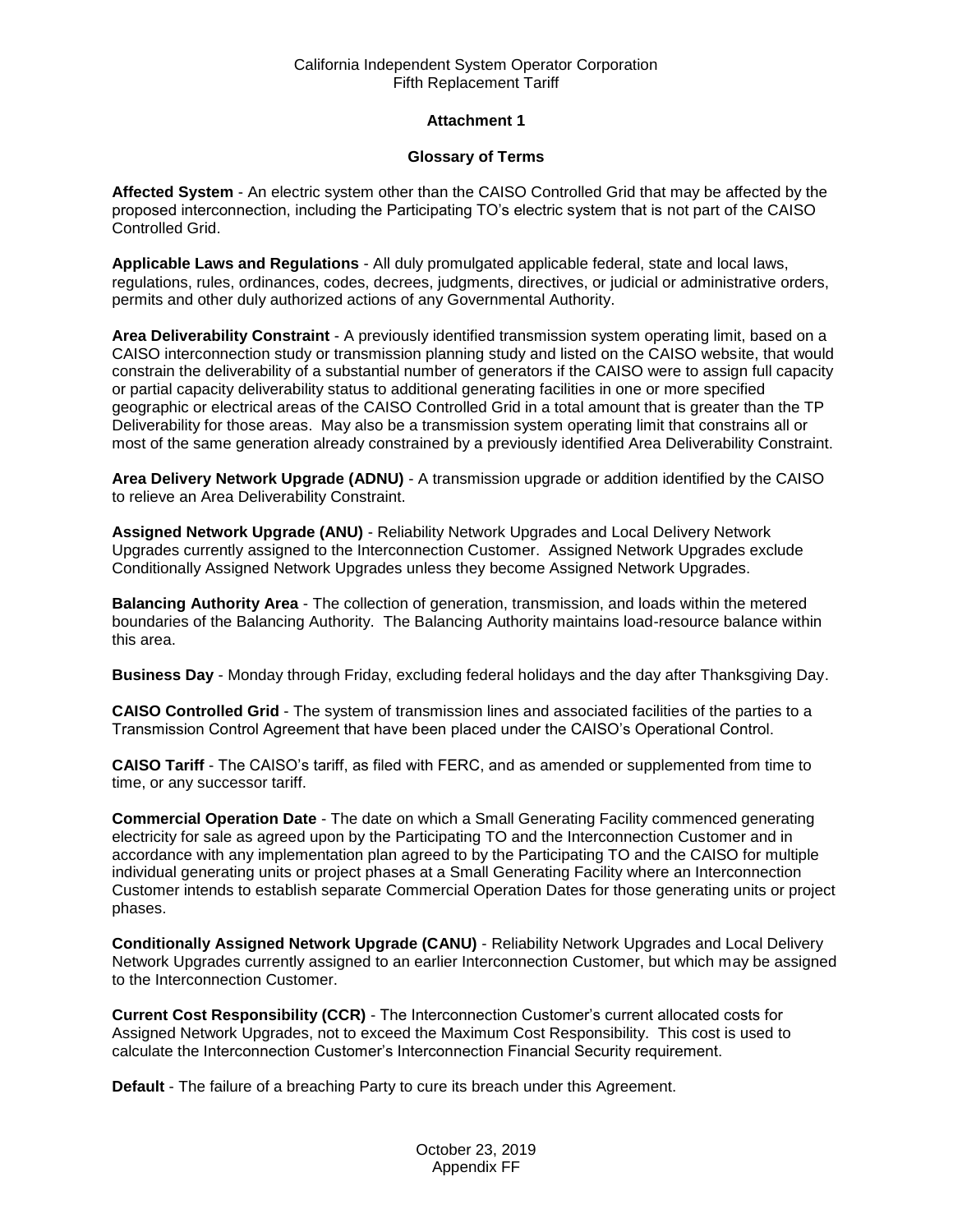**Distribution System** - Those non-CAISO-controlled transmission and distribution facilities owned by the Participating TO.

**Distribution Upgrades** - The additions, modifications, and upgrades to the Participating TO's Distribution System. Distribution Upgrades do not include Interconnection Facilities.

**General Reliability Network Upgrade (GRNU)** - Reliability Network Upgrades that are not Interconnection Reliability Network Upgrades.

**Generator Interconnection and Deliverability Allocation Procedures (GIDAP)** - The CAISO protocol that sets forth the interconnection and allocation procedures applicable to an Interconnection Request pertaining to a Small Generating Facility that is included in CAISO Tariff Appendix DD.

**Good Utility Practice** - Any of the practices, methods and acts engaged in or approved by a significant portion of the electric utility industry during the relevant time period, or any of the practices, methods and acts which, in the exercise of reasonable judgment in light of the facts known at the time the decision was made, could have been expected to accomplish the desired result at a reasonable cost consistent with good business practices, reliability, safety and expedition. Good Utility Practice is not intended to be any one of a number of the optimum practices, methods, or acts to the exclusion of all others, but rather to be acceptable practices, methods, or acts generally accepted in the region.

**Governmental Authority** - Any federal, state, local or other governmental regulatory or administrative agency, court, commission, department, board, or other governmental subdivision, legislature, rulemaking board, tribunal, or other governmental authority having jurisdiction over the Parties, their respective facilities, or the respective services they provide, and exercising or entitled to exercise any administrative, executive, police, or taxing authority or power; provided, however, that such term does not include the Interconnection Customer, CAISO, Participating TO, or any affiliate thereof.

**Interconnection Facilities** - The Participating TO's Interconnection Facilities and the Interconnection Customer's Interconnection Facilities. Collectively, Interconnection Facilities include all facilities and equipment between the Small Generating Facility and the Point of Interconnection, including any modification, additions or upgrades that are necessary to physically and electrically interconnect the Small Generating Facility to the Participating TO's Transmission System. Interconnection Facilities are sole use facilities and shall not include Distribution Upgrades or Network Upgrades.

**Interconnection Financial Security (IFS)** - Any of the financial instruments listed in Section 11.1 of the GIDAP that are posted by an Interconnection Customer to finance the construction of facilities or Network Upgrades.

**Interconnection Handbook** - A handbook, developed by the Participating TO and posted on the Participating TO's website or otherwise made available by the Participating TO, describing technical and operational requirements for wholesale generators and loads connected to the Participating TO's Transmission System, as such handbook may be modified or superseded from time to time. The Participating TO's standards contained in the Interconnection Handbook shall be deemed consistent with Good Utility Practice and applicable reliability standards.

**Interconnection Reliability Network Upgrade (IRNU)** - Reliability Network Upgrades at the Point of Interconnection to accomplish the physical interconnection of the Generating Facility to the CAISO Controlled Grid. IRNUs are treated as Reliability Network Upgrades unless otherwise noted.

**Interconnection Request** - A request, in accordance with the CAISO Tariff, to interconnect a new Small Generating Facility, or to increase the capacity of, or make a Material Modification to the operating characteristics of, an existing Small Generating Facility that is interconnected with the CAISO Controlled Grid.

# **Interconnection Study** -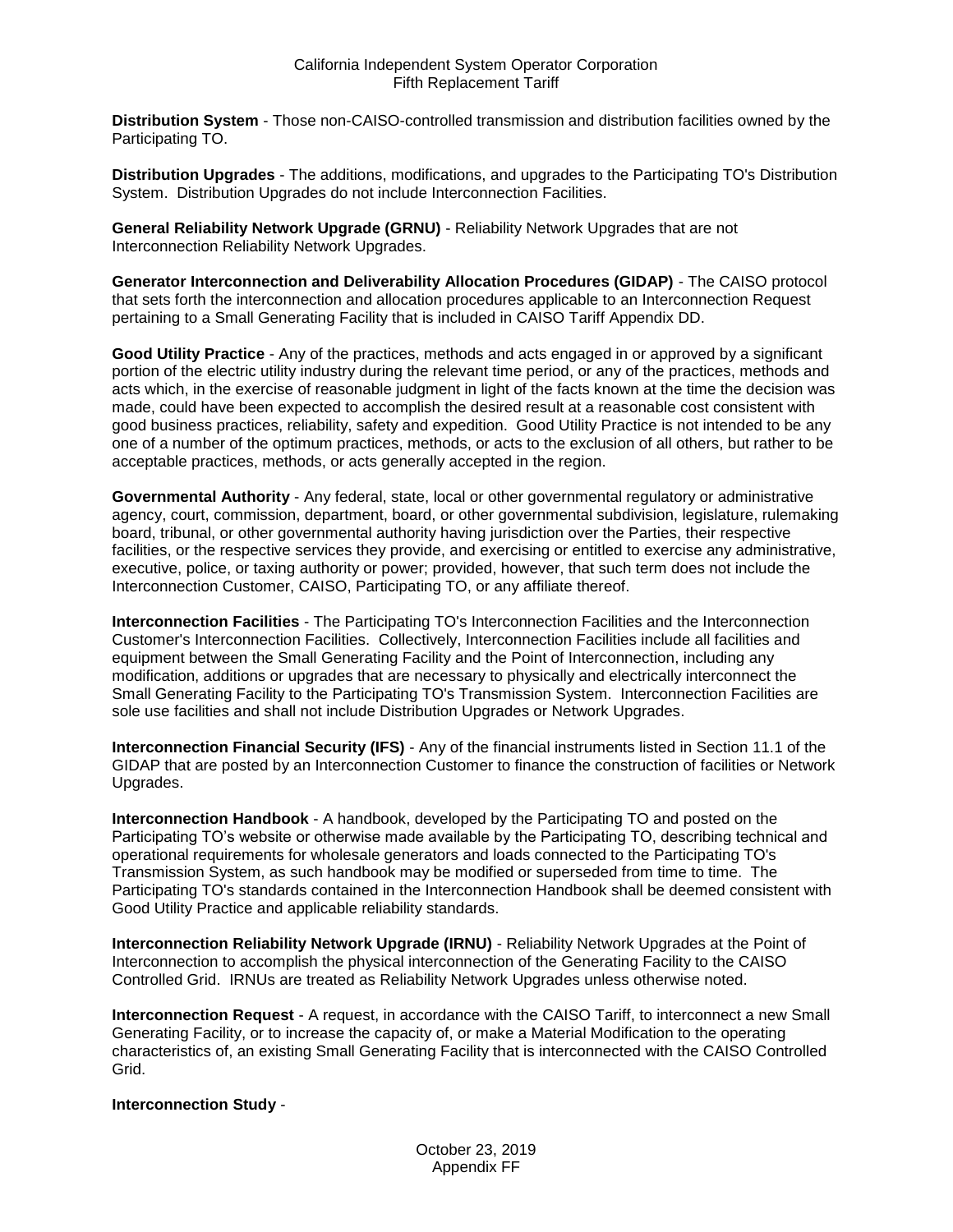- (i) For Interconnection Requests processed under the Cluster Study Process described in the GIDAP, any of the following: the Phase I Interconnection Study conducted or caused to be performed by the CAISO, the reassessment of the Phase I Interconnection Study Base Case conducted or caused to be performed by the CAISO prior to the commencement of the Phase II Interconnection Study, or the Phase II Interconnection Study conducted or caused to be performed by the CAISO, pursuant to the GIDAP.
- (ii) For Interconnection Requests processed under the Independent Study Process described in the GIDAP, the governing study(ies) conducted or caused to be performed by the CAISO pursuant to the GIDAP, which shall consist primarily of a system impact and facilities study as described in Section 4.4 of the GIDAP, and, as applicable to Full Capacity Deliverability Status or Partial Deliverability Status, Phase I and Phase Interconnection Studies as described in Section 2.4.3 of the GIDAP.

**Local Deliverability Constraint** - A transmission system operating limit modeled in the GIDAP study process that would be exceeded if the CAISO were to assign full capacity or partial capacity deliverability status to one or more additional generating facilities interconnecting to the CAISO Controlled Grid in a specific local area, and that is not an Area Deliverability Constraint.

**Local Delivery Network Upgrade (LDNU)** - A transmission upgrade or addition identified by the CAISO in the GIDAP study process to relieve a Local Deliverability Constraint.

**Material Modification** - A modification that has a material impact on the cost or timing of any Interconnection Request or any other valid interconnection request with a later queue priority date.

**Maximum Cost Exposure (MCE)** - Pursuant to Appendix DD, the sum of (1) the Interconnection Customer's Maximum Cost Responsibility and (2) the Conditionally Assigned Network Upgrades from its Phase I or Phase II Interconnection Study.

**Maximum Cost Responsibility (MCR)** - Pursuant to Appendix DD, the lower sum of the Interconnection Customer's (1) full cost of assigned Interconnection Reliability Network Upgrades and (2) allocated costs for all other Assigned Network Upgrades, from its Phase I or Phase II Interconnection Studies, not to exceed the Maximum Cost Exposure.

**Merchant Network Upgrades** - Network Upgrades constructed and owned by an Interconnection Customer pursuant to Article 5.2.1 of this SGIA, Section 13.3 of the GIDAP, and Sections 24.4.6.1 and 36.11 of the CAISO Tariff.

**Network Upgrades** - Additions, modifications, and upgrades to the Participating TO's Transmission System required at or beyond the point at which the Small Generating Facility interconnects with the CAISO Controlled Grid to accommodate the interconnection of the Small Generating Facility with the CAISO Controlled Grid. Network Upgrades do not include Distribution Upgrades. Operational Control - The rights of the CAISO under a Transmission Control Agreement and the CAISO Tariff to direct the parties to the Transmission Control Agreement how to operate their transmission lines and facilities and other electric plant affecting the reliability of those lines and facilities for the purpose of affording comparable non-discriminatory transmission access and meeting applicable reliability criteria.

**Operating Requirements** - Any operating and technical requirements that may be applicable due to the CAISO, Western Electricity Coordinating Council, Balancing Authority Area, or the Participating TO's requirements, including those set forth in this Agreement.

**Option (A) Interconnection Customer** - An Interconnection Customer that elects to interconnect pursuant to Option (A) as set forth in Section 7.2 of the GIDAP.

**Option (B) Interconnection Customer** - An Interconnection Customer that elects to interconnect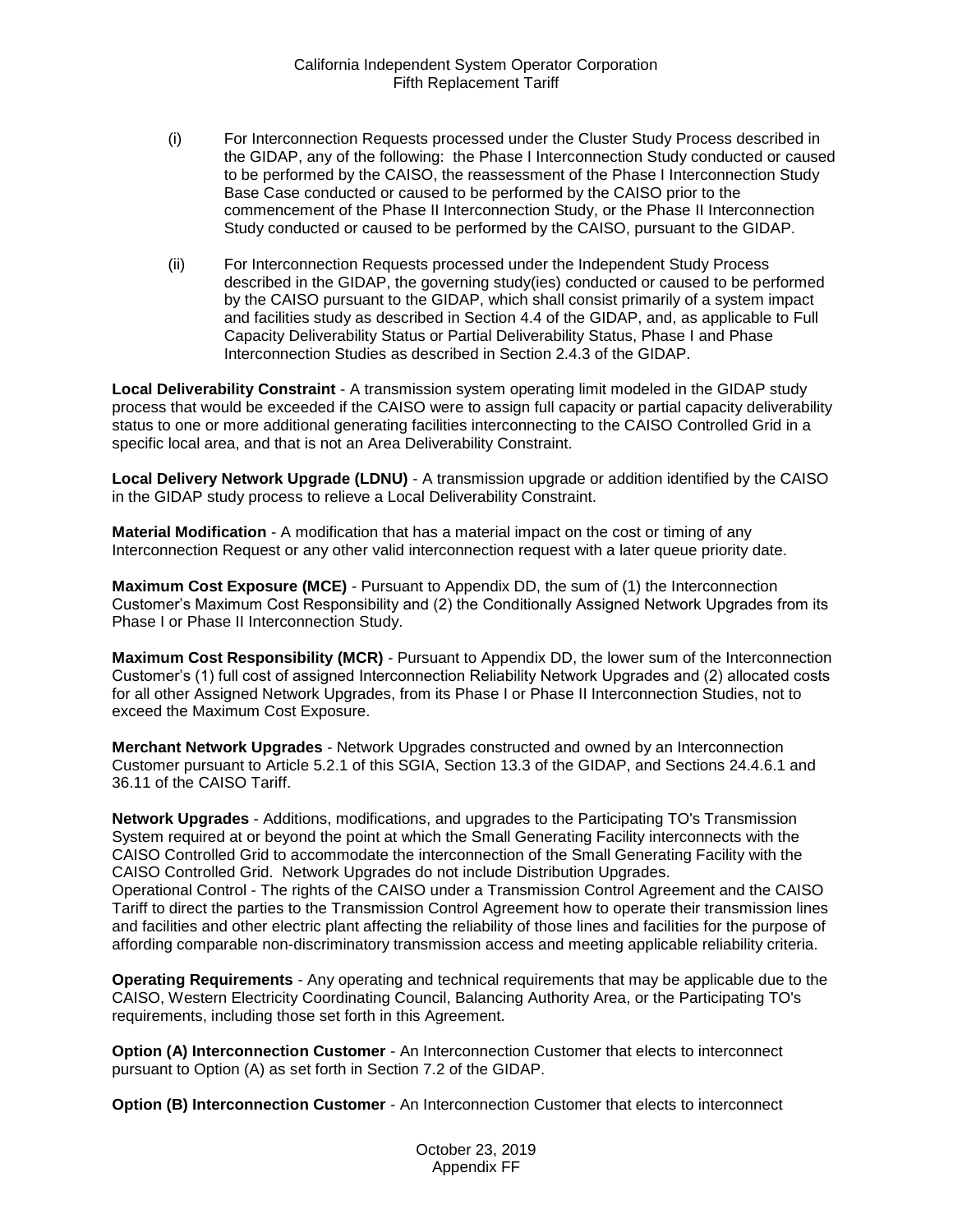pursuant to Option (B) as set forth in Section 7.2 of the GIDAP.

**Party or Parties** - The Participating TO, CAISO, Interconnection Customer or the applicable combination of the above.

**Phased Generating Facility** - A Small Generating Facility that is structured to be completed and to achieve Commercial Operation in two or more successive sequences that are specified in this SGIA, such that each sequence comprises a portion of the total megawatt generation capacity of the entire Small Generating Facility.

**Point of Interconnection** - The point where the Interconnection Facilities connect with the Participating TO's Transmission System.

**Precursor Network Upgrades (PNU)** - Network Upgrades required for the Interconnection Customer consisting of (1) Network Upgrades assigned to an earlier Interconnection Customer in an earlier Queue Cluster, Independent Study Process, or Fast Track Process, that has executed its GIA pursuant to Section 14.2.2 of the GIDAP; and (2) Network Upgrades in the approved CAISO Transmission Plan.

**Reasonable Efforts** - With respect to an action required to be attempted or taken by a Party under this Agreement, efforts that are timely and consistent with Good Utility Practice and are otherwise substantially equivalent to those a Party would use to protect its own interests.

**Reliability Network Upgrades (RNU)** - The transmission facilities at or beyond the Point of Interconnection identified in the Interconnection Studies as necessary to interconnect one or more Generating Facility(ies) safely and reliably to the CAISO Controlled Grid, which would not have been necessary but for the interconnection of one or more Generating Facility(ies), including Network Upgrades necessary to remedy short circuit or stability problems, or system operating limits. Reliability Network Upgrades shall only be deemed necessary for system operating limits, occurring under any system condition, which cannot be adequately mitigated through Congestion Management, Operating Procedures, or Special Protection Systems based on the characteristics of the Generating Facilities included in the Interconnection Studies, limitations on market models, systems, or information, or other factors specifically identified in the Interconnection Studies. Reliability Network Upgrades also include, consistent with WECC practice, the facilities necessary to mitigate any adverse impact the Generating Facility's interconnection may have on a path's WECC rating. Reliability Network Upgrades include Interconnection Reliability Network Upgrades and General Reliability Network Upgrades.

**Small Generating Facility** - The Interconnection Customer's device for the production and/or storage for later injection of electricity identified in the Interconnection Request, but shall not include the Interconnection Customer's Interconnection Facilities.

**TP Deliverability** - The capability, measured in MW, of the CAISO Controlled Grid as modified by transmission upgrades and additions identified in the annual Transmission Plan to support the interconnection with Full Capacity Deliverability Status or Partial Capacity Deliverability Status of additional Generating Facilities in a specified geographic or electrical area of the CAISO Controlled Grid.

**Transmission Control Agreement** - CAISO FERC Electric Tariff No. 7.

**Transmission System** - The facilities owned and operated by the Participating TO and that have been placed under the CAISO's Operational Control, which facilities form part of the CAISO Controlled Grid.

**Upgrades** - The required additions and modifications to the Participating TO's Transmission System and Distribution System at or beyond the Point of Interconnection. Upgrades may be Network Upgrades or Distribution Upgrades. Upgrades do not include Interconnection Facilities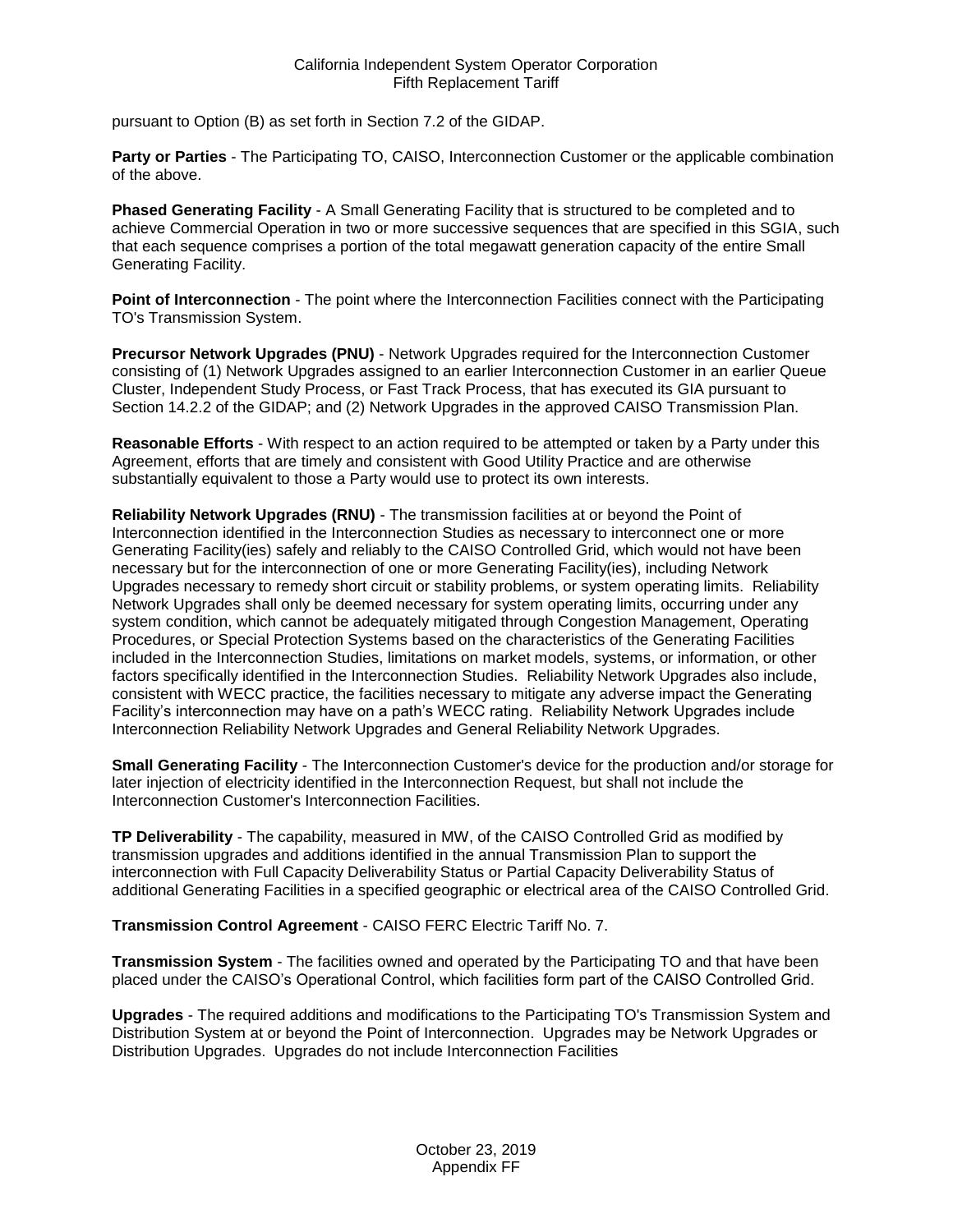# **Attachment 2**

# **Description and Costs of the Small Generating Facility,**

# **Interconnection Facilities, and Metering Equipment**

<span id="page-35-0"></span>Equipment, including the Small Generating Facility, Interconnection Facilities, and metering equipment shall be itemized and identified as being owned by the Interconnection Customer or the Participating TO. The Participating TO will provide a best estimate itemized cost, including overheads, of its Interconnection Facilities and metering equipment, and a best estimate itemized cost of the annual operation and maintenance expenses associated with its Interconnection Facilities and metering equipment.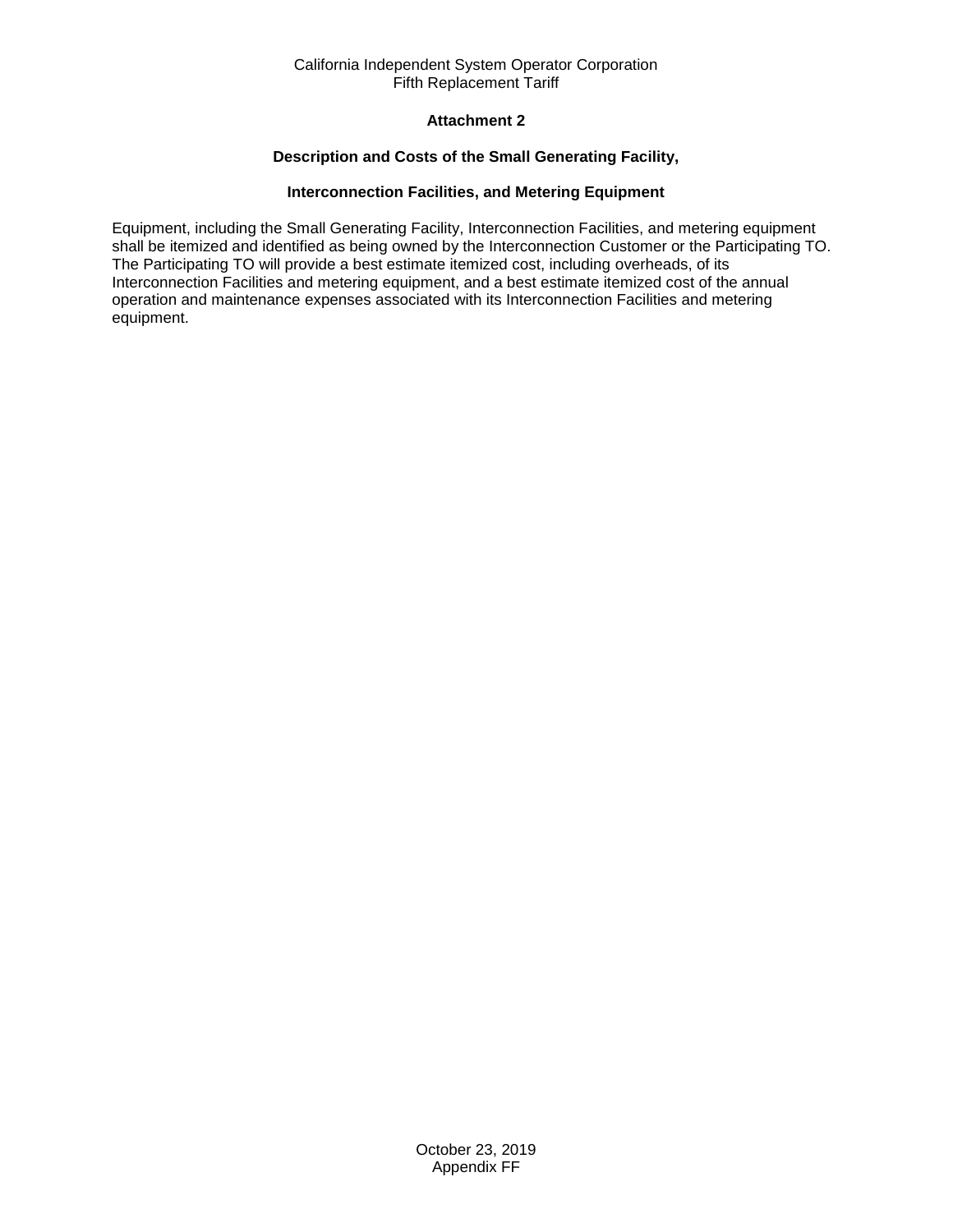# **Attachment 3**

# <span id="page-36-0"></span>**One-line Diagram Depicting the Small Generating Facility, Interconnection**

# **Facilities, Metering Equipment, and Upgrades**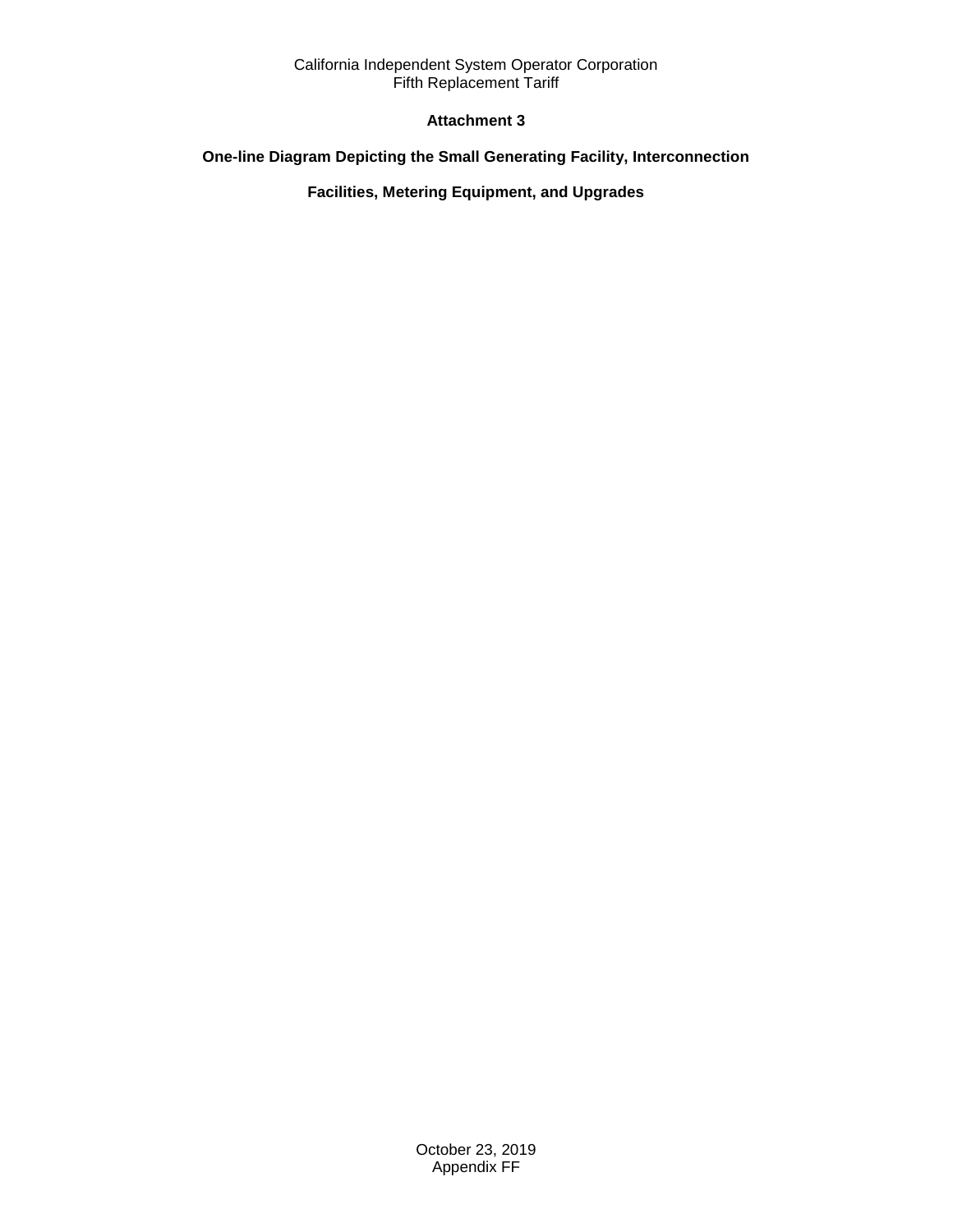# **Attachment 4**

#### **Milestones**

<span id="page-37-0"></span>In-Service Date: \_\_\_\_\_\_\_\_\_\_\_\_\_\_\_\_\_\_\_\_\_\_\_\_

Critical milestones and responsibility as agreed to by the Parties:

|            | Milestone/Date                                                   |                                                                                                                     | Responsible Party |
|------------|------------------------------------------------------------------|---------------------------------------------------------------------------------------------------------------------|-------------------|
| (1)        | <u> 1989 - Johann John Stone, Amerikaansk politiker († 1908)</u> |                                                                                                                     |                   |
| (2)<br>(3) |                                                                  |                                                                                                                     |                   |
| (4)        | <u> 1989 - Johann Barn, amerikansk politiker (d. 1989)</u>       |                                                                                                                     |                   |
| (5)        |                                                                  | <u> 1989 - Andrea San Andrea San Andrea San Andrea San Andrea San Andrea San Andrea San Andrea San Andrea San A</u> |                   |
| (6)        |                                                                  |                                                                                                                     |                   |
| (7)        |                                                                  |                                                                                                                     |                   |
| (8)<br>(9) |                                                                  |                                                                                                                     |                   |
| (10)       |                                                                  |                                                                                                                     |                   |
|            |                                                                  |                                                                                                                     |                   |
|            |                                                                  |                                                                                                                     |                   |

Agreed to by:

| For the CAISO                    | Date |
|----------------------------------|------|
| For the Participating TO         | Date |
| For the Interconnection Customer | Date |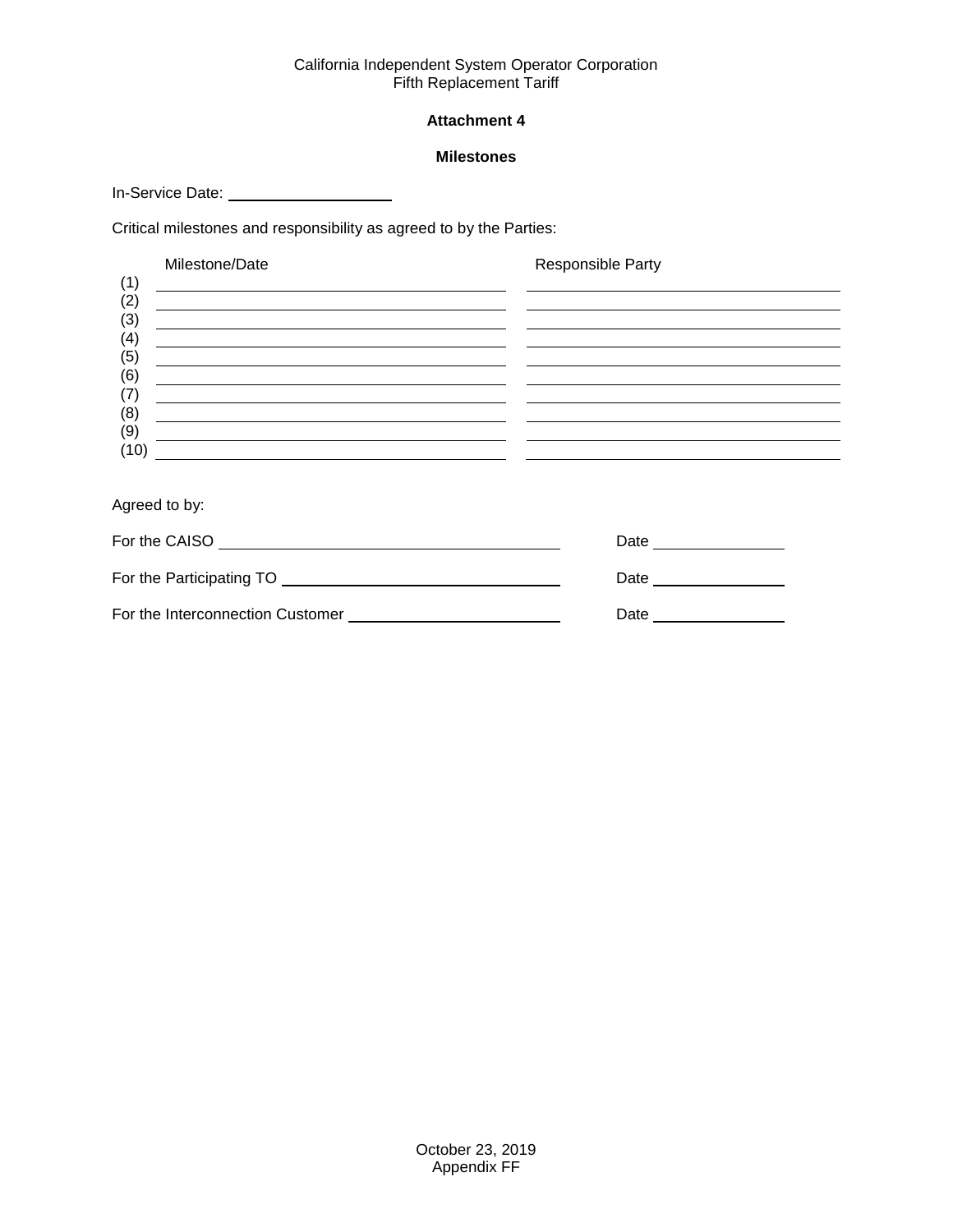# **Attachment 5**

## <span id="page-38-0"></span>**Additional Operating Requirements for the CAISO Controlled Grid and Affected Systems Needed**

# **to Support the Interconnection Customer's Needs**

The Participating TO and the CAISO shall also provide requirements that must be met by the Interconnection Customer prior to initiating parallel operation with the CAISO Controlled Grid.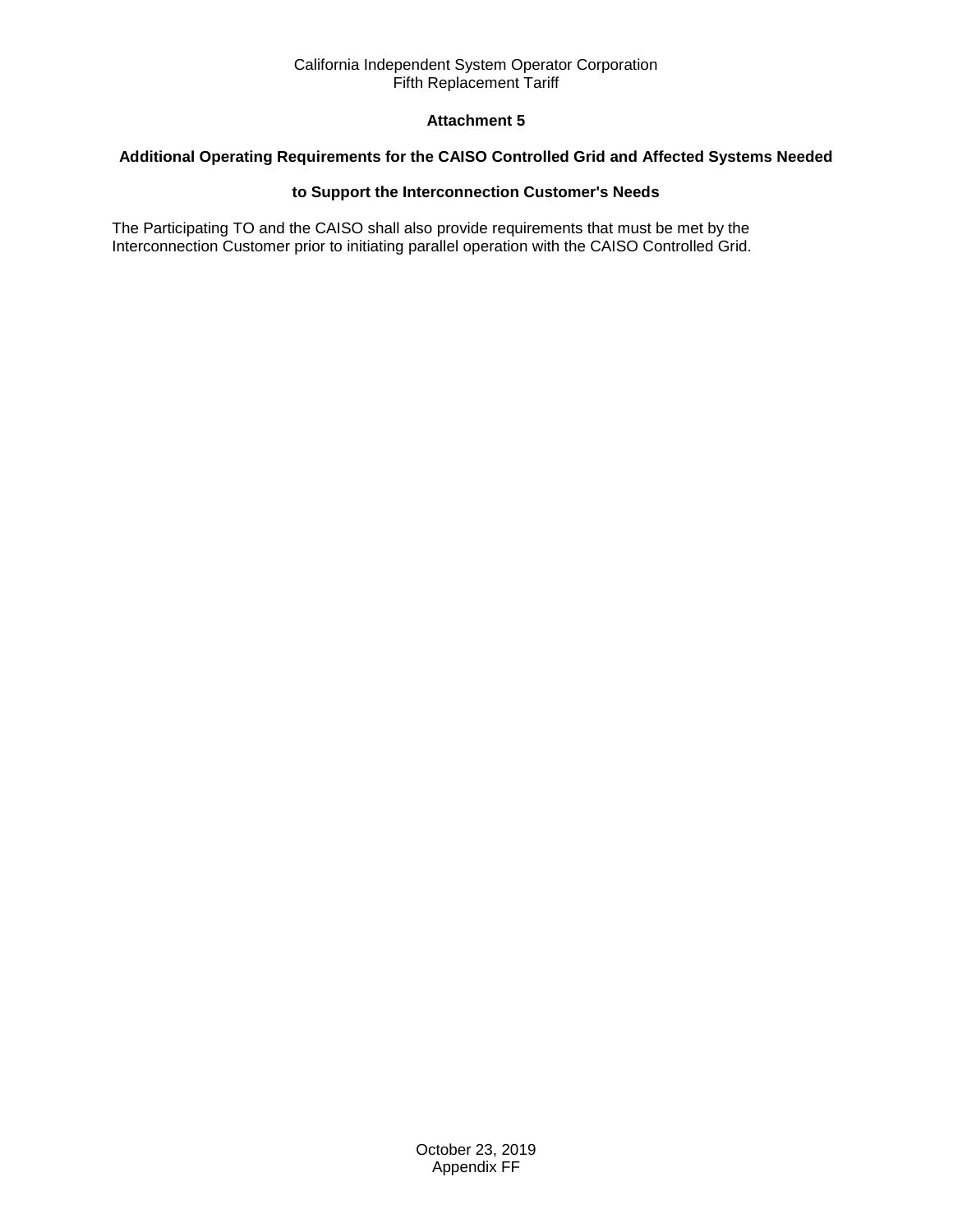# **Attachment 6**

# <span id="page-39-0"></span>**Participating TO's Description of its Upgrades and Best Estimate of Upgrade Costs**

The Participating TO shall describe Upgrades and provide an itemized best estimate of the cost, including overheads, of the Upgrades and annual operation and maintenance expenses associated with such Upgrades. The Participating TO shall functionalize Upgrade costs and annual expenses as either transmission or distribution related.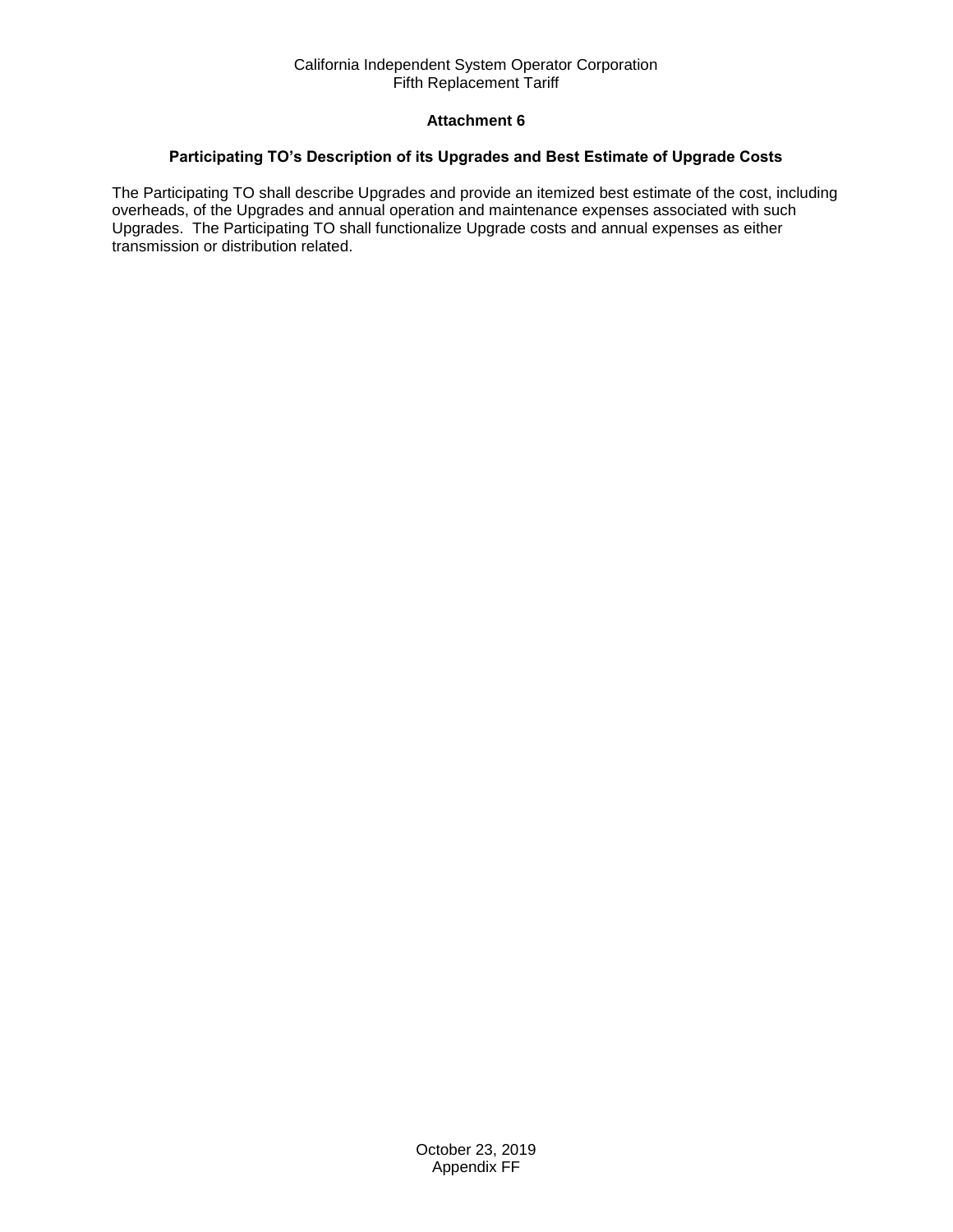# **Attachment 7**

### **Interconnection Requirements for an Asynchronous Small Generating Facility**

<span id="page-40-0"></span>Attachment 7 sets forth requirements and provisions specific to all Asynchronous Generating Facilities. All other requirements of this Agreement continue to apply to all Asynchronous Generating Facility interconnections consistent with Section 25.4.2 of the CAISO tariff.

# **A. Technical Standards Applicable to Asynchronous Generating Facilities**

# **i. Low Voltage Ride-Through (LVRT) Capability**

An Asynchronous Generating Facility shall be able to remain online during voltage disturbances up to the time periods and associated voltage levels set forth in the requirements below.

- 1. An Asynchronous Generating Facility shall remain online for the voltage disturbance caused by any fault on the transmission grid, or within the Asynchronous Generating Facility between the Point of Interconnection and the high voltage terminals of the Asynchronous Generating Facility's step up transformer, having a duration equal to the lesser of the normal three-phase fault clearing time (4-9 cycles) or one-hundred fifty (150) milliseconds, plus any subsequent post-fault voltage recovery to the final steady-state post-fault voltage. Clearing time shall be based on the maximum normal clearing time associated with any three-phase fault location that reduces the voltage at the Asynchronous Generating Facility's Point of Interconnection to 0.2 per-unit of nominal voltage or less, independent of any fault current contribution from the Asynchronous Generating Facility.
- 2. An Asynchronous Generating Facility shall remain online for any voltage disturbance caused by a single-phase fault on the transmission grid, or within the Asynchronous Generating Facility between the Point of Interconnection and the high voltage terminals of the Asynchronous Generating Facility's step up transformer, with delayed clearing, plus any subsequent post-fault voltage recovery to the final steady-state post-fault voltage. Clearing time shall be based on the maximum backup clearing time associated with a single point of failure (protection or breaker failure) for any single-phase fault location that reduces any phase-to-ground or phase-to-phase voltage at the Asynchronous Generating Facility's Point of Interconnection to 0.2 per-unit of nominal voltage or less, independent of any fault current contribution from the Asynchronous Generating Facility.
- 3. Remaining on-line shall be defined as continuous connection between the Point of Interconnection and the Asynchronous Generating Facility's units, without any mechanical isolation. Momentary cessation (namely, ceasing to inject current during a fault without mechanical isolation) is prohibited unless transient high voltage conditions rise to 1.20 per unit or more. For transient low voltage conditions, the Asynchronous Generating Facility's inverters will inject reactive current. The level of this reactive current must be directionally proportional to the decrease in per unit voltage at the inverter AC terminals. The inverter must produce full reactive current capability when the AC voltage at the inverter terminals drops to a level of 0.50 per unit or below. The Asynchronous Generating Facility must continue to operate and absorb reactive current for transient voltage conditions between 1.10 and 1.20 per unit.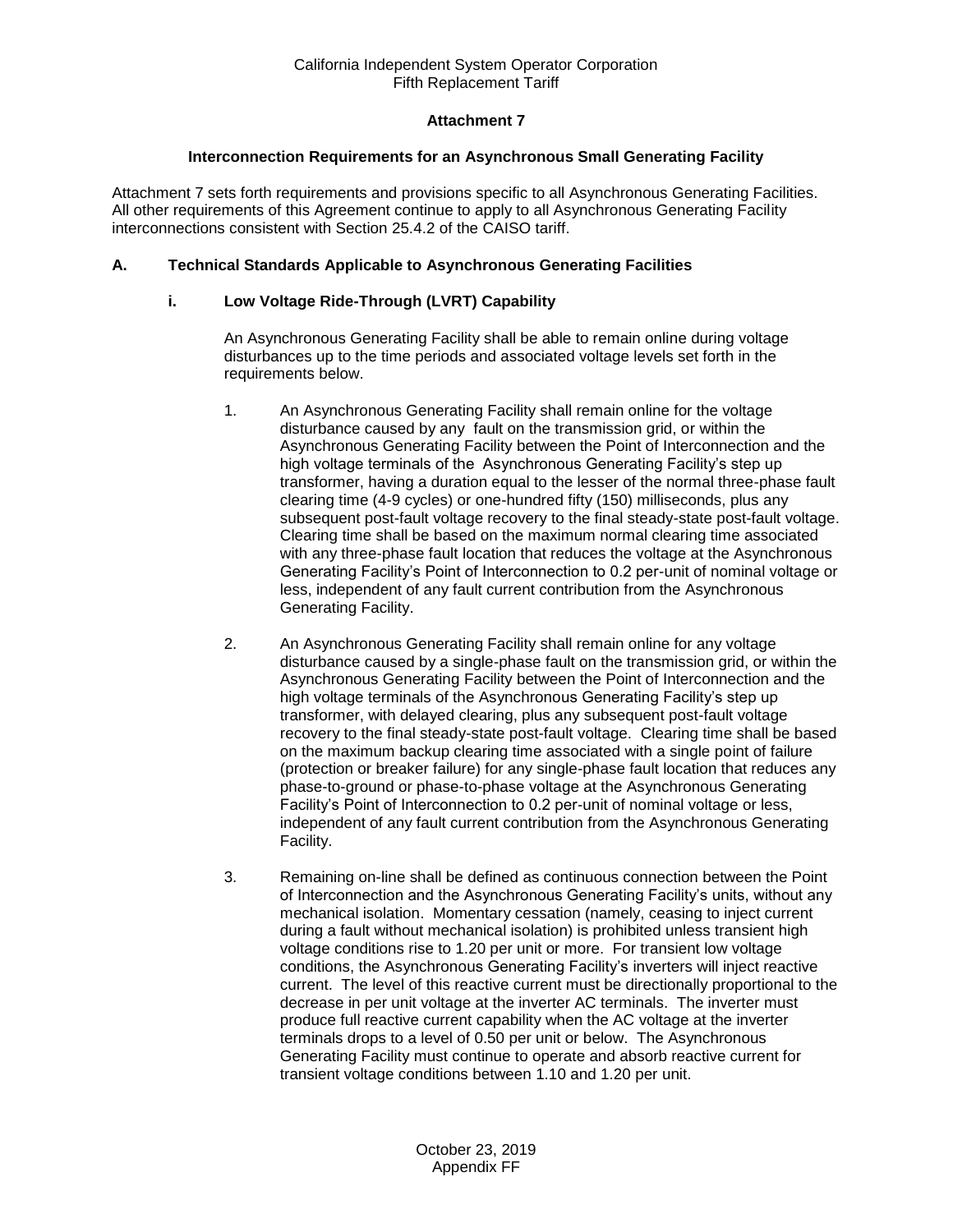Upon the cessation of transient voltage conditions and the return of the grid to normal operating voltage (0.90  $<$  V  $<$  1.10 per unit), the Asynchronous Generating Facility's inverters automatically must transition to normal active (real power) current injection. The Asynchronous Generating Facility's inverters must ramp up to inject active (real power) current with a minimum ramping rate of at least 100% per second (from no output to full available output). The total time to complete the transition from reactive current injection or absorption to normal active (real power) current injection must be one second or less. The total time to return from momentary cessation, if used, during transient high voltage conditions over 1.20 per unit or more must be one second or less.

The Asynchronous Generating Facility's inverter will be considered to have tripped where its AC circuit breaker is open or otherwise has electrically isolated the inverter from the grid. Following an inverter trip, the inverter must make at least one attempt to resynchronize and connect back to the grid unless the trip resulted from a fatal fault code, as defined by the inverter manufacturer. This attempt must take place within 2.5 minutes from the inverter trip. An attempt to resynchronize and connect back to the grid is not required if the trip was initiated due to a fatal fault code, as determined by the original equipment manufacturer.

- 4. The Asynchronous Generating Facility is not required to remain on line during multi-phased faults exceeding the duration described in Section A.i.1 of this Attachment 7 or single-phase faults exceeding the duration described in Section A.i.2 of this Attachment 7.
- 5. The requirements of this Section A.i of this Attachment 7 do not apply to faults that occur between the Asynchronous Generating Facility's terminals and the high side of the step-up transformer to the high-voltage transmission system.
- 6. Asynchronous Generating Facilities may be tripped after the fault period if this action is intended as part of a special protection system.
- 7. Asynchronous Generating Facilities may meet the requirements of this Section A of this Attachment 7 through the performance of the generating units or by installing additional equipment within the Asynchronous Generating Facility or by a combination of generating unit performance and additional equipment.
- 8. The provisions of this Section A.i of this Attachment 7 apply only if the voltage at the Point of Interconnection has remained within the range of 0.9 and 1.10 perunit of nominal voltage for the preceding two seconds, excluding any sub-cycle transient deviations.
- 9. Asynchronous Generating Facility inverters may not trip or cease to inject current for momentary loss of synchronism. As a minimum, the Asynchronous Generating Facility's inverter controls may lock the phase lock loop to the last synchronized point and continue to inject current into the grid at that last calculated phase prior to the loss of synchronism until the phase lock loop can regain synchronism. The current injection may be limited to protect the inverter. Any inverter may trip if the phase lock loop is unable to regain synchronism 150 milliseconds after loss of synchronism.
- 10. Inverter restoration following transient voltage conditions must not be impeded by plant level controllers. If the Asynchronous Generating Facility uses a plant level controller, it must be programmed to allow the inverters to automatically resynchronize rapidly and ramp up to active current injection (without delayed ramping) following transient voltage recovery, before resuming overall control of